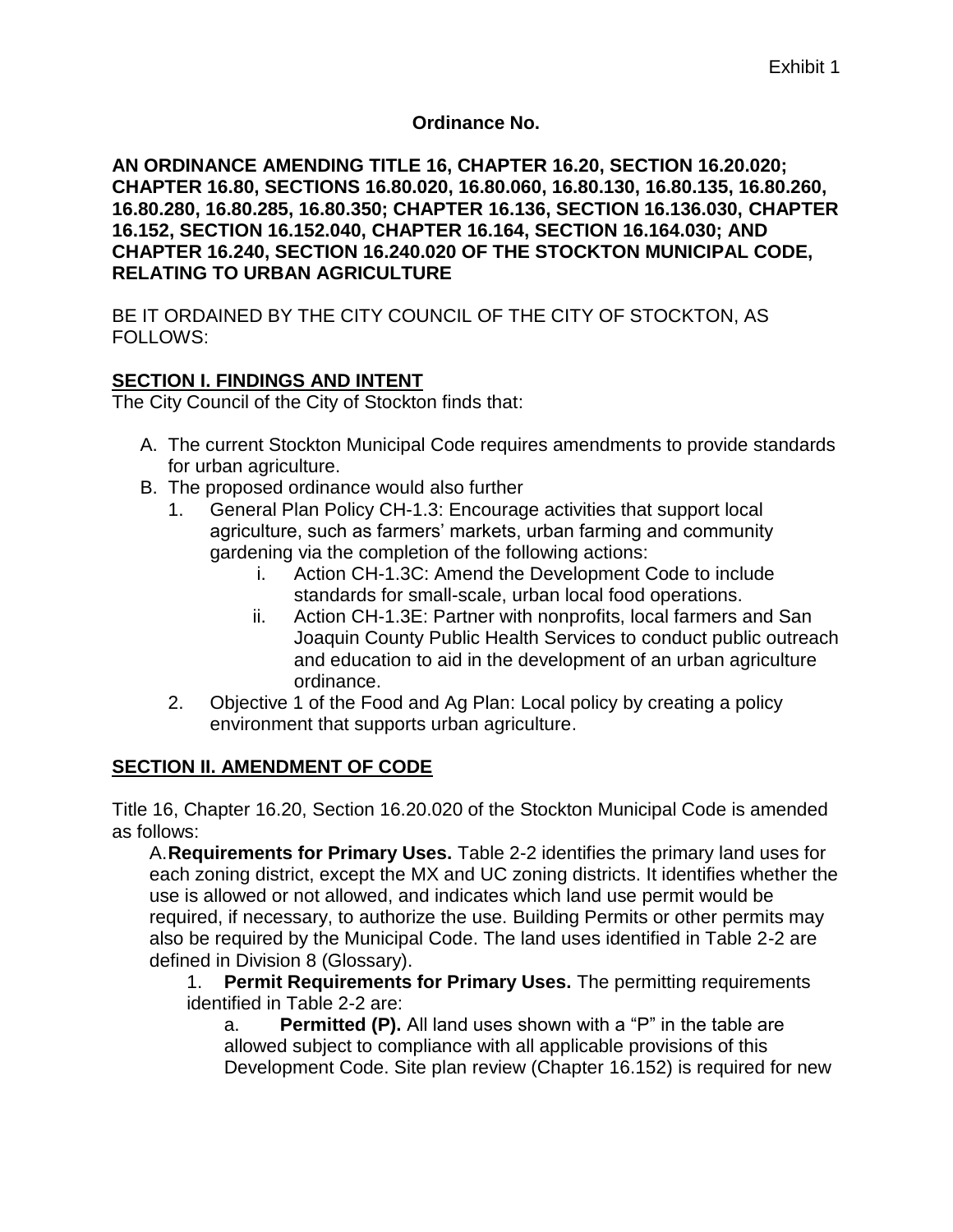construction or for a change to a more intensive use, except as provided by Section 16.152.040 (Exemptions).

b. **Land Development Permit (L).** All land uses shown as "L" in the table that require construction of new structures or improvements, the expansion of an existing facility, or a change to a more intensive use, as determined by the Director, require the approval of a land development permit (Chapter 16.136). If there will be no construction, expansion of an existing facility, or a change to a more intensive use, the use is allowed without a new land development permit.

c. **Administrative Use Permit (A).** All land uses shown with an "A" in the tables are allowed subject to the approval of an administrative use permit (Chapter 16.172). If there is an existing use permit for the use and there will be no new construction or expansion of an existing facility, no new use permit shall be required.

d. **Commission Use Permit (C).** All land uses shown with a "C" in the tables are allowed subject to the approval of a commission use permit (Chapter 16.172). If there is an existing use permit for the use and there will be no new construction or expansion of an existing facility, no new use permit shall be required.

e. **Not Allowed (Empty Box in Table).** All land uses shown with an empty box in the table are not allowed in the applicable zoning district.

f. **Not Allowed, Except Under Special Circumstances (E).** All land uses shown with an "E" on the table are not allowed in the applicable zoning district, except under the special circumstances identified in the specific use standards in Division 3.

2. **Uses With Specific Standards.** All uses, regardless of the type of permit that may be required, shall comply with all applicable provisions of this Development Code. In addition, if there is a section number in the last column of the table ("Specific Use Standards"), the use is also subject to the referenced provisions.

3. **Multiple Uses on a Single Site**. Where a proposed project includes multiple land uses, and more than one type of land use permit is required, the most restrictive land use permit shall apply for all land uses.

4. **Changes to an Approved Project.** Changes to an approved project that required a land use permit shall be subject to the requirements of Chapter 16.104 (Changes to an Approved Project).

5. **Uses Not Listed.** Land uses that are not listed in Table 2-2 are not allowed, except as otherwise provided by Section 16.08.020(E) (Rules of interpretation—Allowable uses of land).

B.**Allowable Uses and Permit Requirements for the MX, UC and PT Districts.** The uses of land that may be allowed within the MX, UC and PT zoning districts and the land use permit requirements for each allowable use shall be identified in the master development plan applicable to the specific site, in compliance with Chapter 16.140 (Master Development Plans) and the Rough and Ready Island Development Plan for the Port of Stockton, CA for the PT zoning district (as applicable).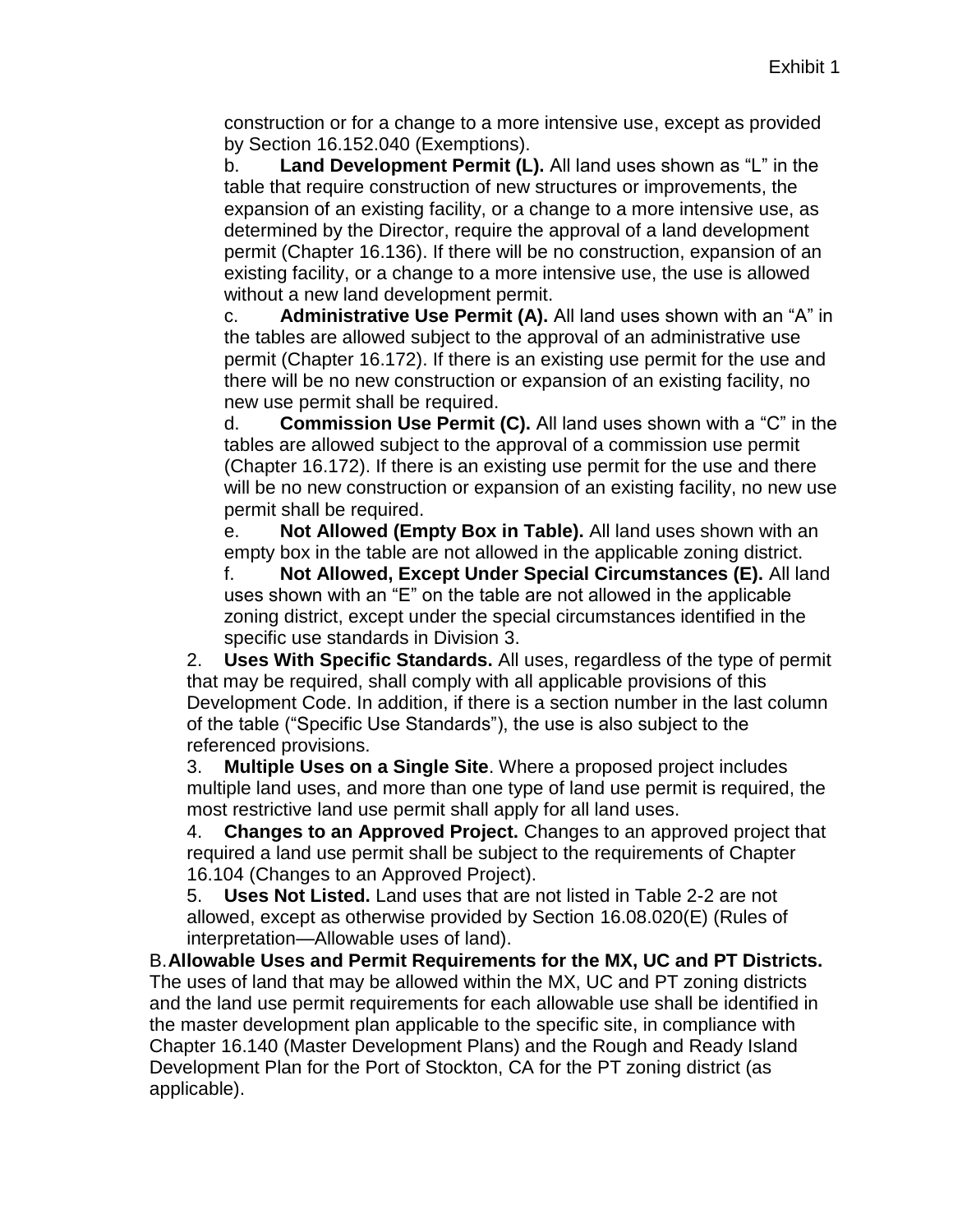C. **Overlay Zoning Districts.** Development located in overlay zoning districts (Aircraft Operations Overlay District, Design Review Overlay District, Channel Area Overlay District, and Magnolia Historic Overlay District) shall be in compliance with Chapter 16.28 (Overlay Zoning District Land Use and Development Standards).

D. **Accessory Uses.** Accessory land uses are subject to the requirements of Section 16.80.020 (Accessory uses and structures).

E. **Temporary Uses.** Temporary uses are subject to the requirements of Chapter 16.164 (Temporary Activity Permits).

F. **Freeway and Highway Oriented Uses.** The following uses, when both located within 1,000 feet of Interstate 5, State Highway Route 4, or State Highway Route 99 and allowable through a Land Development Permit, Administrative Use Permit, or Commission Use Permit, shall be considered a Permitted (P) use:

- 1. Auto/Vehicle Services: Car Washes; and
- 2. Auto/Vehicle Services: Fueling Stations.

The measurement of distance under this provision shall be made from the outside boundaries of the respective freeway or highway right-of-way to the property line of the proposed use. This provision excludes land zoned MX, UC and PT.

|                                                          |        |                |              |                   |                            | PERMIT REQUIREMENT BY ZONING |                  |                   | <b>DISTRICT</b> |                  |              |           |   |        |        | <b>SPECIFIC USE</b> |
|----------------------------------------------------------|--------|----------------|--------------|-------------------|----------------------------|------------------------------|------------------|-------------------|-----------------|------------------|--------------|-----------|---|--------|--------|---------------------|
| <b>LAND USES</b>                                         | R<br>E | R              | R<br>M       | $\mathsf{R}$<br>H | $\mathbf C$<br>$\mathbf O$ | $\mathbf C$<br>N             | $\mathbf C$<br>G | $\mathbf{C}$<br>D | $\mathbf C$     | $\mathbf C$<br>A |              | I L   I G | P | P<br>F | O<br>S | <b>STANDARDS</b>    |
| <b>AGRICULTURAL AND RESOURCE-</b><br><b>RELATED USES</b> |        |                |              |                   |                            |                              |                  |                   |                 |                  |              |           |   |        |        |                     |
| Agricultural<br>activities &<br>facilities               | P      |                |              |                   |                            |                              |                  |                   |                 |                  |              | P         | P |        | A      | 16.80.060           |
| Cannabis<br>cultivation                                  |        |                |              |                   |                            |                              |                  |                   |                 |                  | C            | Ć         | C |        | С      | 16.80.195           |
| Community<br>Gardens                                     | P      | P              | $\mathsf{P}$ | $\mathsf{P}$      | P                          | P                            | P                | P                 | P               |                  | P            | P         |   |        | P      | 16.80.130           |
| Conservation<br>areas                                    |        | L              | L            |                   | L                          |                              |                  | L                 |                 | L                | $\mathsf{L}$ | L         | L | L      |        |                     |
| <b>Market Gardens</b><br>/ Urban Farms                   |        | $\overline{A}$ | A            | A                 | P                          | P                            | $\mathsf{P}$     | P                 | P               |                  | P            | P         |   |        | P      | 16.80.135           |
| Mining                                                   |        |                |              |                   |                            |                              |                  |                   |                 |                  | A            | A         | A | A      |        |                     |
| Urban<br>Agriculture                                     | P      | $\mathsf{P}$   | P            | P                 | P                          | P                            | P                | P                 | P               |                  | P            | P         |   |        | P      | 16.80.350           |
| <b>BUSINESS AND PROFESSIONAL USES</b>                    |        |                |              |                   |                            |                              |                  |                   |                 |                  |              |           |   |        |        |                     |

**TABLE 2-2 ALLOWABLE LAND USES AND PERMIT REQUIREMENTS**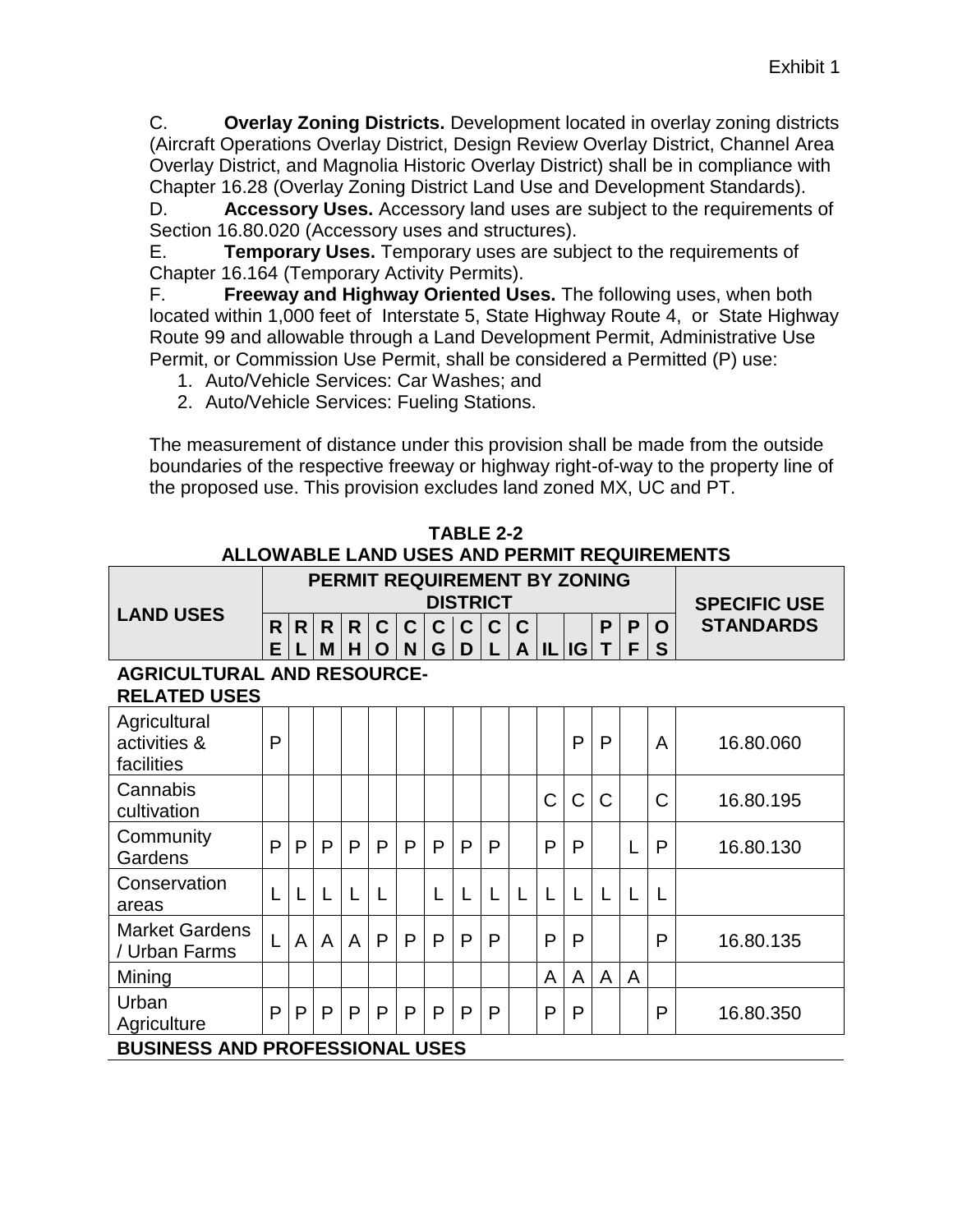| TABLE 2-2                                   |
|---------------------------------------------|
| ALLOWABLE LAND USES AND PERMIT REQUIREMENTS |

|                                                                          |        |                   |         |         |                            |                           |                  |                  | <b>DISTRICT</b>  |                   |              | PERMIT REQUIREMENT BY ZONING |              |              |        | <b>SPECIFIC USE</b> |
|--------------------------------------------------------------------------|--------|-------------------|---------|---------|----------------------------|---------------------------|------------------|------------------|------------------|-------------------|--------------|------------------------------|--------------|--------------|--------|---------------------|
| <b>LAND USES</b>                                                         | R<br>E | $\mathsf{R}$<br>L | R.<br>M | R.<br>H | $\mathbf C$<br>$\mathbf O$ | $\mathbf C$<br>N          | $\mathbf C$<br>G | $\mathbf C$<br>D | $\mathbf C$<br>L | C<br>$\mathsf{A}$ |              | IL IG                        | P<br>T       | P<br>F       | O<br>S | <b>STANDARDS</b>    |
| <b>Banks and</b><br>financial<br>services                                |        |                   |         |         | P                          | P                         | P                | $\mathsf{P}$     | $\mathsf{P}$     | P                 |              |                              | P            |              |        |                     |
| <b>Business</b><br>support services                                      |        |                   |         |         |                            | P                         | P                | $\mathsf{P}$     | $\mathsf{P}$     | P                 |              | P                            | $\mathsf{P}$ |              |        |                     |
| <b>Offices</b>                                                           |        |                   |         |         | P                          | $\boldsymbol{\mathsf{A}}$ | P                | P                | P                | P                 |              | A                            | $\mathsf{P}$ |              |        | 16.80.240           |
| <b>INDUSTRY, MANUFACTURING &amp;</b><br><b>PROCESSING USES</b>           |        |                   |         |         |                            |                           |                  |                  |                  |                   |              |                              |              |              |        |                     |
| Electricity<br>generating<br>plants/ facilities<br>other than<br>nuclear |        |                   |         |         |                            |                           |                  |                  |                  |                   | C            | $\overline{C}$               | P            | $\mathsf{P}$ |        | 16.80.170           |
| Electronics,<br>equipment &<br>appliance<br>manufacturing                |        |                   |         |         |                            |                           |                  |                  |                  |                   | P            | $\mathsf{P}$                 | $\mathsf{P}$ |              |        | 16.80.170           |
| Fabric product<br>manufacturing                                          |        |                   |         |         |                            |                           |                  | P                |                  |                   | P            | P                            | P            |              |        | 16.80.170           |
| Food and<br>beverage<br>product<br>manufacturing                         |        |                   |         |         |                            |                           |                  | P                |                  |                   | P            | $\mathsf{P}$                 | $\mathsf{P}$ |              |        | 16.80.170           |
| Furniture and<br>fixtures<br>manufacturing                               |        |                   |         |         |                            |                           |                  |                  |                  |                   | P            | P                            | P            |              |        | 16.80.170           |
| Handcraft<br>industries,<br>small-scale<br>manufacturing                 |        |                   |         |         |                            |                           |                  | P                |                  |                   | P            | P                            | P            |              |        | 16.80.170           |
| Laundries and<br>dry cleaning<br>plants                                  |        |                   |         |         |                            |                           |                  |                  |                  |                   | P            | P                            | P            |              |        | 16.80.170           |
| Manufacturing                                                            |        |                   |         |         |                            |                           |                  |                  |                  |                   |              |                              |              |              |        |                     |
| Light                                                                    |        |                   |         |         |                            |                           |                  |                  |                  |                   | $\mathsf{P}$ | P                            | $\mathsf{P}$ |              |        | 16.80.170           |
| Heavy                                                                    |        |                   |         |         |                            |                           |                  |                  |                  |                   |              | A                            | P            |              |        | 16.80.170           |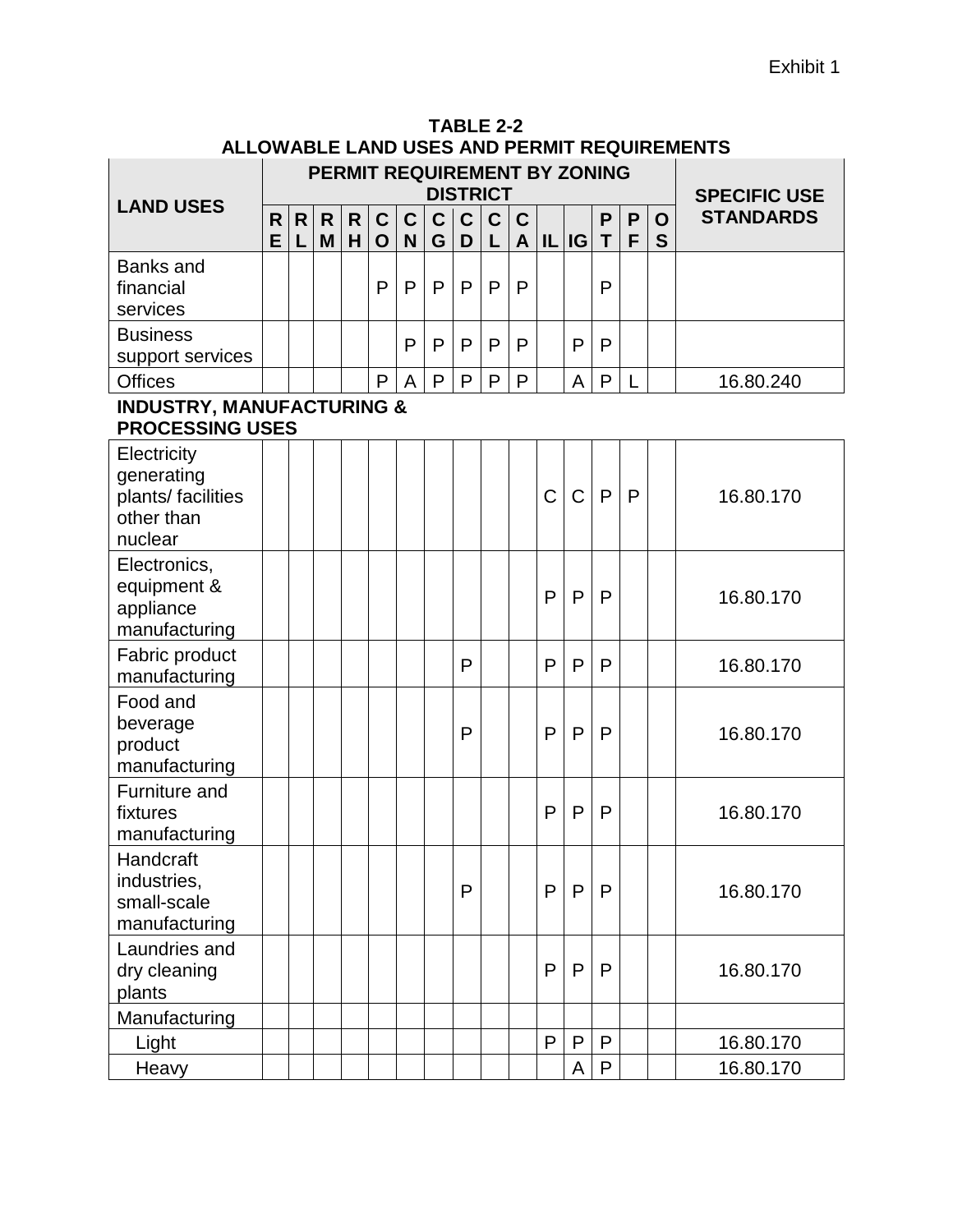|                                                             |        |        |        |        | PERMIT REQUIREMENT BY ZONING |                             |                  | <b>DISTRICT</b>   |                  |                             |   |             |                  |                   |        | <b>SPECIFIC USE</b> |
|-------------------------------------------------------------|--------|--------|--------|--------|------------------------------|-----------------------------|------------------|-------------------|------------------|-----------------------------|---|-------------|------------------|-------------------|--------|---------------------|
| <b>LAND USES</b>                                            | R<br>E | R<br>L | R<br>M | R<br>H | $\mathbf{C}$<br>$\mathbf O$  | $\mathbf C$<br>$\mathsf{N}$ | $\mathbf C$<br>G | $\mathbf{C}$<br>D | $\mathbf C$<br>L | $\mathbf C$<br>$\mathbf{A}$ |   | IL IG       | P<br>$\mathsf T$ | $\mathsf{P}$<br>F | O<br>S | <b>STANDARDS</b>    |
| Cannabis<br>distribution                                    |        |        |        |        |                              |                             |                  |                   |                  |                             | C | C           | $\mathsf C$      |                   |        | 16.80.195           |
| Cannabis<br>manufacturer<br>(volatile and<br>non-volatile)  |        |        |        |        |                              |                             |                  |                   |                  |                             | C | $\mathsf C$ | C                |                   |        | 16.80.195           |
| Cannabis,<br>microbusiness                                  |        |        |        |        |                              |                             |                  |                   |                  |                             | C | C           |                  |                   |        | 16.80.195           |
| Cannabis<br>testing<br>laboratory*                          |        |        |        |        | P                            | P                           | P                | P                 | P                |                             | P | P           |                  |                   |        | 16.80.195           |
| Metal products<br>fabrication,<br>machine/weldin<br>g shops |        |        |        |        |                              |                             |                  |                   |                  |                             | P | P           | $\mathsf{P}$     |                   |        | 16.80.170           |
| Petroleum<br>storage and<br>distribution                    |        |        |        |        |                              |                             |                  |                   |                  |                             |   | A           | $\mathsf{P}$     |                   |        | 16.80.170           |
| Printing and<br>publishing                                  |        |        |        |        |                              |                             |                  | P                 |                  | L                           | P | P           | P                | L                 |        | 16.80.170           |
| Recycling and<br>waste facilities                           |        |        |        |        |                              |                             |                  |                   |                  |                             |   |             |                  |                   |        |                     |
| Collection<br>facility                                      |        |        |        |        |                              |                             | L                | L                 | L                |                             | P | P           | P                | L                 |        | 16.80.290           |
| Redemption<br>centers                                       |        |        |        |        |                              |                             |                  |                   |                  |                             |   |             |                  |                   |        |                     |
| Major                                                       |        |        |        |        |                              |                             | С                | $\mathsf{C}$      | C                |                             | C | C           | C                | C                 |        | 16.80.290           |
| Minor                                                       |        |        |        |        |                              |                             | A                | A                 | A                |                             | A | A           | A                | A                 |        | 16.80.290           |
| Recycling<br>facility                                       |        |        |        |        |                              |                             |                  |                   |                  |                             |   | A           | P                | A                 |        | 16.80.290           |
| Scrap and<br>dismantling<br>yards                           |        |        |        |        |                              |                             |                  |                   |                  |                             |   | A           | $\mathsf{P}$     |                   |        | 16.80.170           |
| Transfer<br>stations                                        |        |        |        |        |                              |                             |                  |                   |                  |                             |   | $\mathsf C$ | $\mathsf{P}$     | A                 |        | 16.80.290           |

**TABLE 2-2 ALLOWABLE LAND USES AND PERMIT REQUIREMENTS**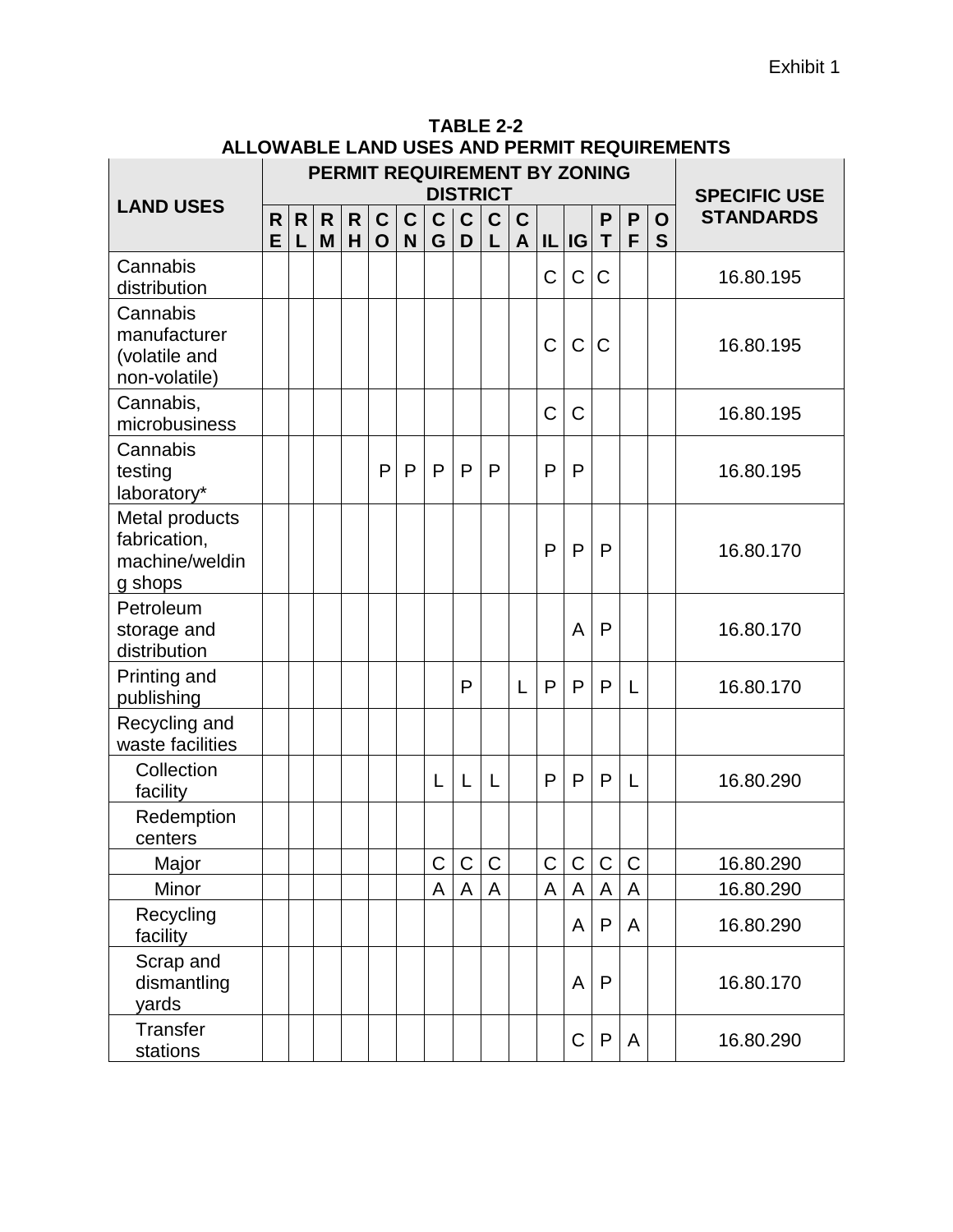|                                                                  |        |        |                   |                   |                            |                  | PERMIT REQUIREMENT BY ZONING | <b>DISTRICT</b>  |                  |                  |   |       |              |        |                  | <b>SPECIFIC USE</b>                                                |
|------------------------------------------------------------------|--------|--------|-------------------|-------------------|----------------------------|------------------|------------------------------|------------------|------------------|------------------|---|-------|--------------|--------|------------------|--------------------------------------------------------------------|
| <b>LAND USES</b>                                                 | R<br>E | R<br>L | $\mathsf{R}$<br>M | $\mathsf{R}$<br>H | $\mathbf C$<br>$\mathbf O$ | $\mathbf C$<br>N | $\mathbf C$<br>G             | $\mathbf C$<br>D | $\mathbf C$<br>L | $\mathbf C$<br>A |   | IL IG | P<br>T       | P<br>F | $\mathbf O$<br>S | <b>STANDARDS</b>                                                   |
| Research &<br>development<br>(R&D)                               |        |        |                   |                   |                            |                  |                              | A                |                  | L                | P | P     | P            | L      |                  | 16.80.170                                                          |
| Storage yards                                                    |        |        |                   |                   |                            |                  |                              |                  |                  |                  | P | P     | P            | L      |                  | 16.80.170                                                          |
| Warehouses                                                       |        |        |                   |                   |                            |                  |                              |                  |                  |                  | P | P     | P            |        |                  | 16.80.170                                                          |
| Wholesaling<br>and distribution                                  |        |        |                   |                   |                            |                  |                              | P                |                  |                  | P | P     | $\mathsf{P}$ |        |                  | 16.80.170                                                          |
| <b>RECREATION, EDUCATION, AND</b><br><b>PUBLIC ASSEMBLY USES</b> |        |        |                   |                   |                            |                  |                              |                  |                  |                  |   |       |              |        |                  |                                                                    |
| <b>Activity centers</b>                                          | A      | A      | A                 | A                 | A                          | A                | A                            | A                | A                | L                |   |       | A            | L      | $\mathsf C$      |                                                                    |
| <b>Adult related</b><br>establishments                           |        |        |                   |                   |                            |                  | $\mathsf{P}$                 | $\mathsf{P}$     | $\mathsf{P}$     |                  |   |       |              |        |                  | 16.80.030                                                          |
| Auditoriums,<br>meeting halls,<br>and theaters                   |        |        |                   |                   |                            | P                | P                            | P                | P                | L                |   |       |              | L      |                  | 16.24.080(B)(2),<br>16.24.090(B),<br>16.24.110(D),<br>16.24.180(D) |
| <b>Bridge clubs</b><br>and<br>nongambling<br>board games         |        |        |                   |                   | $\mathsf{P}$               | P                | P                            | P                | P                | L                |   |       |              |        |                  |                                                                    |
| Card rooms                                                       |        |        |                   |                   |                            |                  | C                            | $\mathsf C$      | $\mathsf C$      | L                |   |       |              |        |                  | 16.80.040<br>16.80.270                                             |
| Clubs, lodges,<br>and private<br>meeting halls                   |        |        |                   |                   | P                          | P                | P                            | $\mathsf{P}$     | P                | L                | P |       | P            | A      |                  |                                                                    |
| Commercial<br>amusement<br>facilities                            |        |        |                   |                   |                            | A                | A                            | $\mathsf{A}$     | A                | A                | A |       |              |        |                  |                                                                    |
| Educational<br>facilities                                        |        |        |                   |                   |                            |                  |                              |                  |                  |                  |   |       |              |        |                  |                                                                    |
| Academic<br>schools-<br>Private                                  | A      | A      | A                 | A                 | A                          |                  | A                            | A                | A                |                  |   |       |              |        |                  |                                                                    |
| Academic<br>schools-<br>Public                                   | P      | P      | P                 | P                 |                            |                  |                              |                  |                  |                  |   |       |              | P      |                  |                                                                    |

**TABLE 2-2 ALLOWABLE LAND USES AND PERMIT REQUIREMENTS**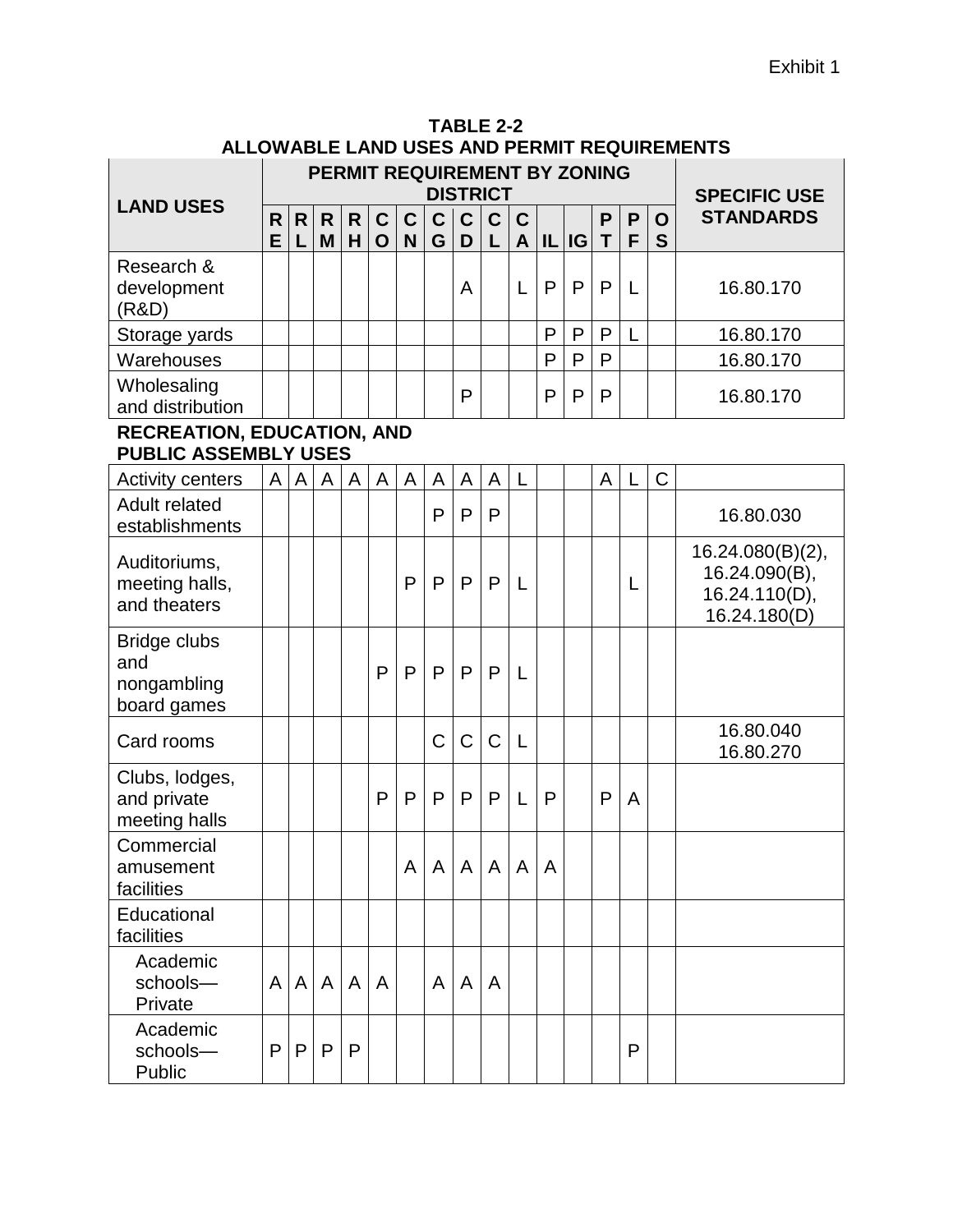|                                                                     |         |             |                   |                   |                             | PERMIT REQUIREMENT BY ZONING |                   | <b>DISTRICT</b>   |                   |             |                   |              |                             |                   |        | <b>SPECIFIC USE</b> |
|---------------------------------------------------------------------|---------|-------------|-------------------|-------------------|-----------------------------|------------------------------|-------------------|-------------------|-------------------|-------------|-------------------|--------------|-----------------------------|-------------------|--------|---------------------|
| <b>LAND USES</b>                                                    | R.<br>E | R<br>L      | $\mathsf{R}$<br>M | $\mathsf{R}$<br>H | $\mathbf{C}$<br>$\mathbf O$ | $\mathbf{C}$<br>N            | $\mathsf{C}$<br>G | $\mathsf{C}$<br>D | $\mathbf{C}$<br>L | $\mathbf C$ | $A$ $ I L $ $ G $ |              | $\mathsf{P}$<br>$\mathsf T$ | $\mathsf{P}$<br>F | O<br>S | <b>STANDARDS</b>    |
| Colleges and<br>universities-<br>Private                            |         | C           |                   |                   | $\mathsf C$                 |                              |                   |                   |                   |             |                   |              |                             |                   |        |                     |
| Vocational<br>and Technical<br>Schools                              |         |             |                   |                   | P                           | P                            | P                 | P                 | P                 | P           | P                 |              |                             |                   |        |                     |
| Equipment<br>repair and<br>maintenance<br>training                  |         |             |                   |                   |                             |                              | P                 | P                 |                   | A           | P                 |              |                             | L                 |        |                     |
| Specialized<br>education and<br>training                            |         |             |                   |                   | A                           | A                            | P                 | $\mathsf{P}$      | P                 | A           | P                 |              | $\mathsf{P}$                | L                 |        |                     |
| Vehicle repair<br>and<br>maintenance<br>training                    |         |             |                   |                   |                             |                              |                   | P                 |                   | A           | P                 | $\mathsf{P}$ | $\mathsf{P}$                | L                 |        |                     |
| <b>Truck and</b><br>heavy<br>equipment<br>education and<br>training |         |             |                   |                   |                             |                              |                   |                   |                   |             | P                 | $\mathsf{P}$ | $\mathsf{P}$                | L                 |        |                     |
| Equestrian<br>facilities                                            | C       |             |                   |                   |                             |                              |                   |                   |                   |             | A                 | A            |                             | L                 | C      |                     |
| Golf<br>courses/country<br>clubs                                    | C       | $\mathsf C$ | $\mathsf C$       | $\mathsf C$       | $\mathsf{C}$                |                              | A                 | A                 |                   |             | A                 |              | P                           | L                 | A      |                     |
| Indoor<br>recreation<br>facilities                                  |         |             |                   |                   |                             |                              | A                 | A                 | $\mathsf{A}$      | A           | A                 |              | P                           | L                 |        |                     |
| Libraries and<br>museums                                            |         | $\mathsf C$ | $\mathbf C$       | $\mathsf{C}$      | P                           | P                            | P                 | P                 | P                 | P           | P                 |              |                             | L                 | A      |                     |
| Live<br>entertainment                                               |         |             |                   |                   |                             | P                            | P                 | P                 | P                 |             |                   |              |                             | P                 |        | 16.80.180           |
| <b>Marinas</b>                                                      |         |             |                   |                   |                             |                              | C                 | $\mathsf C$       |                   |             | $\mathsf C$       |              | A                           | A                 |        |                     |
| Outdoor<br>assembly<br>facilities                                   |         |             |                   |                   |                             |                              | A                 | A                 | A                 |             |                   |              |                             | L                 |        |                     |

| TABLE 2-2                                   |
|---------------------------------------------|
| ALLOWABLE LAND USES AND PERMIT REQUIREMENTS |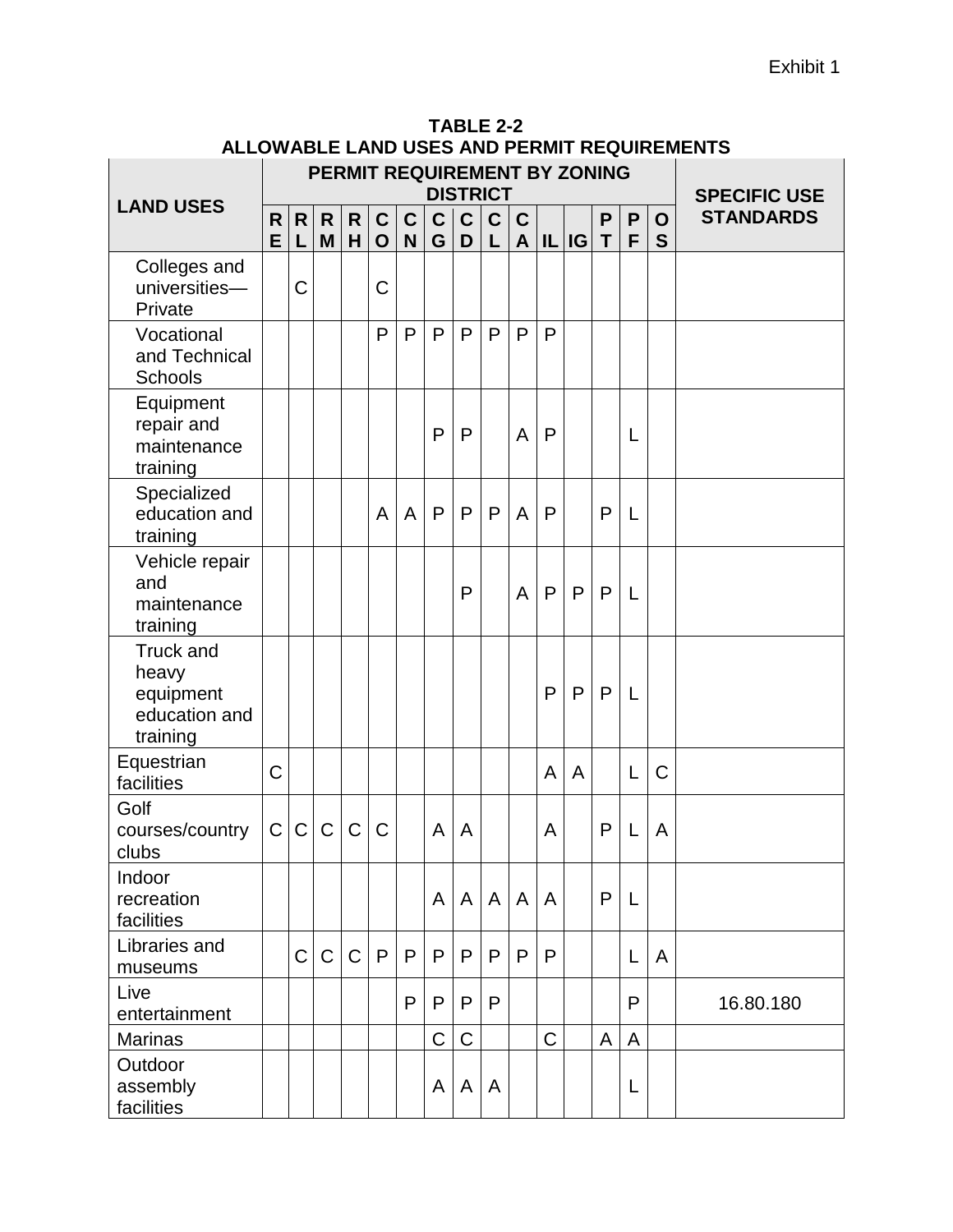|                                                    |        |        |                   |                   |                            |                            |                  |                  | <b>DISTRICT</b>  |             |             | PERMIT REQUIREMENT BY ZONING |        |        |        | <b>SPECIFIC USE</b>    |
|----------------------------------------------------|--------|--------|-------------------|-------------------|----------------------------|----------------------------|------------------|------------------|------------------|-------------|-------------|------------------------------|--------|--------|--------|------------------------|
| <b>LAND USES</b>                                   | R<br>E | R<br>L | $\mathsf{R}$<br>M | $\mathsf{R}$<br>H | $\mathbf C$<br>$\mathbf O$ | $\mathbf C$<br>$\mathbf N$ | $\mathbf C$<br>G | $\mathbf C$<br>D | $\mathbf C$<br>L | C<br>A      |             | IL IG                        | P<br>T | P<br>F | O<br>S | <b>STANDARDS</b>       |
| Outdoor<br>commercial<br>recreation<br>facilities  |        |        |                   |                   |                            |                            | $\mathsf C$      | $\mathsf C$      | C                | $\mathsf C$ | $\mathsf C$ |                              |        | A      |        |                        |
| Parks and<br>playgrounds                           | P      | P      | P                 | P                 | P                          | P                          | P                | P                |                  |             |             |                              |        | P      | P      |                        |
| Pool<br>halls/billiard<br>parlors                  |        |        |                   |                   |                            |                            |                  | $\mathsf C$      | C                | L           |             |                              |        |        |        | 16.80.040<br>16.80.270 |
| Private<br>entertainment<br>facilities             |        |        |                   |                   |                            |                            | C                | $\mathsf C$      | C                |             | C           |                              |        |        |        |                        |
| Private<br>residential<br>recreation<br>facilities | A      | A      | A                 | A                 |                            |                            |                  |                  |                  |             |             |                              |        |        |        | 16.80.030<br>16.80.270 |
| Recreational<br>vehicle parks                      |        |        |                   |                   |                            |                            | A                | A                |                  |             | A           |                              |        | L      |        |                        |
| Religious<br>facilities                            | A      | A      | A                 | A                 | P                          | P                          | P                | P                | P                | P           | P           |                              |        | L      |        | 16.80.080              |
| <b>Studios</b>                                     |        |        |                   |                   | P                          | P                          | P                | P                | P                |             |             |                              |        |        |        |                        |
| <b>RESIDENTIAL</b><br><b>USES</b>                  |        |        |                   |                   |                            |                            |                  |                  |                  |             |             |                              |        |        |        |                        |
| Caretaker and<br>employee<br>housing               |        |        |                   |                   | P                          | P                          | P                | P                | P                | P           | P           | L                            | L      | L      | L      |                        |
| Dwelling group                                     |        |        | P                 | P                 |                            | P                          |                  | P                |                  |             |             |                              |        |        |        |                        |
| <b>Duplexes</b>                                    |        | P      | P                 | P                 |                            |                            |                  | $\mathsf{P}$     |                  |             |             |                              |        | L      |        | 16.24.040              |
| Mobile home<br>parks                               |        | A      | A                 | A                 |                            |                            | A                | A                |                  |             |             |                              |        |        |        | 16.80.210              |
| Multifamily<br>dwellings                           |        |        | P                 | P                 | P                          | P                          | P                | P                |                  |             |             |                              |        | L      |        | 16.80.220              |
| Organizational<br>houses                           |        |        |                   | A                 |                            |                            |                  | A                |                  |             |             |                              |        |        |        |                        |
| Residential care                                   |        |        |                   |                   |                            |                            |                  |                  |                  |             |             |                              |        |        |        |                        |

facilities

| TABLE 2-2                                   |  |
|---------------------------------------------|--|
| ALLOWABLE LAND USES AND PERMIT REQUIREMENTS |  |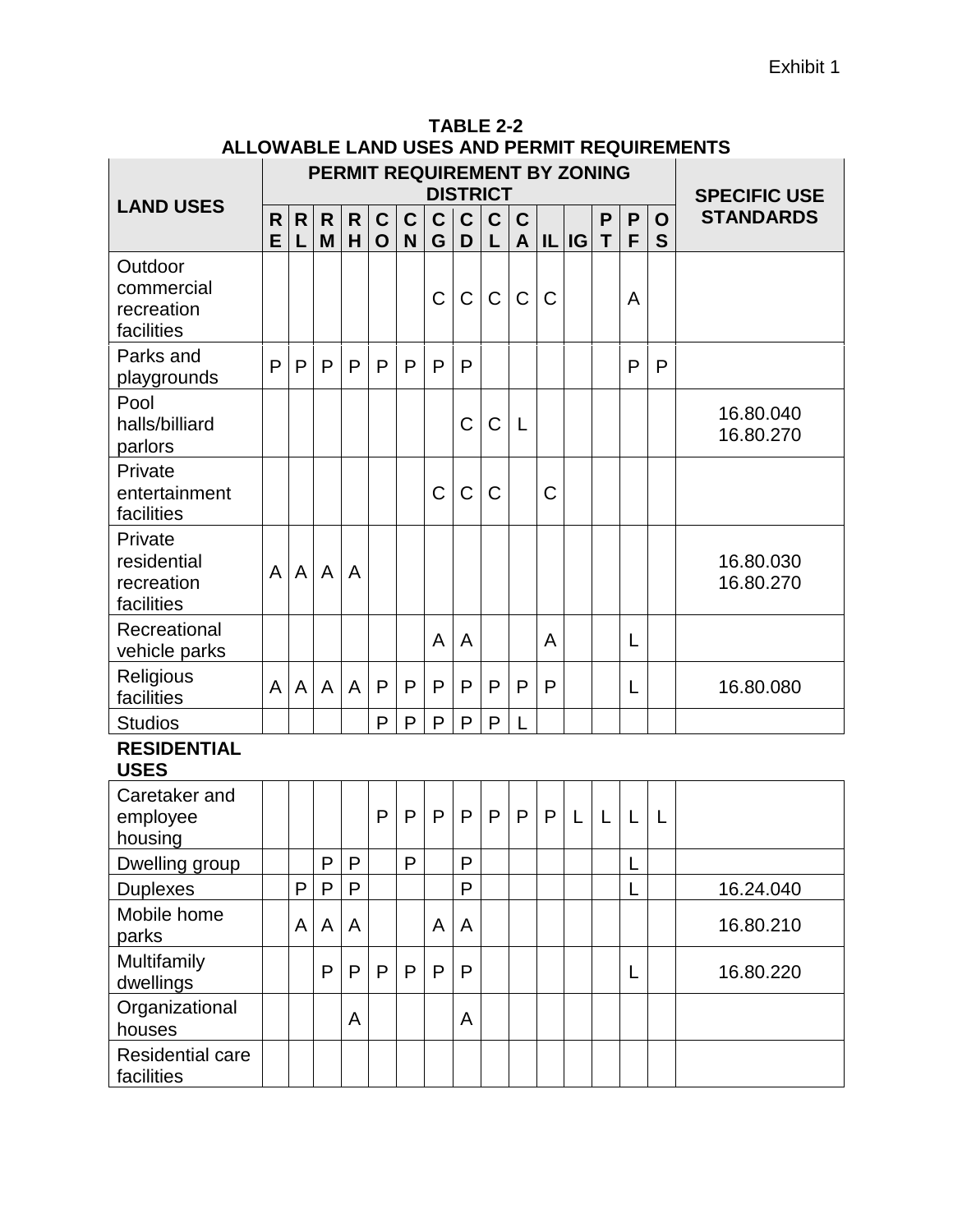|                                                 |             |        |              |                   |                            |                  |                  |                   | <b>DISTRICT</b>  |                             |                | PERMIT REQUIREMENT BY ZONING |              |              |                  | <b>SPECIFIC USE</b> |
|-------------------------------------------------|-------------|--------|--------------|-------------------|----------------------------|------------------|------------------|-------------------|------------------|-----------------------------|----------------|------------------------------|--------------|--------------|------------------|---------------------|
| <b>LAND USES</b>                                | R<br>E      | R<br>L | R.<br>M      | $\mathsf{R}$<br>H | $\mathbf C$<br>$\mathbf 0$ | $\mathbf C$<br>N | $\mathbf C$<br>G | $\mathbf{C}$<br>D | $\mathbf C$<br>L | $\mathbf C$<br>$\mathbf{A}$ | IL             | <b>IG</b>                    | P<br>T       | P<br>F       | $\mathbf O$<br>S | <b>STANDARDS</b>    |
| <b>Assisted living</b><br>facilities            | A           |        | C            | $\mathsf{P}$      | P                          | P                | P                | P                 |                  |                             |                |                              |              | L            |                  | 16.80.300           |
| Care homes,<br>6 or fewer<br>clients            |             | P      | P            | P                 |                            |                  |                  | P                 |                  |                             |                |                              |              | P            |                  |                     |
| Family care<br>homes, 7 or<br>more clients      | $\mathsf C$ |        |              | Ċ                 |                            |                  |                  | C                 |                  |                             |                |                              |              | L            |                  | 16.80.300           |
| Senior care<br>facilities, 7 or<br>more clients |             |        | A            | A                 | A                          |                  |                  | A                 |                  |                             |                |                              |              | L            |                  | 16.80.300           |
| Rooming and<br>boarding<br>houses               |             |        |              | A                 |                            |                  |                  | A                 |                  |                             |                |                              |              | L            |                  |                     |
| Senior<br>residential<br>projects               |             |        | P            | $\mathsf{P}$      | P                          | P                | $\mathsf{P}$     | $\mathsf{P}$      |                  |                             |                |                              |              | L            |                  | 16.80.220           |
| Single-family<br>dwellings                      | P           | P      | P            | P                 |                            |                  |                  | P                 |                  |                             |                |                              |              | L            |                  |                     |
| <b>Townhouses</b>                               |             | A      | $\mathsf{P}$ | $\mathsf{P}$      | $\mathsf{P}$               | $\mathsf{P}$     | $\mathsf{P}$     | $\mathsf{P}$      |                  |                             |                |                              |              | L            |                  |                     |
| <b>Triplexes</b>                                |             |        | P            | P                 |                            |                  |                  | A                 |                  |                             |                |                              |              |              |                  |                     |
| <b>RETAIL TRADE</b>                             |             |        |              |                   |                            |                  |                  |                   |                  |                             |                |                              |              |              |                  |                     |
| Agricultural<br>chemical sales                  |             |        |              |                   |                            |                  |                  |                   |                  |                             | $\overline{A}$ | L                            | $\mathsf{P}$ |              |                  | 16.36.080           |
| Alcoholic<br>beverage sales                     |             |        |              |                   |                            |                  |                  |                   |                  |                             |                |                              |              |              |                  |                     |
| Bars and<br>nightclubs-<br>On-sale              |             |        |              |                   |                            | C                | C                | $\mathsf C$       | $\mathsf{C}$     |                             |                |                              |              |              |                  | 16.80.270           |
| Sale of<br>alcohol-Off-<br>sale                 |             |        |              |                   |                            | C                | C                | $\mathsf C$       | $\mathsf C$      |                             |                |                              | C            | $\mathsf{C}$ |                  | 16.80.040           |
| With another<br>use-On-sale                     |             |        |              |                   |                            | L                | L                | L                 | L                |                             |                |                              | L            | L            |                  |                     |
| Artisan shops                                   |             |        |              |                   | P                          | $\mathsf{P}$     | P                | P                 | ${\sf P}$        |                             | P              |                              |              |              |                  |                     |

**TABLE 2-2 ALLOWABLE LAND USES AND PERMIT REQUIREMENTS**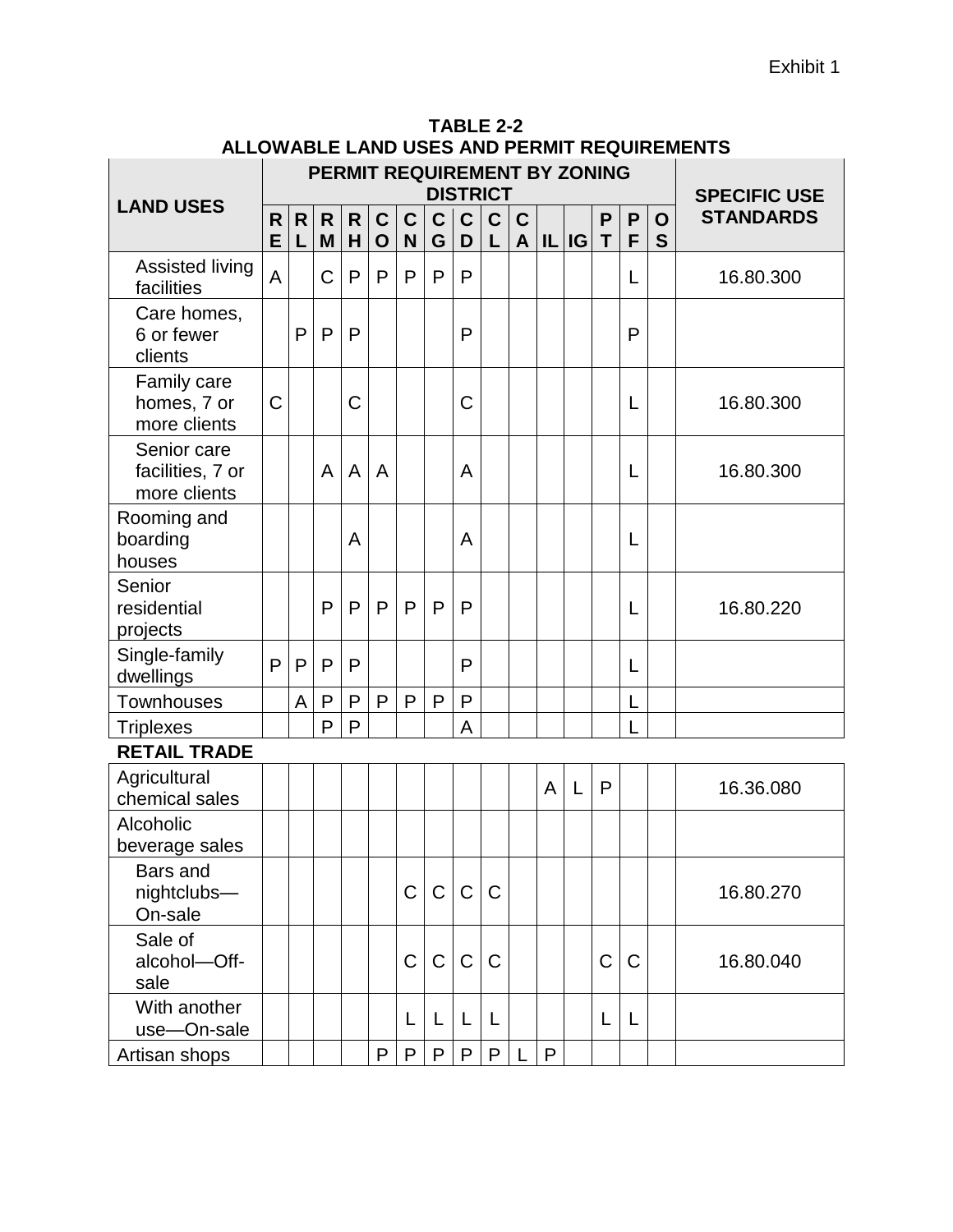|                                                      |        |        |                   |         |                            |                            |                  | <b>DISTRICT</b>   |                  |        |       | <b>PERMIT REQUIREMENT BY ZONING</b> |        |        |        | <b>SPECIFIC USE</b>                 |
|------------------------------------------------------|--------|--------|-------------------|---------|----------------------------|----------------------------|------------------|-------------------|------------------|--------|-------|-------------------------------------|--------|--------|--------|-------------------------------------|
| <b>LAND USES</b>                                     | R<br>E | R<br>L | $\mathsf{R}$<br>M | R.<br>H | $\mathbf C$<br>$\mathbf O$ | $\mathbf C$<br>$\mathbf N$ | $\mathbf C$<br>G | $\mathsf{C}$<br>D | $\mathbf C$<br>L | C<br>A | IL IG |                                     | P<br>T | P<br>F | O<br>S | <b>STANDARDS</b>                    |
| Auto and<br>vehicle sales-<br><b>New</b>             |        |        |                   |         |                            |                            |                  | L                 |                  | P      |       |                                     |        |        |        | 16.24.120<br>16.80.070<br>16.80.330 |
| Auto and<br>vehicle sales-<br><b>Used</b>            |        |        |                   |         |                            |                            | L                |                   |                  | A      | L     |                                     |        |        |        | 16.24.120<br>16.80.070<br>16.80.330 |
| Auto and<br>vehicle<br>leasing/rental                |        |        |                   |         |                            |                            | A                | L                 |                  | A      | L     |                                     |        |        |        | 16.80.070                           |
| Auto parts sales                                     |        |        |                   |         |                            | P                          | P                | P                 | P                | A      |       |                                     |        |        |        |                                     |
| <b>Building</b><br>material stores                   |        |        |                   |         |                            | A                          | P                | L                 | P                |        | P     |                                     |        |        |        | 16.80.330                           |
| Construction,<br>farm & heavy<br>equipment sales     |        |        |                   |         |                            |                            | A                |                   |                  | A      | P     | P                                   | P      |        |        | 16.80.330                           |
| Convenience<br>stores                                |        |        |                   |         |                            | C                          | C                | $\mathsf C$       | C                |        |       |                                     |        |        |        | 16.80.040<br>16.80.140<br>16.80.270 |
| Furniture,<br>furnishings, and<br>appliance stores   |        |        |                   |         | C                          | $\mathsf{P}$               | P                | P                 | $\mathsf{P}$     | P      | P     |                                     |        |        |        | 16.80.330                           |
| Mobile home<br>sales                                 |        |        |                   |         |                            |                            |                  |                   |                  | A      | P     |                                     |        |        |        | 16.80.330                           |
| Nurseries and<br>garden supply<br>stores             | A      |        |                   |         | C                          | A                          | P                | P                 | P                | P      | P     |                                     |        |        |        | 16.80.330                           |
| Outdoor retail<br>sales and<br>activities            |        |        |                   |         |                            |                            |                  | A                 | A                |        | A     |                                     |        |        |        | 16.80.260                           |
| Pet shops                                            |        |        |                   |         |                            | P                          | P                | P                 | P                |        |       |                                     |        |        |        |                                     |
| Recreational<br>vehicle & boat<br>sales-<br>New/used |        |        |                   |         |                            |                            |                  | L                 |                  | A      | L     |                                     |        |        |        | 16.80.330                           |
| <b>Restaurants</b>                                   |        |        |                   |         | P                          | P                          | P                | P                 | P                | P      |       |                                     | P      |        |        | 16.80.250                           |
| <b>Retail stores</b>                                 |        |        |                   | A       | P                          | P                          | P                | P                 | P                | P      | P     |                                     | P      |        |        | 16.80.330                           |

**TABLE 2-2 ALLOWABLE LAND USES AND PERMIT REQUIREMENTS**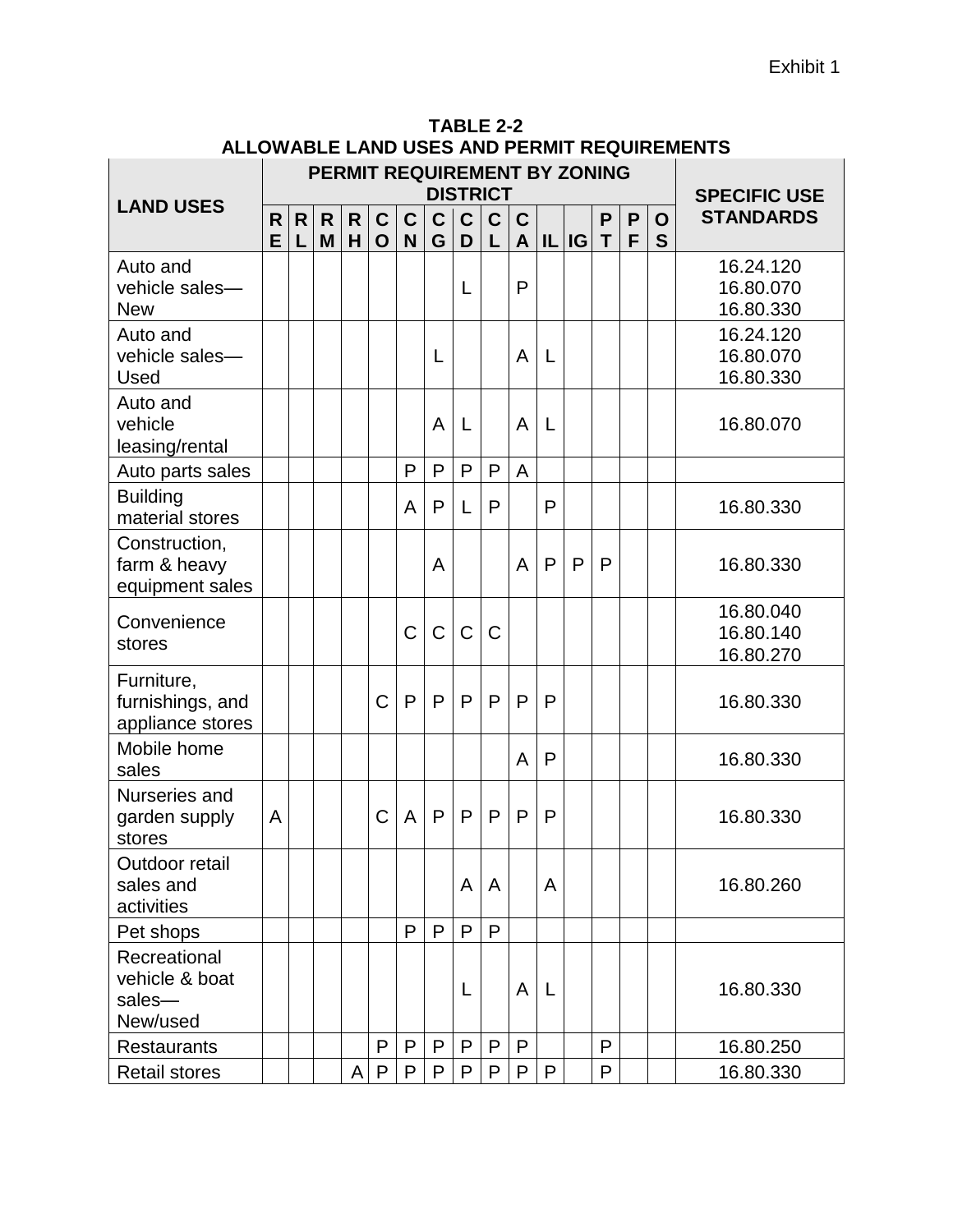|                                                  |        |        |                   |                   |                             |                            |                   |                   | <b>DISTRICT</b>  |                             |              | PERMIT REQUIREMENT BY ZONING |        |              |                  | <b>SPECIFIC USE</b>    |
|--------------------------------------------------|--------|--------|-------------------|-------------------|-----------------------------|----------------------------|-------------------|-------------------|------------------|-----------------------------|--------------|------------------------------|--------|--------------|------------------|------------------------|
| <b>LAND USES</b>                                 | R<br>E | R<br>L | $\mathsf{R}$<br>M | $\mathsf{R}$<br>H | $\mathbf{C}$<br>$\mathbf O$ | $\mathbf C$<br>$\mathbf N$ | $\mathbf{C}$<br>G | $\mathsf{C}$<br>D | $\mathbf C$<br>L | $\mathbf C$<br>$\mathsf{A}$ |              | IL IG                        | P<br>T | P<br>F       | $\mathbf O$<br>S | <b>STANDARDS</b>       |
| Secondhand<br>stores/pawn<br>shops               |        |        |                   |                   |                             |                            | A                 | A                 | A                |                             |              |                              |        |              |                  |                        |
| Shopping<br>centers                              |        |        |                   |                   |                             |                            |                   |                   |                  |                             |              |                              |        |              |                  |                        |
| Neighborhood                                     |        |        |                   |                   |                             |                            | P                 | P                 |                  |                             |              |                              |        |              |                  | 16.80.330              |
| Community                                        |        |        |                   |                   |                             |                            | P                 | P                 |                  |                             |              |                              |        |              |                  | 16.80.330              |
| Regional                                         |        |        |                   |                   |                             |                            |                   | P                 | P                |                             |              |                              |        |              |                  | 16.80.330              |
| Warehouse<br>retail stores                       |        |        |                   |                   |                             |                            | C                 | $\mathsf C$       | $\mathsf C$      |                             |              |                              |        |              |                  | 16.80.330              |
| <b>SERVICES</b>                                  |        |        |                   |                   |                             |                            |                   |                   |                  |                             |              |                              |        |              |                  |                        |
| Adult day care<br>facilities                     |        |        |                   |                   | P                           | P                          | $\mathsf{P}$      | P                 | P                |                             |              |                              | A      | $\mathsf{L}$ |                  |                        |
| Animal services                                  |        |        |                   |                   |                             |                            |                   |                   |                  |                             |              |                              |        |              |                  |                        |
| Kennel and<br>boarding<br>facilities             | A      |        |                   |                   | A                           |                            |                   |                   |                  |                             | A            | A                            |        |              |                  |                        |
| Pet grooming                                     | A      |        |                   |                   | A                           | $\mathsf{P}$               | $\mathsf{P}$      | P                 | P                | L                           |              |                              |        |              |                  |                        |
| Training<br>facilities                           | A      |        |                   |                   | A                           |                            | L                 | L                 |                  | L                           | L            | L                            |        |              |                  |                        |
| Veterinary<br>clinics and<br>animal<br>hospitals | A      |        |                   |                   | A                           | $\mathsf C$                | $\mathsf{P}$      | P                 | $\mathsf{P}$     | P                           | P            |                              |        |              |                  | 16.80.370              |
| Auto/vehicle<br>services                         |        |        |                   |                   |                             |                            |                   |                   |                  |                             |              |                              |        |              |                  |                        |
| Car washes                                       |        |        |                   |                   |                             |                            | A                 | A                 | A                | P                           | A            |                              | P      |              |                  |                        |
| Fueling<br>stations                              |        |        |                   |                   |                             | A                          | L                 | L                 | L                | P                           | L            |                              | P      |              |                  | 16.80.320<br>16.80.340 |
| Inoperable<br>vehicle<br>storage                 |        |        |                   |                   |                             |                            |                   |                   |                  |                             | L            | L                            |        |              |                  |                        |
| Maintenance/<br>minor repair                     |        |        |                   |                   |                             | A                          | $\mathsf{P}$      | $\mathsf{P}$      | P                | $\mathsf{P}$                | $\mathsf{P}$ | P                            | P      |              |                  | 16.80.320              |

| TABLE 2-2                                          |  |  |  |  |  |  |  |  |  |  |  |
|----------------------------------------------------|--|--|--|--|--|--|--|--|--|--|--|
| <b>ALLOWABLE LAND USES AND PERMIT REQUIREMENTS</b> |  |  |  |  |  |  |  |  |  |  |  |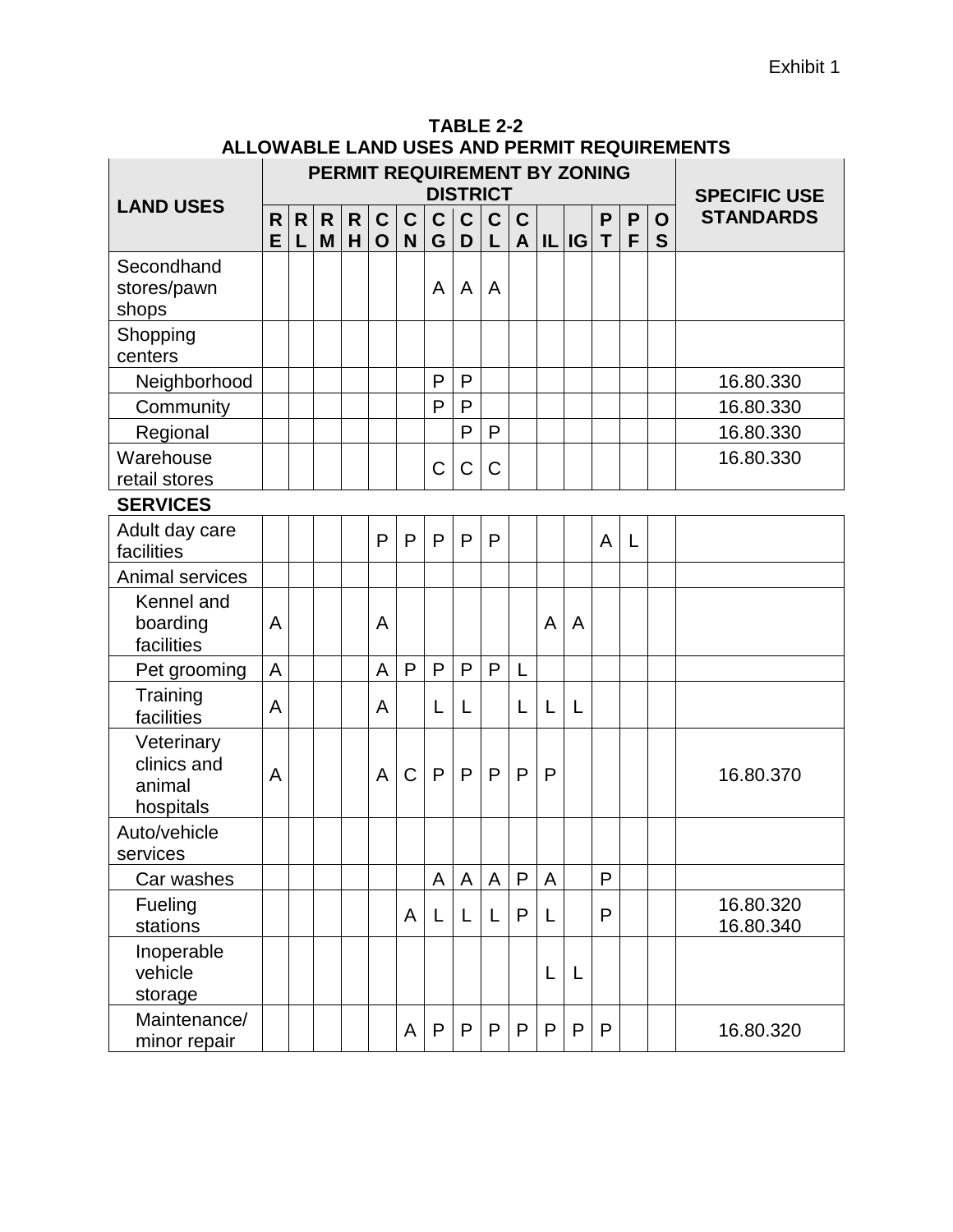|                                           | PERMIT REQUIREMENT BY ZONING<br><b>DISTRICT</b> |         |              |              |                            |                  |                  |                  |                  |                                 |   |              | <b>SPECIFIC USE</b> |             |                  |                  |  |
|-------------------------------------------|-------------------------------------------------|---------|--------------|--------------|----------------------------|------------------|------------------|------------------|------------------|---------------------------------|---|--------------|---------------------|-------------|------------------|------------------|--|
| <b>LAND USES</b>                          | R<br>E                                          | R.<br>L | R.<br>M      | R.<br>H      | $\mathbf C$<br>$\mathbf O$ | $\mathbf C$<br>N | $\mathbf C$<br>G | $\mathbf C$<br>D | $\mathbf C$<br>L | $\mathbf C$<br>$\boldsymbol{A}$ |   | IL IG        | P<br>T              | P<br>F      | $\mathbf O$<br>S | <b>STANDARDS</b> |  |
| Major<br>repair/body<br>work              |                                                 |         |              |              |                            |                  |                  |                  |                  | P                               | P | $\mathsf{P}$ | P                   |             |                  | 16.80.340        |  |
| Parking<br>facilities                     |                                                 | C       | C            | $\mathsf C$  | $\overline{A}$             | $\overline{A}$   | P                | P                | P                | P                               | P |              | P                   | L           |                  | 16.64.080        |  |
| Vehicle<br>storage                        |                                                 |         |              |              |                            |                  |                  | L                |                  | P                               | P | P            | P                   | P           | L                |                  |  |
| Cannabis<br>retailer<br>storefront        |                                                 |         |              |              | C                          | $\mathsf C$      | $\mathsf C$      | $\mathsf C$      | $\mathsf{C}$     |                                 | C | $\mathsf C$  |                     |             |                  | 16.80.195        |  |
| Child care<br>facilities                  |                                                 |         |              |              |                            |                  |                  |                  |                  |                                 |   |              |                     |             |                  |                  |  |
| Child care<br>centers                     | $\mathsf C$                                     | C       | $\mathsf C$  | $\mathsf C$  | P                          | $\mathsf{P}$     | P                | P                | P                | P                               |   |              | P                   | P           |                  | 16.80.100        |  |
| Large family<br>child care<br>homes       | $\mathsf{P}$                                    | P       | $\mathsf{P}$ | $\mathsf{P}$ | $\mathsf{P}$               | P                | P                | P                |                  |                                 |   |              |                     | P           |                  | 16.80.100        |  |
| Small family<br>child care<br>homes       | P                                               | P       | $\mathsf{P}$ | P            | $\mathsf{P}$               | $\mathsf{P}$     | P                | P                |                  |                                 |   |              |                     | P           |                  |                  |  |
| Equipment<br>rental                       |                                                 |         |              |              |                            |                  |                  | L                | P                | A                               | P |              | P                   |             |                  |                  |  |
| <b>Funeral facilities</b><br>and services |                                                 |         |              |              |                            |                  |                  |                  |                  |                                 |   |              |                     |             |                  |                  |  |
| Cemeteries                                |                                                 | C       | C            | $\mathsf C$  | $\mathsf C$                |                  | С                | C                |                  | С                               | C | C            |                     | $\mathsf C$ | C                |                  |  |
| <b>Mortuaries</b>                         |                                                 |         |              |              |                            |                  | Ċ                | $\overline{C}$   |                  | $\overline{\text{c}}$           | A | A            |                     | A           |                  |                  |  |
| Funeral<br>homes                          |                                                 |         |              |              | A                          | A                | A                | A                |                  | A                               |   |              |                     |             |                  |                  |  |
| Health/fitness<br>facilities              |                                                 |         |              |              |                            | P                | P                | P                | P                | L                               |   |              |                     |             |                  |                  |  |
| Lodging<br>facilities                     |                                                 |         |              |              |                            |                  |                  |                  |                  |                                 |   |              |                     |             |                  |                  |  |
| Bed and<br>breakfast                      |                                                 | C       | C            | $\mathsf C$  | P                          | P                | P                | P                |                  |                                 |   |              |                     | A           |                  | 16.80.090        |  |
| Extended-<br>stay facilities              |                                                 |         |              |              |                            |                  | P                | P                | P                |                                 |   |              |                     |             |                  |                  |  |

**TABLE 2-2 ALLOWABLE LAND USES AND PERMIT REQUIREMENTS**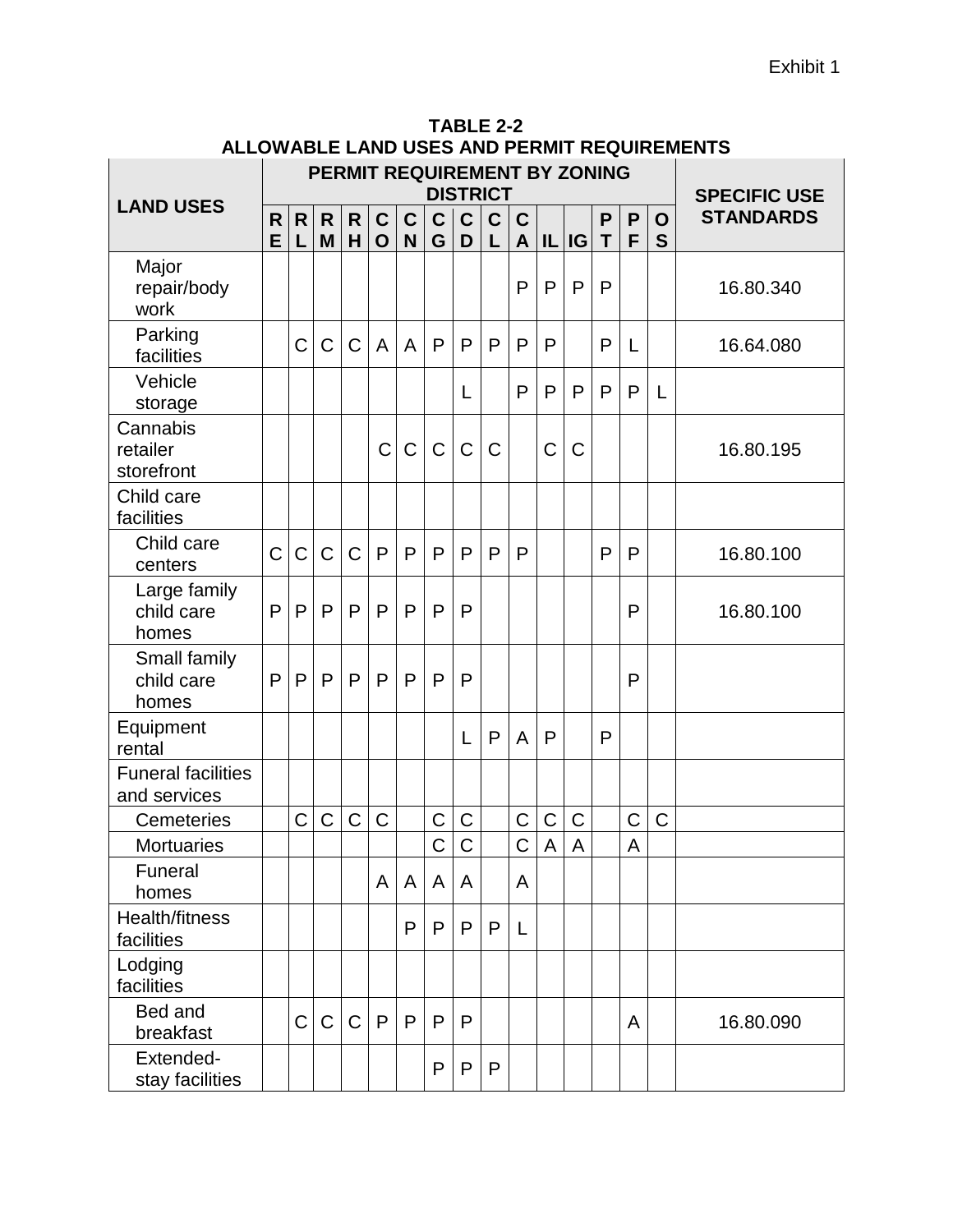|                                                                         |                |                   |             |         |                            |                  |                  | <b>DISTRICT</b>  |                  |                             |              | PERMIT REQUIREMENT BY ZONING |        |              |                  | <b>SPECIFIC USE</b> |
|-------------------------------------------------------------------------|----------------|-------------------|-------------|---------|----------------------------|------------------|------------------|------------------|------------------|-----------------------------|--------------|------------------------------|--------|--------------|------------------|---------------------|
| <b>LAND USES</b>                                                        | R<br>E         | $\mathsf{R}$<br>L | R<br>M      | R.<br>H | $\mathbf C$<br>$\mathbf O$ | $\mathbf c$<br>N | $\mathbf C$<br>G | $\mathbf C$<br>D | $\mathbf C$<br>L | $\mathbf C$<br>$\mathsf{A}$ |              | $ I $ $ G $                  | P<br>T | P<br>F       | $\mathbf O$<br>S | <b>STANDARDS</b>    |
| Single room<br>occupancy<br>facilities<br>(SROs)                        |                |                   |             |         |                            |                  | A                | $\overline{A}$   |                  |                             |              |                              |        |              |                  |                     |
| Hotels and<br>motels                                                    |                |                   |             |         | P                          |                  | $\mathsf{P}$     | $\mathsf{P}$     | P                |                             |              |                              | P      |              |                  |                     |
| Massage<br>establishment                                                |                |                   |             |         |                            |                  |                  |                  |                  |                             |              |                              |        |              |                  | 16.80.190           |
| State certified                                                         |                |                   |             |         | P                          | P                | $\mathsf{P}$     | $\mathsf{P}$     | P                |                             |              |                              |        |              |                  |                     |
| Non-certified                                                           |                |                   |             |         |                            | С                | C                | A                | A                |                             |              |                              |        |              |                  |                     |
| Medical<br>services                                                     |                |                   |             |         |                            |                  |                  |                  |                  |                             |              |                              |        |              |                  |                     |
| Ambulance<br>service                                                    |                |                   |             |         | A                          |                  | P                | P                | P                | L                           | P            |                              | P      | L            |                  |                     |
| Clinics and<br>laboratories                                             |                |                   |             |         | $\mathsf{P}$               | P                | $\mathsf{P}$     | $\mathsf{P}$     | P                | L                           |              |                              | P      | L            |                  |                     |
| <b>Extended</b><br>care                                                 | $\overline{C}$ | C                 | $\mathsf C$ | P       | P                          |                  | $\mathsf{P}$     | P                |                  |                             |              |                              |        | L            |                  |                     |
| Health-related                                                          |                |                   |             |         | P                          | P                | $\mathsf{P}$     |                  | P                |                             |              |                              |        | A            |                  | 16.80.190           |
| Hospitals                                                               |                |                   |             |         | $\mathsf C$                |                  | C                | $\mathsf C$      |                  |                             |              |                              |        | C            |                  |                     |
| Medical-<br>related<br>facilities                                       |                |                   |             |         | P                          | $\mathsf{P}$     | P                | P                | P                |                             |              |                              |        | $\mathsf{P}$ |                  |                     |
| Non-storefront<br>cannabis retail<br>operator permit<br>(delivery only) |                |                   |             |         | A                          | A                | A                | $\overline{A}$   | A                |                             | A            | A                            |        |              |                  | 16.80.195           |
| Personal<br>services-<br>Restricted                                     |                |                   |             |         |                            | C                | $\mathsf C$      | $\overline{A}$   | A                |                             |              |                              |        |              |                  |                     |
| Personal<br>services-<br><b>Unrestricted</b>                            |                |                   |             |         |                            | P                | P                | $\mathsf{P}$     | P                |                             |              |                              | P      |              |                  |                     |
| Personal<br>storage facilities<br>(mini-storage)                        |                |                   |             |         |                            |                  | A                |                  | L                | L                           | P            | P                            | P      |              |                  | 16.80.200           |
| Repair services                                                         |                |                   |             |         |                            | P                | $\mathsf{P}$     | P                | P                | $\mathsf{P}$                | $\mathsf{P}$ |                              |        |              |                  |                     |

**TABLE 2-2 ALLOWABLE LAND USES AND PERMIT REQUIREMENTS**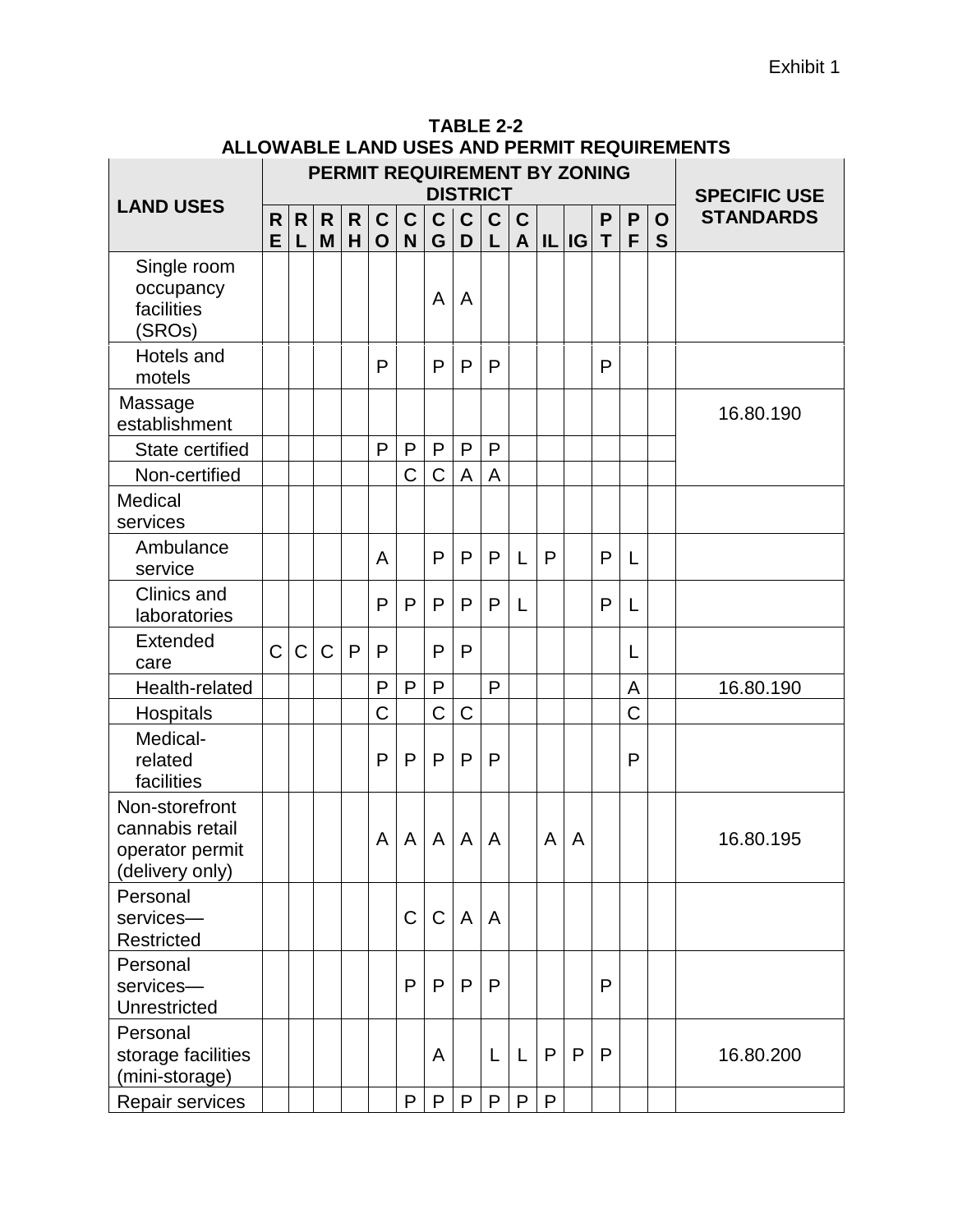|                                                           |         |   |                   |        |                             |                  |                   |                   | <b>DISTRICT</b>  |                  |           | PERMIT REQUIREMENT BY ZONING |                |        |                  | <b>SPECIFIC USE</b> |
|-----------------------------------------------------------|---------|---|-------------------|--------|-----------------------------|------------------|-------------------|-------------------|------------------|------------------|-----------|------------------------------|----------------|--------|------------------|---------------------|
| <b>LAND USES</b>                                          | R.<br>E | R | $\mathsf{R}$<br>M | R<br>H | $\mathbf{C}$<br>$\mathbf O$ | $\mathbf C$<br>N | $\mathsf{C}$<br>G | $\mathsf{C}$<br>D | $\mathbf C$<br>L | $\mathbf C$<br>A |           | IL IG                        | P<br>T         | P<br>F | $\mathbf O$<br>S | <b>STANDARDS</b>    |
| Sanitary<br>services                                      |         |   |                   |        |                             |                  |                   |                   |                  |                  | C         | A                            | P              | L      |                  | 16.36.080           |
| Social services<br>facilities                             |         |   |                   |        |                             |                  |                   |                   |                  |                  |           |                              |                |        |                  |                     |
| Drug abuse,<br>alcohol<br>recovery/treat<br>ment facility |         |   |                   |        | A                           |                  | A                 | A                 |                  |                  |           |                              |                | A      |                  |                     |
| Feeding<br>centers                                        |         |   |                   |        |                             |                  |                   | C                 |                  |                  | C         | C                            |                | A      |                  |                     |
| Emergency<br>shelters                                     |         |   |                   | C      | $\mathsf C$                 |                  | C                 | C                 |                  |                  | P         | P                            |                | P      |                  | 16.80.155           |
| <b>TRANSPORTATION AND</b><br><b>COMMUNICATION USES</b>    |         |   |                   |        |                             |                  |                   |                   |                  |                  |           |                              |                |        |                  |                     |
| <b>Broadcasting</b><br>studios                            |         |   |                   |        |                             | P                | P                 | P                 | P                | A                | P         | P                            | $\mathsf{P}$   | L      |                  |                     |
| Communication<br>s facilities                             |         |   |                   |        |                             |                  |                   |                   |                  |                  |           |                              |                |        |                  |                     |
| Minor                                                     |         | E | E                 | E      | P                           |                  | P                 | P                 | $\mathsf{P}$     | P                | P         | $\mathsf{P}$                 | $\mathsf{P}$   | P      | P                | Ch. 16.44           |
| Major                                                     |         |   |                   |        | A                           |                  | A                 | A                 | A                | A                | A         | P                            | $\overline{P}$ | A      |                  | Ch. 16.44           |
| <b>Transit stations</b><br>and terminals                  |         |   |                   |        |                             |                  | C                 | C                 |                  |                  | C         | $\mathsf C$                  | P              | С      |                  |                     |
| Vehicle and<br>freight terminals                          |         |   |                   |        |                             |                  |                   |                   |                  |                  | P         | P                            | P              |        |                  |                     |
| <b>OTHER USES</b>                                         |         |   |                   |        |                             |                  |                   |                   |                  |                  |           |                              |                |        |                  |                     |
| Live-work space                                           |         |   |                   | P      |                             | P   P            | ${\sf P}$         | ${\sf P}$         | $\sf P$          |                  | ${\sf P}$ |                              |                |        |                  |                     |
| Major impact<br>facilities                                |         |   |                   |        |                             |                  |                   |                   |                  |                  |           | C                            | $\mathbf C$    | C      |                  |                     |
| Motion picture<br>production                              |         |   |                   |        |                             |                  |                   | P                 |                  |                  | P         | P                            | P              |        |                  |                     |
| Multi-use<br>facilities                                   |         |   |                   |        | P                           | P                | P                 | P                 | P                |                  | A         | A                            | $\mathsf{P}$   |        |                  | 16.80.230           |
| Public and<br>semipublic utility<br>facilities            | A       | A | A                 | A      | A                           | $\mathsf{A}$     | P                 | $\mathsf{P}$      | P                | L                | P         | P                            | P              | L      |                  |                     |

#### **TABLE 2-2 ALLOWABLE LAND USES AND PERMIT REQUIREMENTS**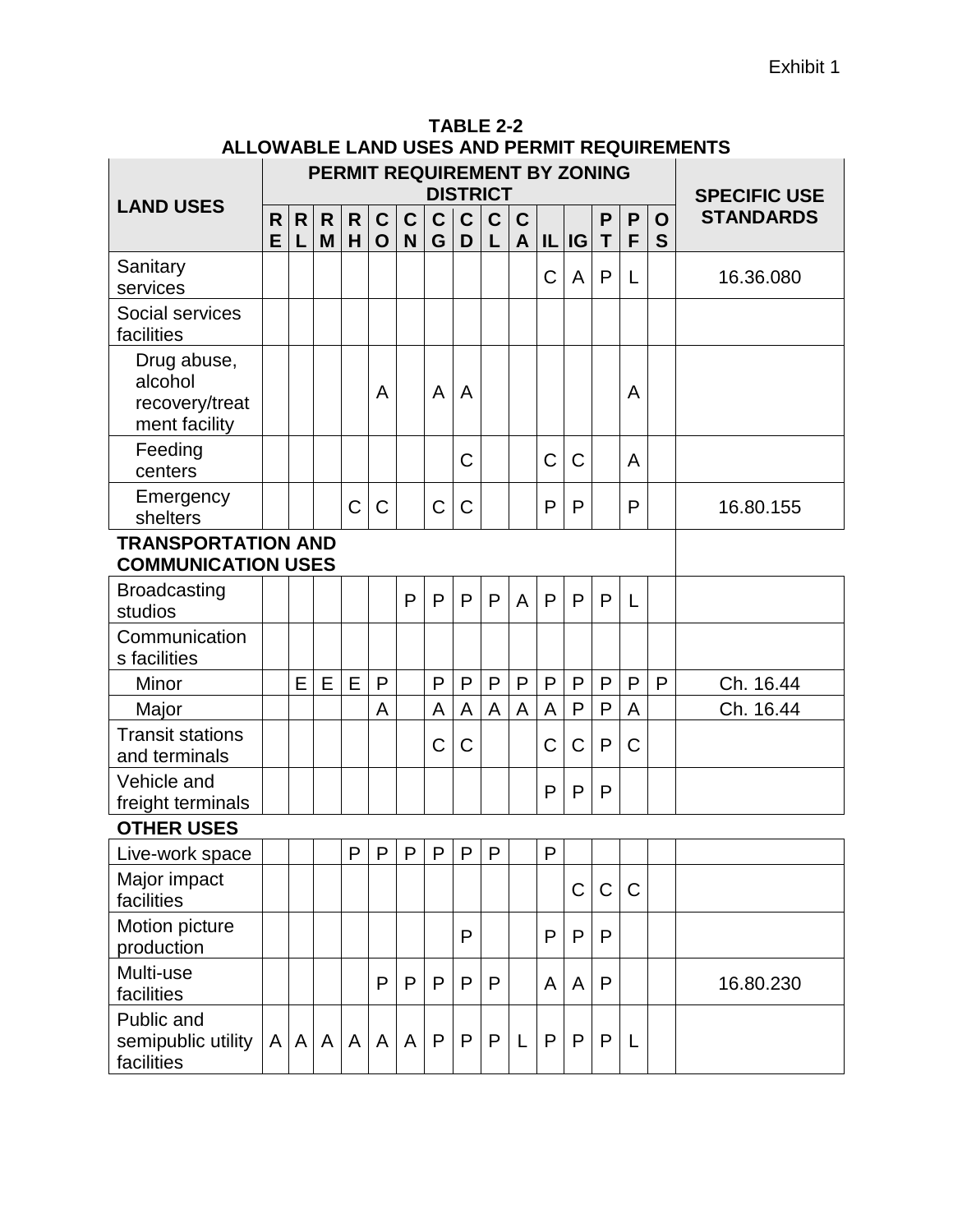| TABLE 2-2                                   |
|---------------------------------------------|
| ALLOWABLE LAND USES AND PERMIT REQUIREMENTS |

|                        |        | <b>PERMIT REQUIREMENT BY ZONING</b><br><b>DISTRICT</b> |        |                     |                |                        |              |               |   |                             |     |           |   |        |                     | <b>SPECIFIC USE</b> |  |  |
|------------------------|--------|--------------------------------------------------------|--------|---------------------|----------------|------------------------|--------------|---------------|---|-----------------------------|-----|-----------|---|--------|---------------------|---------------------|--|--|
| <b>LAND USES</b>       | R<br>Е | R <sub>1</sub>                                         | R<br>M | R <sub>1</sub><br>н |                | C C <br>N <sub>1</sub> | $'$ G        | C C<br>D L    | C | $\mathbf C$<br>$\mathsf{A}$ | IL. | <b>IG</b> | P | P<br>F | $\overline{O}$<br>S | <b>STANDARDS</b>    |  |  |
| Public<br>institutions |        |                                                        |        | $\mathsf{C}$        | $\overline{C}$ | $\mathsf{C}$           | $\mathsf{C}$ | $\mathcal{C}$ | C |                             |     |           |   |        |                     |                     |  |  |
| Signs-Off-<br>premises |        |                                                        |        |                     |                |                        | F            | F             |   |                             | E   | F         | F |        |                     | 16.76.110           |  |  |

**Key:**  $P = Use$  permitted  $L =$  Land development permit required  $A =$ Administrative use permit required  $C =$  Commission use permit required  $E =$  Use not allowed, except under special circumstances Empty box  $=$  Use not allowed

**Notes:** See Section 16.20.020 for an explanation of the table and each land use permit requirement.

> A use permit shall be required of any new commercial, industrial, institutional, or accessory use, or major addition that involves the manufacture, storage, handling, or processing of hazardous materials in compliance with Section 16.36.080 (Hazardous materials).

See Division 8 for definitions of the listed land uses.

Home occupations require a home occupation permit (Chapter 16.132).

#### **SECTION III. AMENDMENT OF CODE**

Title 16, Chapter 16.80, Section 16.80.020.A.3 of the Stockton Municipal Code is amended as follows:

#### 3. **Detached Structures.**

a. **Coverage.** The floor area of a detached accessory structure or that portion of the detached accessory structure that is located within the setback area shall not exceed 50 percent of the required rear yard (the rear setback area) of the parcel in compliance with Table 2-3 (Zoning District Development Standards). Accessory structures shall be included in the calculation for the coverage of the entire site in compliance with Table 2-3.

b. **Height Limit**. Detached accessory structures shall not exceed a height of 15 feet, except detached tool sheds located within a required side yard, and chicken/duck enclosures in compliance with Section 16.80.060, which shall not exceed a height of seven (7) feet from grade.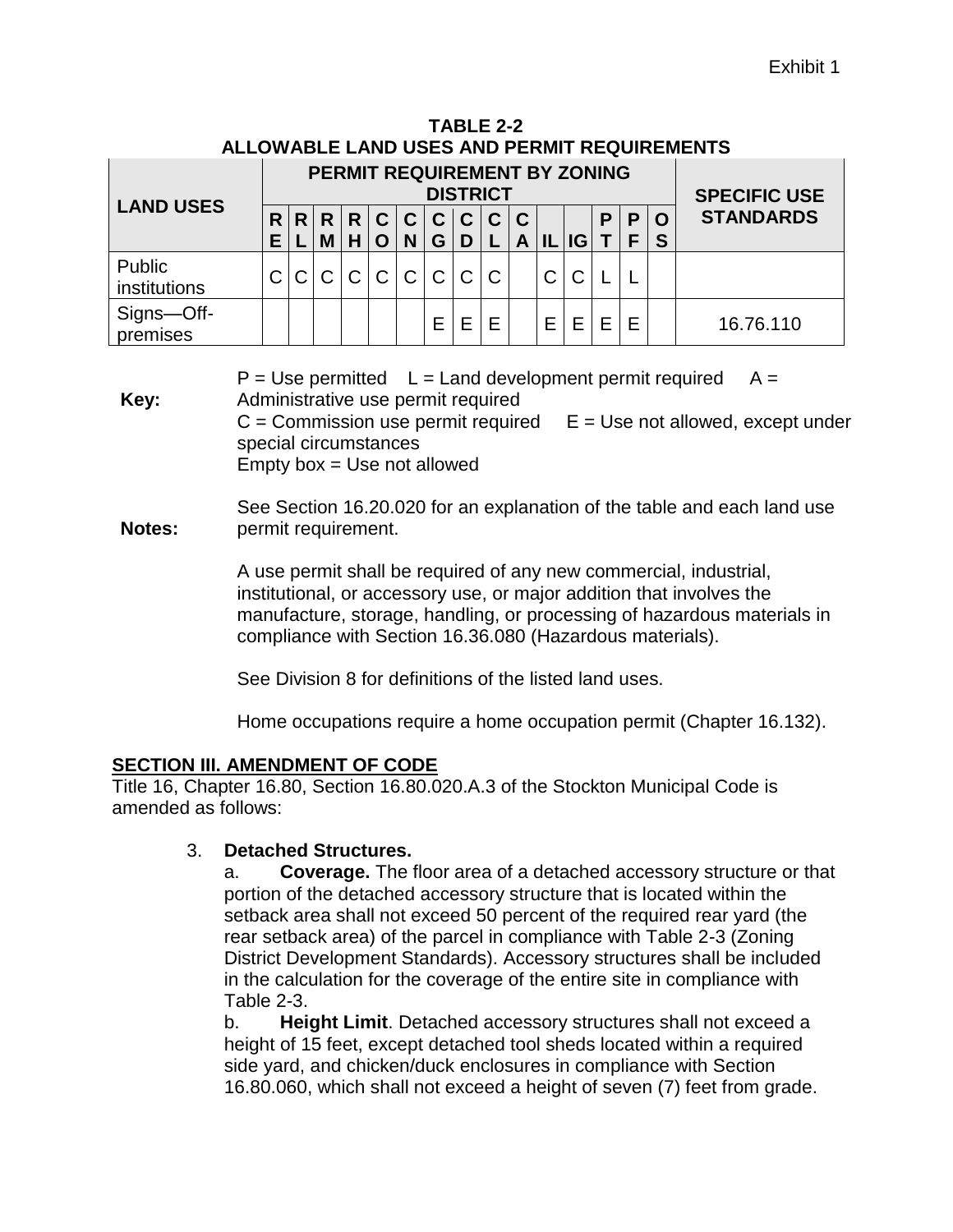Flagpoles are limited to 15 feet within the setback area in compliance with Section 16.36.090(B)(6) (Flagpoles).

c. **Materials and Color.** Detached accessory structures shall be compatible with the materials and color of the main dwelling(s) on the property whenever feasible.

d. **Separation Requirements.** Detached accessory structures on a single parcel shall be separated from the main structure and other structures by five (5) feet or more, as required, except as allowed by the Uniform Building Code (UBC).

e. **Distance Requirements.** A detached accessory structure shall be set back at least the distance from the property line required in Table 3-13 (Distance Requirements—Detached Residential Accessory Uses and Structures), except for the following:

i. **Side Yard.** Accessory structures may only be allowed within one (1) required side yard, provided that side yard has at least a three (3) foot walkway between the front and rear yards that is open and unobstructed from the ground upward, in compliance with Section 16.36.110(D)(1)(b). See Figure 3-27 (Distance Requirements for Accessory Structures).

ii **Hot Tubs and Swimming Pools/Spas.** The setbacks for hot tubs and swimming pools/spas shall be measured from the property line to the inside (water side) wall of the hot tub, swimming pool, or spa, and the hot tub, swimming pool, or spa shall be subject to the following:

(A) **Under 30 Inches.**

(1) **Above Ground.** Above ground hot tubs, pools and spas less than 30 inches above finish grade are exempt from rear and side setback requirements.

(2) **In Ground.** In ground swimming pools or other recreational pools may be located in a required side or rear yard, subject to a three (3) foot setback in compliance with Table 3-13 (Distance Requirements—Detached Residential Accessory Uses and Structures) and the applicable building and health codes.

(B) **30 Inches and Over.** Hot tubs and swimming pools/spas that are placed directly upon the finish grade, and which equal or exceed a height of 30 inches above the surrounding finish grade at any point, may be located in a required side or rear yard, subject to a three (3) foot setback in compliance with Table 3-13 (Distance Requirements—Detached Residential Accessory Uses and Structures) and the applicable building and health codes.

iii.**Equipment for Hot Tubs, Swimming Pools, and Spas.** Equipment for hot tubs, swimming pools, and spas shall be three (3) feet from the side and rear property lines in compliance with Table 3- 13 (Distance Requirements—Detached Residential Accessory Uses and Structures), except for equipment that is:

(A) Muffled by a sound barrier; or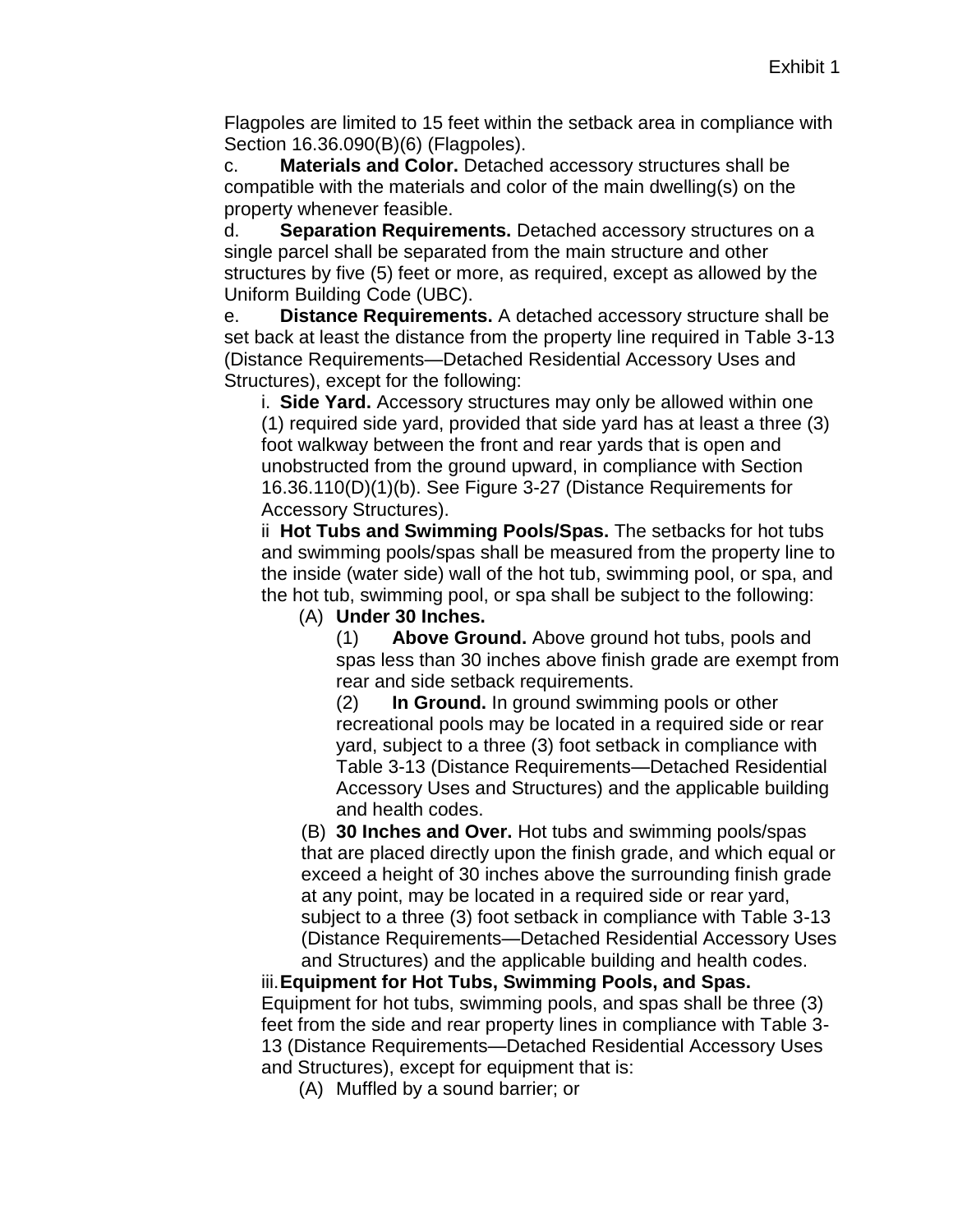(B) Less than six (6) feet in height and located adjacent to a solid fence or wall at the rear property line.

iv. **Garages/Carports.** Garages, carports, and other portable vehicle covers or shelters, permanent or temporary, shall be in compliance with Table 3-13 (Distance Requirements—Detached Residential Accessory Uses and Structures), except for the front yard setback of side-entry garages which shall be 15 feet. Garages and carports in multifamily projects shall not directly face an abutting public street.

v. **Landscape Ponds/Design Elements.** Landscape ponds, including pumps, and other design elements (arbors, statuary, benches, lights, etc.) may be located in a required front, side, or rear yard, subject to the applicable building and health codes.

vi. **Fences, Hedges, and Walls.** Fences, hedges, and walls shall be in compliance with Chapter 16.48 (Fences, Hedges, and Walls).

#### **SECTION IV. AMENDMENT OF CODE**

Title 16, Chapter 16.80, Section 16.80.060 of the Stockton Municipal Code is amended as follows:

The purpose of this section is to ensure that the raising and maintenance of animals does not create an adverse impact on adjacent properties by reason of dust, noise, visual blight, odor, fumes, bright lights, or insect infestations.

A.**Pre-Existing Uses.** Any legally established nonconforming animal-keeping use that became nonconforming upon adoption of this Development Code, shall be allowed to continue subject to Chapter 16.228 (Nonconforming Uses, Structures, and Parcels).

B.**Existing Lots of Record.** Animals may be kept on legally established lots of record, even if less than the minimum lot size referenced in Table 3-14, subject to compliance with setback regulations of the underlying zoning district and the requirements of this Development Code.

C. **Uses Not Allowed.** Live hogs, swine, shoats, pigs, pot-bellied pigs, roosters, cockerels, and wild animals (as defined in Section 6.04.020 of the Municipal Code) shall not be permitted within the corporate limits of the City, except as exempt under Title Chapter 6.04.480 of the Municipal Code.

D. **Allowed Uses.** Animal-keeping uses allowed in Division 2 (Zoning Districts, Allowable Land Uses, and Zone-Specific Standards), shall comply with the standards provided in Table 3-14, and with all other standards and requirements of this section and this Development Code and with all other applicable sections of the Municipal Code.

E.**Animal-Keeping Standards.** The standards in Table 3-14 shall apply to all animal-keeping uses.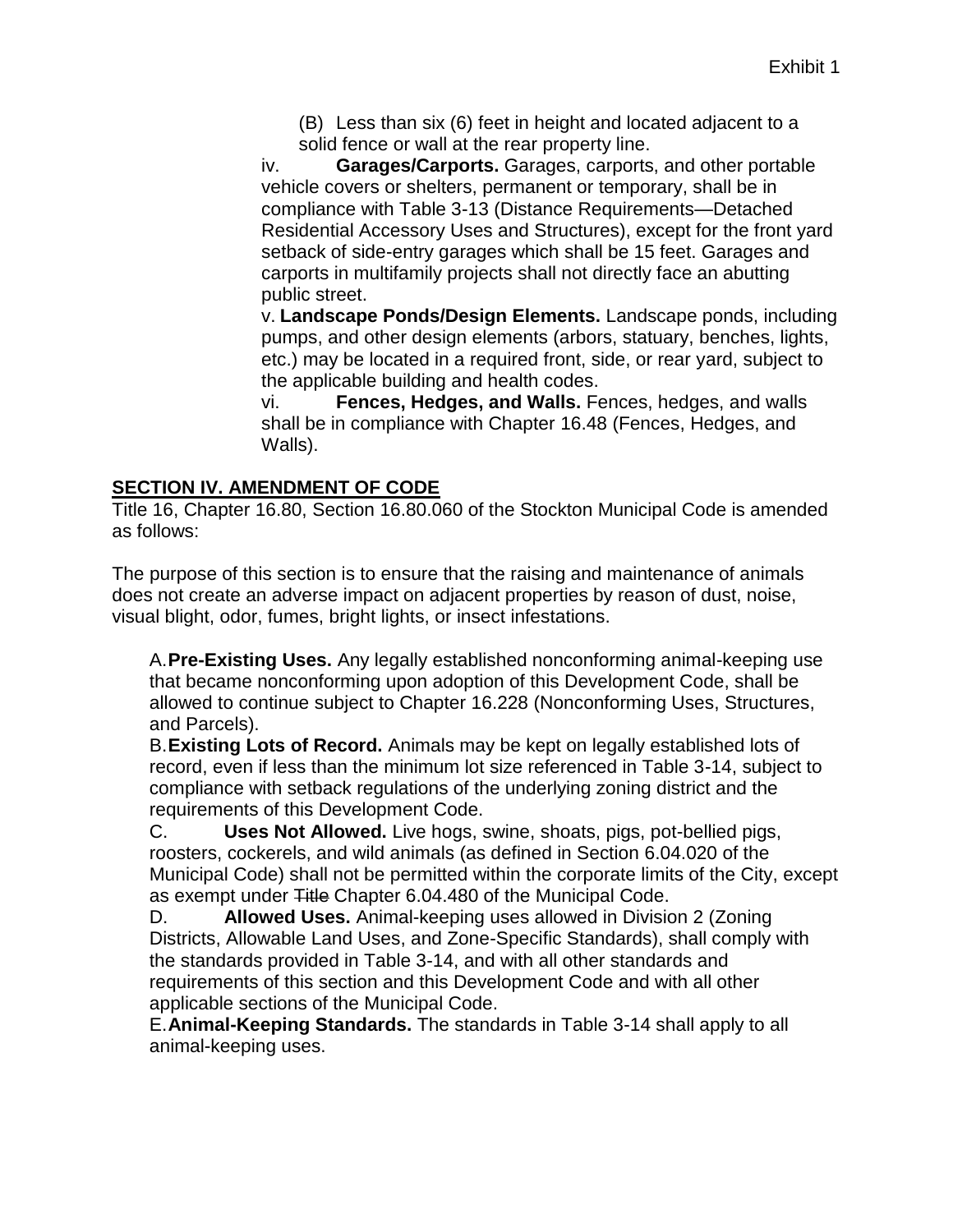**TABLE 3-14 ANIMAL-KEEPING STANDARDS**

| <b>Type of Animal</b>                        |                                                                                            | <b>Maximum</b><br><b>Number of</b><br><b>Animals per</b><br><b>Site</b> | <b>Minimum</b><br><b>Lot Size</b> | <b>Setback</b><br>from<br><b>Property</b><br><b>Lines</b> | <b>Zoning</b><br><b>Districts</b> |
|----------------------------------------------|--------------------------------------------------------------------------------------------|-------------------------------------------------------------------------|-----------------------------------|-----------------------------------------------------------|-----------------------------------|
| purposes)                                    | Aviary (raising for commercial                                                             | 50 birds per<br>acre                                                    | $1/2$ acre                        | 50 feet                                                   | IL, IG                            |
| Cats or dogs                                 |                                                                                            | Total of 3 cats<br>and/or dogs<br>over the age of<br>4 months           | None                              | None                                                      | All                               |
| animals (raising for<br>commercial purposes) | Chinchilla, hamsters, guinea<br>pigs, cavy and similar small                               | 100 per acre                                                            | $1/2$ acre                        | 50 feet                                                   | IL, IG                            |
| homing pigeons,<br>than snakes)              | Small household pets (e.g.,<br>birds, domesticated rodents,<br>nonpoisonous reptiles other | Any<br>combination<br>totaling 10                                       | <b>None</b>                       | <b>None</b>                                               | All                               |
| Aquariums                                    |                                                                                            | <b>Unlimited</b>                                                        | <b>None</b>                       | <b>None</b>                                               | All                               |
| Poultry,                                     | Commercial /<br>Farm                                                                       | 150-animals<br>per acre                                                 | $1/2$ acre                        | 50 feet                                                   | RE, IG,<br><b>OS</b>              |
| fowl, (e.g.<br>chickens,<br>ducks) (not      | <b>Residential</b><br>(hobby)                                                              | 4 per 5,000<br>square feet                                              | 5,000<br>square<br>feet           | 5 feet                                                    | RL, RM,<br><b>RH</b>              |
| including<br>roosters or<br>cockerels)       | Market Garden /<br><b>Urban Farm</b>                                                       | 4 per 5,000<br>square feet                                              | 5,000<br>square<br>feet           | 5 feet                                                    | CO, CN,<br>CD, CL,<br>IL          |
|                                              |                                                                                            |                                                                         | Subject to District approval      |                                                           | РT                                |
| breeding facilities.                         | Dog kennels, catteries, animal<br>shelters, and dog and cat                                | Subject to<br>Commission<br>use permit                                  | $1/2$ acre                        | 50 feet                                                   | RE, IL,<br>IG                     |
| Horses,<br>COWS,<br>bison, or                | Commercial /<br>Farm                                                                       | Subject to an<br>administrative<br>use permit                           | 1 acre                            | 100 feet                                                  | RE, IG                            |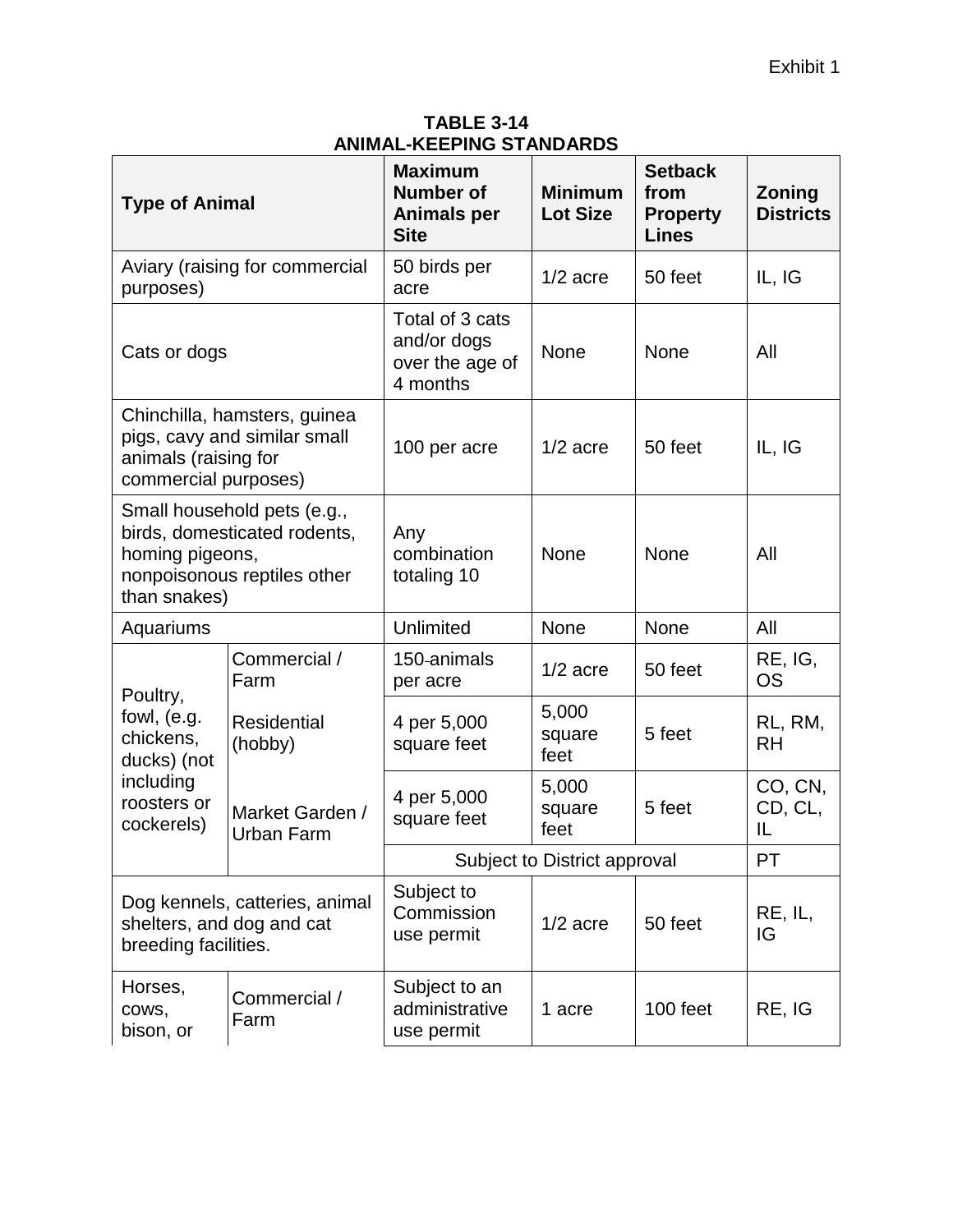| <b>Type of Animal</b>           |                                                                                                  | <b>Maximum</b><br><b>Number of</b><br><b>Animals per</b><br><b>Site</b> | <b>Minimum</b><br><b>Lot Size</b> | <b>Setback</b><br>from<br><b>Property</b><br><b>Lines</b> | Zoning<br><b>Districts</b>    |
|---------------------------------|--------------------------------------------------------------------------------------------------|-------------------------------------------------------------------------|-----------------------------------|-----------------------------------------------------------|-------------------------------|
| similar<br>sized<br>animals     | <b>Residential</b><br>(hobby)                                                                    | 1 per 10,000<br>square feet                                             | 12,000<br>square<br>feet          | 50 feet                                                   | RE, OS                        |
|                                 | Market Garden /<br><b>Urban Farm</b>                                                             | 1 per 10,000<br>square feet                                             | 12,000<br>square<br>feet          | 50 feet                                                   | RE, IG,<br><b>OS</b>          |
| Sheep,<br>goats, and<br>similar | Commercial /<br>Farm                                                                             | Subject to an<br>administrative<br>use permit                           | 1 acre                            | 50 feet                                                   | RE, IG                        |
| sized<br>animals                | <b>Residential</b><br>(hobby)                                                                    | 5 per 10,000<br>square feet                                             | 12,000<br>square feet             | 50 feet                                                   | <b>RE</b>                     |
| (not<br>including<br>pigs)      | Market Garden /<br><b>Urban Farm</b>                                                             | 5 per 10,000<br>square feet                                             | 12,000<br>square<br>feet          | 50 feet                                                   | RE, RL,<br>IG, OS             |
| similar uses                    | Worm farms, fish farms, and                                                                      | Subject to an<br>administrative<br>use permit                           | 1 acre                            | 50 feet                                                   | RE, IG                        |
|                                 | Commercial/Farm                                                                                  | Subject to an<br>administrative<br>use permit                           | 1 acre                            | 50 feet                                                   | RE, IG                        |
| <b>Bee</b><br>keeping           | <b>Residential</b><br>(hobby)                                                                    | 2 hives                                                                 | 5,000<br>square<br>feet           | 10 feet*                                                  | RE, RL                        |
|                                 | Market Garden /<br>Urban Farm                                                                    | 2 hives per 1/2<br>acre                                                 | $1/2$ acre                        | 50 feet                                                   | RE, RL,<br>CL, CN,<br>IG, IL, |
| Notes:                          | * If a flyway barrier is established per Section 16.80.350, setback may be<br>reduced to 5 feet. |                                                                         |                                   |                                                           |                               |

**\***

# F. **Keeping of chickens/ducks - Restrictions.**

- 1. It is unlawful to keep, possess, or maintain chickens/ducks on any parcel of property located in the city, except in accordance with the following restrictions:
	- a. The maximum number of hen chickens/ducks kept on a developed lot used for residential purposes, is subject to Table 3-14.
	- b. All hen chickens/ducks shall be confined in a pen, coop, cage, or other enclosure when not supervised. Supervision is being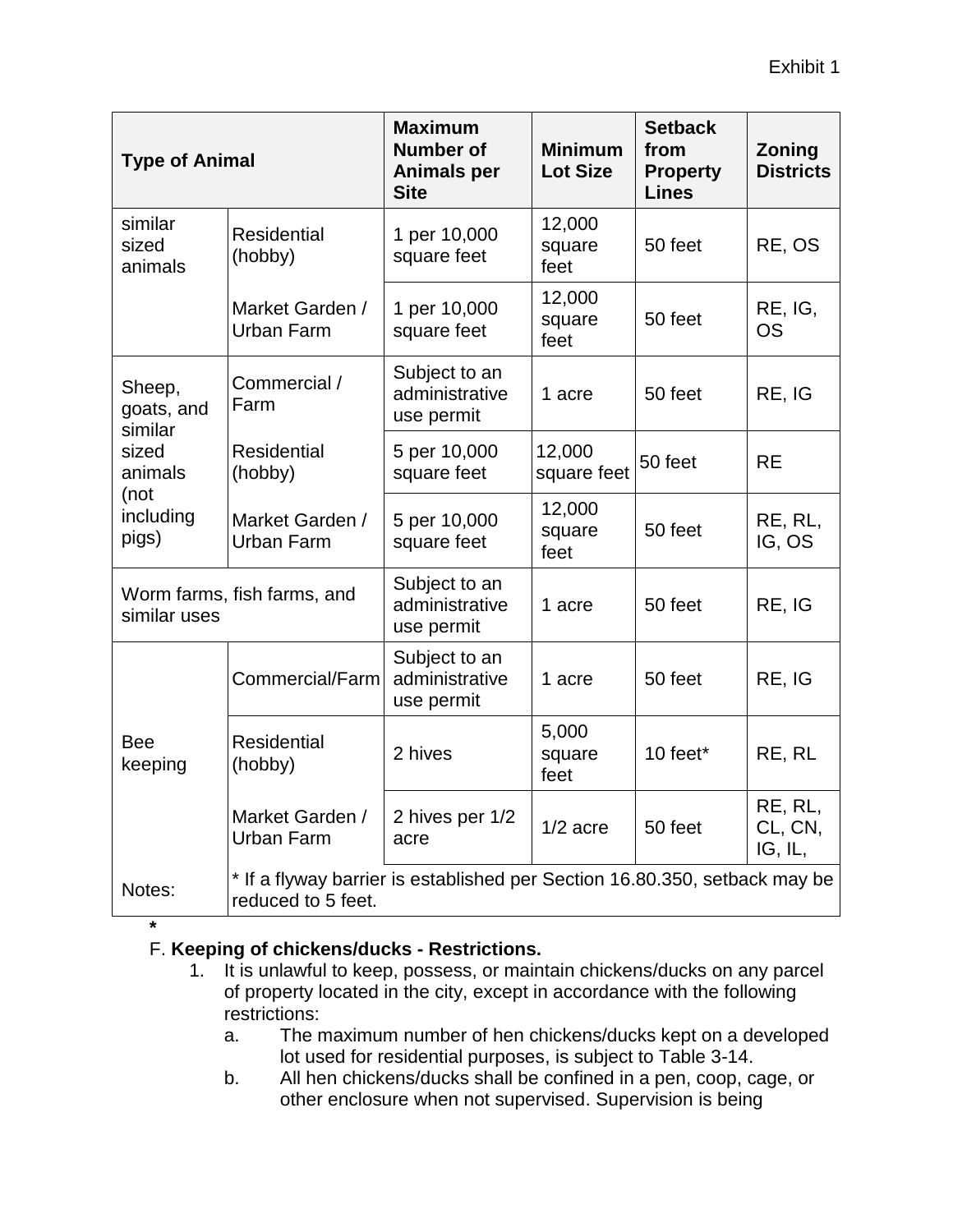physically present, or within an immediate distance, and available to respond immediately. Enclosures within residential districts shall be subject to accessory structure requirements as referenced in Section 16.80.020 of this code.

- i. "Other" enclosures shall be determined on a case by case basis by the Director.
- c. Pens, coops, cages, or other enclosures shall be maintained in an orderly manner and kept clean.
- d. In addition to property line setbacks identified in Table 3-14, all hen chickens/ducks shall be kept within an enclosure that is at least 20 feet distant from the nearest neighbors dwelling on an adjacent parcel. Enclosures shall be situated in either the side or rear yard behind a solid fence, structure, or wall. Enclosures shall not obstruct or partially obstruct any required exits from any dwelling unit, as determined by the Building Official.
- e. No hen chickens/ducks shall be kept in the front yard on any developed lot used for residential purposes.
- f. The keeping of hen chickens/ducks is subject to Section 8.20.040 (Animal Noise).
- g. No hen chickens/ducks shall be slaughtered on any residentially zoned lot.
- 2. Roosters shall not be permitted within the corporate limits of the City.

# **SECTION V. AMENDMENT OF CODE**

Title 16, Chapter 16.80, Section 16.80.130 of the Stockton Municipal Code is amended as follows:

# **16.80.130 Community gardens.**

This section provides standards for the use of public and private property for the purpose of maintaining and operating a community garden. Community gardens shall be allowed in zoning districts identified in Table 2-2 of Section 16.20.020.

A.**Standards.** The following standards apply to all community gardens:

1. **Setbacks.** Structures and sheds shall comply with the setback requirements for the applicable zoning district.

2. **Maintenance/Cleanup.** Weeds and garden refuse shall be disposed of on at least a weekly basis.

3. **Garbage and compost.** Garbage and compost receptacles must be screened from view from public streets and adjacent properties by utilizing measures such as landscaping, fencing, or storage within or behind structures. All garbage shall be removed from the site weekly. Compost piles and containers shall be setback at least 20 feet from the property line of a residentially zoned lot).

4. **Watering**. Irrigation and any other use of water shall be conducted in compliance with any City adopted water use regulations, including but not limited to Title 13, Public Services and Section 16.56.050.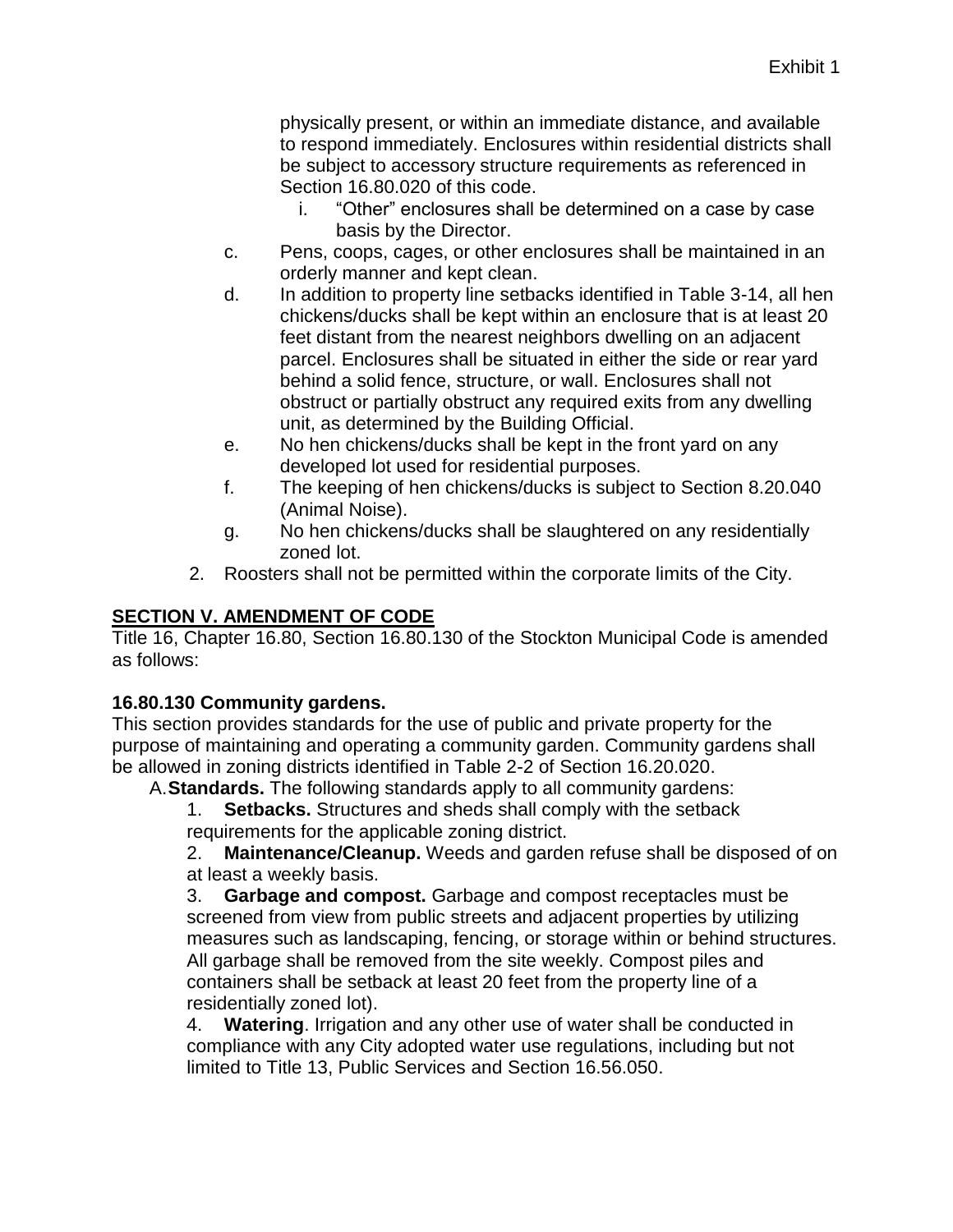5. **Development.** Installation, operation, or use of structures, fences, sheds, irrigation systems, sanitary facilities, etc., as accessory uses, shall be in compliance with this Development Code and all local, State, and Federal codes and regulations.

6. **Separation.** A minimum separation of five (5) feet shall be maintained between the garden plots and any adjacent property line. This separation shall be maintained so as to be free of any weeds, garden refuse, sheds, structures, irrigation systems, or other combustible materials, and shall not be used for storage of any equipment, vehicles, or any other materials.

7. **Lighting.** Installation or use of any electrical or other artificial lighting structures or equipment is prohibited.

8. **Management.** A manager shall be designated for each community garden who shall serve as liaison between the gardeners, nearby property owners, and the City.

- i. The community garden shall be posted with name and 24-hour contact phone number of the manager. The posting shall be no less than four (4) inches by six (6) inches and shall contain, along with the name and 24-hour contact number, the words "THIS COMMUNITY GARDEN MANAGED BY [INSERT MANAGER NAME]" and "TO REPORT PROBLEMS OR CONCERNS CALL [INSERT MANAGER PHONE NUMBER] OR EMAIL [INSERT MANAGER EMAIL ADDRESS]." The posting shall be placed on a stake of sufficient size to support the posting in a location that is visible from the street to the front of the property but not readily accessible to vandals. If vandalized, the sign shall be promptly replaced. Exterior posting must be constructed of and printed with weather-resistant materials.
- ii. Property owner permission to operate a community garden on subject property must be granted in writing and available if requested by the City.

9. **Animals.** The keeping or raising of animals shall not be permitted.

10. **Operation.** Community gardens shall only be allowed to be tended between dawn and dusk.

- 11. **Plots.**
	- i. Pathways between plots shall comply with Americans with Disabilities Act regulations.
	- ii. Plots shall be a minimum of five feet (5') from all property lines.

12. **Storage.** Material and equipment storage is limited to those necessary to carry out on-site cultivation and maintenance activities and shall be screened from the street and adjacent properties by utilizing landscaping, existing building(s), fencing or storage within structures.

13. **Sales.** Sales on-site are limited to incidental sales of produce grown onsite and subject to the following standards:

- iii. Sales within residential zoning districts shall only occur Friday through Monday from 7:00am to 7:00pm.
- iv. Sales within non-residential zoning districts shall not have day/hour limitation.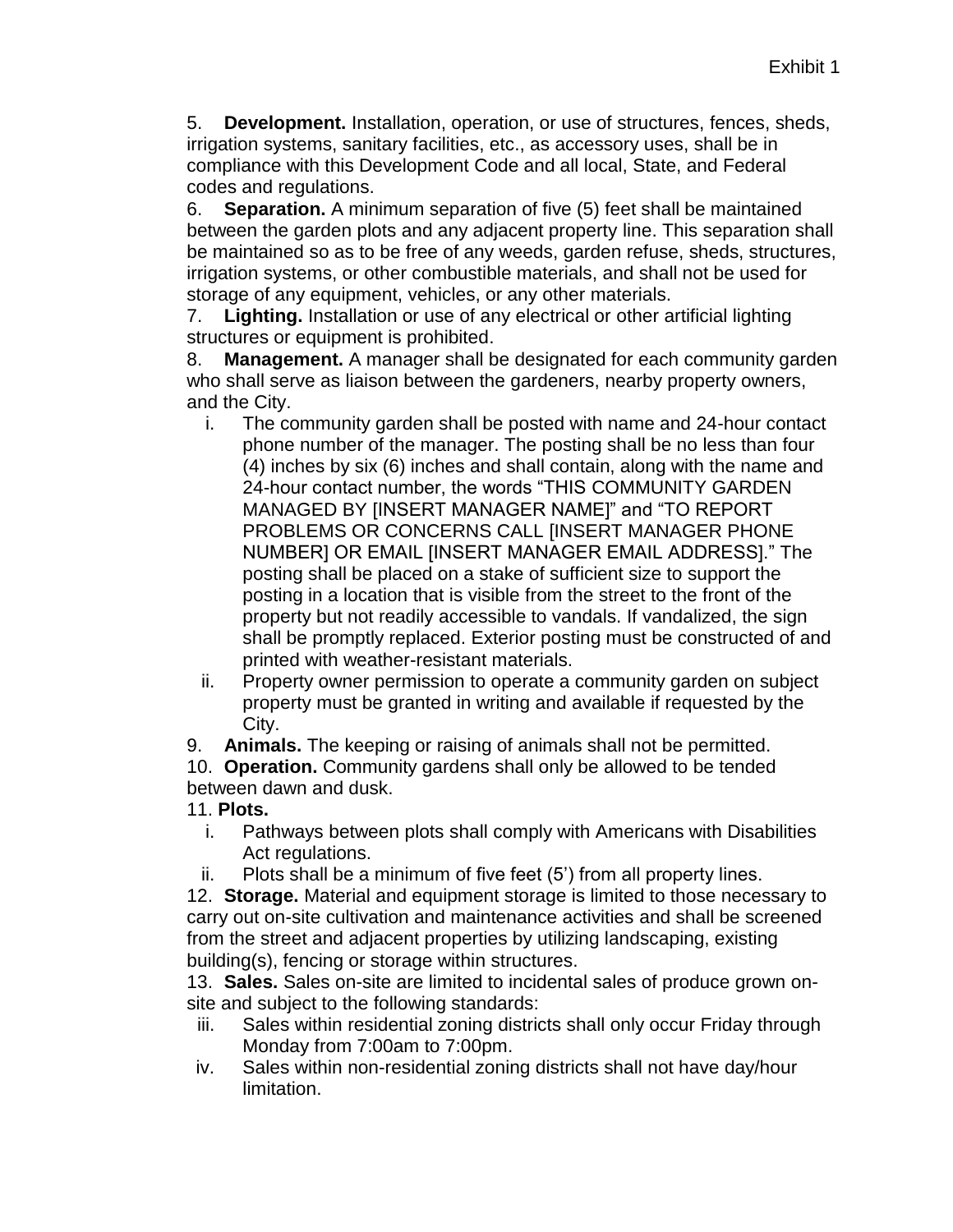v. When not in use, produce stands must be removed from the premises or stored on-site within an enclosed structure or behind screening consisting of landscaping, fencing or wall obstructing sight from a public street or adjacent property. Community garden produce stand operations that do not comply with this standard shall be subject to a code enforcement action.

B.**Violations.** It is unlawful for a property owner or any other person to establish or operate a community garden that is not in compliance with the requirements of this section.

#### **SECTION VI. AMENDMENT OF CODE**

Title 16, Chapter 16.80, Section 16.80.135 is hereby added to the Stockton Municipal Code to read as follows:

#### **16.80.135 Market gardens / Urban farms.**

This section provides standards for the use of private property for the purpose of maintaining and operating a market garden/urban farms. Market gardens/urban farms shall be allowed in zoning districts identified in Table 2-2 of Section 16.20.020.

A.**Standards.** The following standards apply to all market garden/urban farms:

1. **Setbacks.** Primary and accessory structures shall comply with the setback requirements of Title 16 (Development Code).

2. **Maintenance/Cleanup.** Weeds and garden refuse shall be disposed of, at a minimum, on a weekly basis.

3. **Garbage and compost.** Garbage and compost receptacles must be screened from view from public streets and adjacent properties by utilizing measures such as landscaping, fencing, or storage within or behind structures. All garbage shall be removed from the site weekly. Compost piles and containers shall be setback at least 20 feet from the property line of a residentially zoned lot.

4. **Watering**. Irrigation and any other use of water shall be conducted in compliance with any City adopted water use regulations, including but not limited to Title 13, Public Services and Section 16.56.050.

5. **Development.** Installation, operation, or use of structures, fences, sheds, irrigation systems, sanitary facilities, etc., as accessory uses, shall be in compliance with this Development Code and all local, State, and Federal codes and regulations.

6. **Separation.** A minimum separation of five (5) feet shall be maintained between the garden plots and any property line. This separation shall be maintained so as to be free of any weeds, garden refuse, sheds, structures, irrigation systems, or other combustible materials, and shall not be used for storage of any equipment, vehicles, or any other materials.

7. **Lighting.** All lighting should adhere to Section 16.32.070.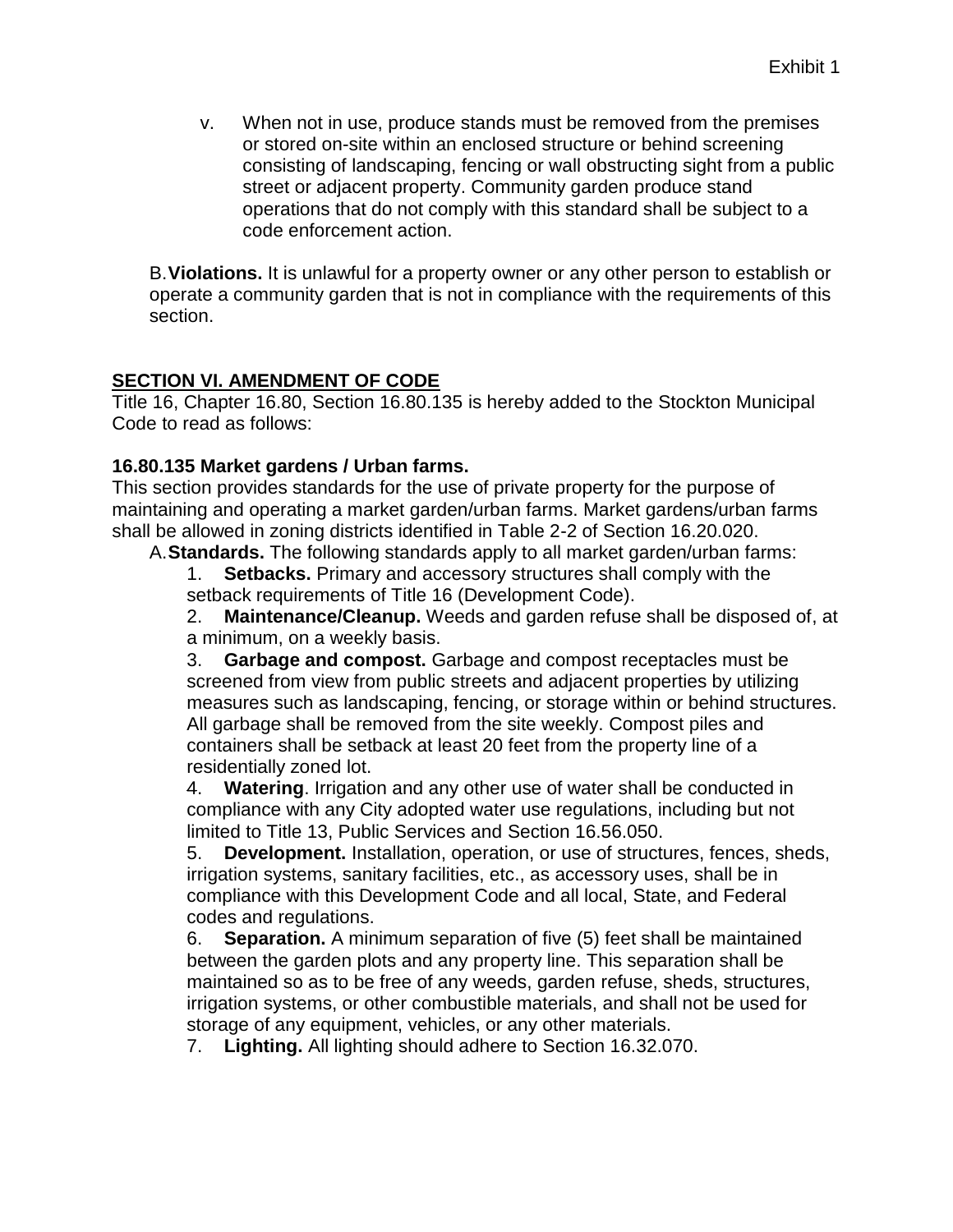8. **Management.** A manager shall be designated for each market

garden/urban farm who shall serve as liaison between the gardeners, property owners, and the City.

- i. The market garden/urban farm shall be posted with name and 24-hour contact phone number of the manager. The posting shall be no less than four (4) inches by six (6) inches and shall contain, along with the name and 24-hour contact number, the words "THIS MARKET GARDEN/URBAN FARM MANAGED BY\_\_\_\_\_\_\_" and "TO REPORT PROBLEMS OR CONCERNS CALL \_\_\_\_\_\_\_\_." The posting shall be placed on a stake of sufficient size to support the posting in a location that is visible from the street to the front of the property but not readily accessible to vandals. If vandalized, the sign shall ne promptly replaced. Exterior posting must be constructed of and printed with weatherresistant materials.
- ii. Property owner permission must be granted in writing and available if requested by the City.

9. **Animals.** The keeping or raising of animals shall be consistent with Section 16.80.060 of the Stockton Municipal Code.

10. **Operation.** Market garden/urban farms shall operate between the hours of 7:00am and 7:00pm.

- 11. **Plots.**
	- i. Pathways between plots shall comply with Americans with Disabilities Act regulations.
	- ii. Pathways shall be a minimum five feet (5') from all property lines.

12. **Storage.** Material and equipment storage is limited to those necessary to carry out on-site cultivation and maintenance activities and shall be screened from the street and adjacent properties by utilizing landscaping, existing building(s), fencing or storage within structures.

13. **Sales.** Sales on-site are limited to incidental sales of produce, flowers, fiber, nuts, seeds, herbs, honey and/or eggs and limited as follows:

- iii. Sales from market garden/urban farms within residential zoning districts shall occur daily from 7:00 a.m. to 7:00 p.m., unless otherwise stipulated in conditions of approval (if applicable).
- iv. Portable Market garden/urban farm produce portable stands must be removed from the premises or stored inside an on-site structure during non-operating hours. Portable Market garden/urban farm produce stand operations that do not comply with this standard shall be subject to a code enforcement action.
- v. Market gardens/urban farms are not exempt from Title 5, Business Licenses and Regulations, of this Code.

14. **Pre-Existing Uses.** Any established nonconforming Market garden/urban farm use that became nonconforming upon adoption of this Development Code, shall be allowed to continue subject to Chapter 16.228 (Nonconforming Uses, Structures, and Parcels).

# **SECTION VII. AMENDMENT OF CODE**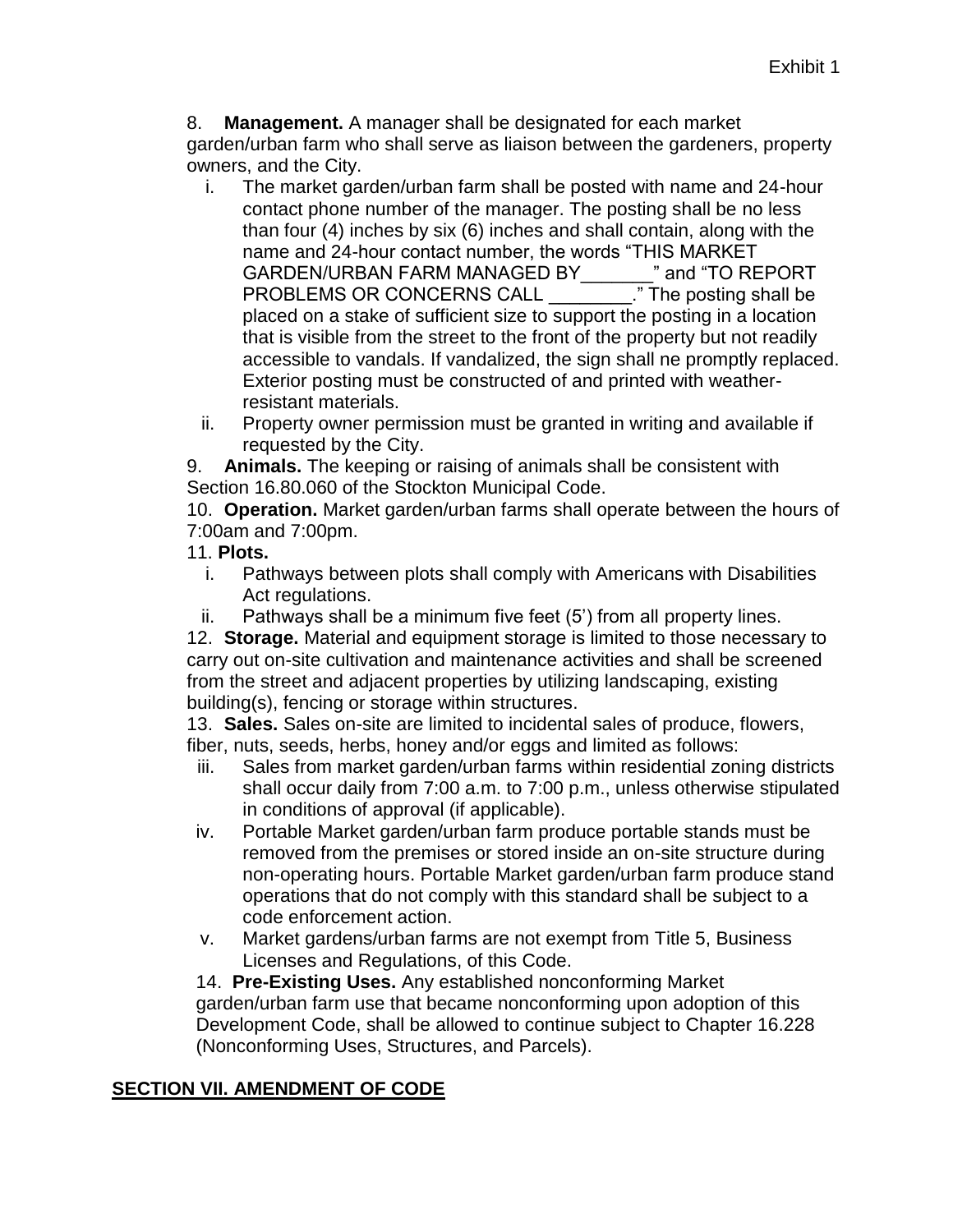Title 16, Chapter 16.80, Section 16.80.260.A of the Stockton Municipal Code is amended as follows:

This section provides development and operational standards for outdoor uses, including temporary outdoor display and sales in compliance with subsection (A) of this section (Temporary outdoor displays and sales), and permanent outdoor display and sales in compliance with subsection B of this section (Permanent outdoor displays and sales). Outdoor uses on public property within the public right-of-way shall require an encroachment permit in compliance with Section 16.72.125 (Encroachment permit).

A.**Temporary Outdoor Displays and Sales.** Temporary outdoor displays and sales may be allowed subject to the requirements and approval of a temporary activity permit (Chapter 16.164) in compliance with the following standards:

1. **Fixed Period of Time.** The permit shall identify a fixed period of time for the display or sale, or where not identified, the display or sale shall not exceed two (2) days for a temporary event;

2. **Nuisance Factors.** Regulation of nuisance factors including prevention of glare or direct illumination on adjacent parcels, dirt, dust, gases, heat, noise, odors, smoke, waste, and vibration shall be required;

3. **Operating Hours.** The permit shall regulate operating hours and days;

4. **Parking.** Adequate temporary parking facilities, pedestrian and vehicular circulation, including vehicular ingress and egress and public transportation, if applicable, shall be provided in compliance with Chapter 16.64 (Off-Street Parking and Loading Standards);

5. **Performance Bond.** Submission of a performance bond or other surety measures, satisfactory to the Director, may be required to ensure that any temporary facilities or structures used would be removed from the site within seven (7) days following the termination of the event, and to ensure that the property would be cleaned of debris and litter so as to be completely free of all evidence of the temporary activity;

6. **Sanitary Facilities.** Sanitary facilities, as identified in the permit, shall be provided;

7. **Security.** Provisions for security and safety measures, as identified in the permit, shall be provided;

8. **Setbacks.** Appropriate setbacks shall be maintained to ensure adequate separation from adjacent land uses and a safe environment for pedestrians and vehicles;

9. **Signs.** Signs may be provided in compliance with Chapter 16.76 (Sign Standards);

10. **Temporary Structures.** Regulation of temporary structures and facilities shall be required, including location, height and size, and location of equipment and open spaces, including buffer areas and other yards;

11. **Waste Collection and Disposal.** Solid, hazardous, and toxic waste collection, recycling, and/or disposal shall be provided;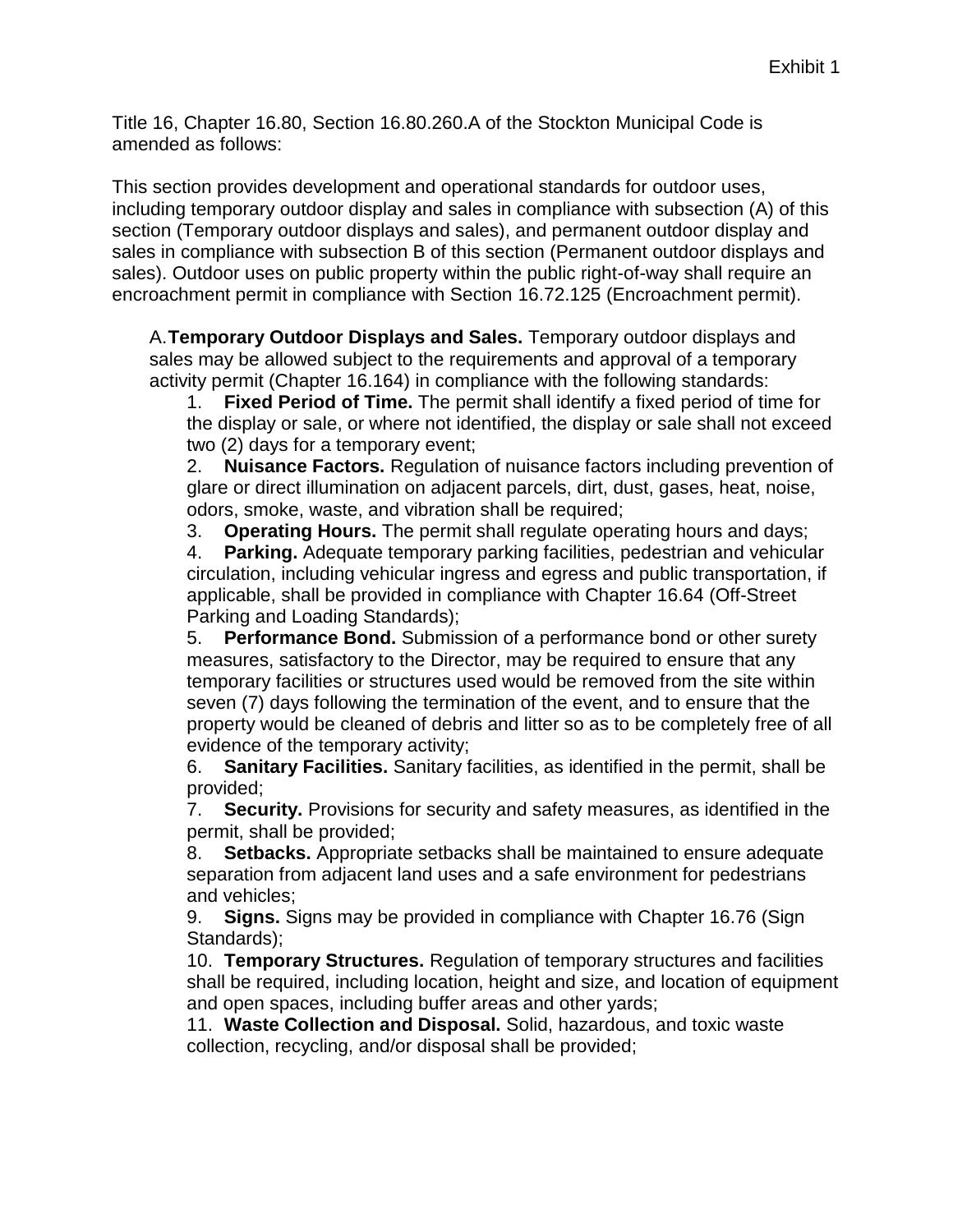12. **Other Conditions.** Any other conditions that would ensure the operation of the proposed temporary event in an orderly and efficient manner shall be required; and

13. **Point of Sale.** A point of sale agreement shall be required for the sale of all merchandise sold outdoors.

14. **Exemptions.** Community gardens and Urban agriculture produce stands are exempt from obtaining a Temporary Activity Permit and are subject to compliance with Sections 16.80.130 (Community gardens) and 16.80.285 (Produce stands, Urban Agriculture).

#### **SECTION VIII. AMENDMENT OF CODE**

Title 16, Chapter 16.80, Section 16.80.280 of the Stockton Municipal Code is amended to read as follows:

#### **16.80.280 Produce stands, Commercial.**

This section provides development and operational standards for the establishment of produce stands to provide a method for allowing growers of produce that is grown on the site to market their goods directly to consumers and to protect and maintain public health, safety, and welfare. Produce stands do not include Christmas/holiday sales facilities, including Christmas tree lots or pumpkin patches (Section 16.80.130) and farmers' markets in compliance with Chapter 16.168 (Temporary Activity Permits).

A.**Accessory Use.** A produce stand shall be allowed only as an accessory use to an agricultural production use on the same or adjacent site. At least 50 percent of the area of the site shall be devoted to agricultural production. The operator of the produce stand shall be the owner or lessee of the land where the agricultural production occurs.

B.**Laws and Regulations.** Produce stand operations (including agricultural operations) shall be subject to the laws and regulations administered by other City departments, San Joaquin County Public Health Services, Environmental Health Department, San Joaquin County Agricultural Commissioner's Office, as well as the requirements of other applicable agencies (e.g., the San Joaquin Valley Unified Air Pollution Control District, California Department of Transportation (CalTrans), and the California Department of Food and Agriculture).

C. **Application.** An appropriate application shall be filed with the department as provided below.

1. **Permit Required.** A temporary activity permit in compliance with Chapter

16.168 (Temporary Activity Permits) shall be required for a produce stand, except that a Land Development Permit shall be required for any community garden with retail sales of produce grown on the site.

2. **Site Plan.** A site plan shall accompany the application showing:

a. The location and dimensions of the proposed temporary structures, parking areas (with each parking space illustrated), signs, portable restroom(s), and other temporary improvements;

b. Location of ingress and egress points;

c. Setbacks of structures and signs from property lines; and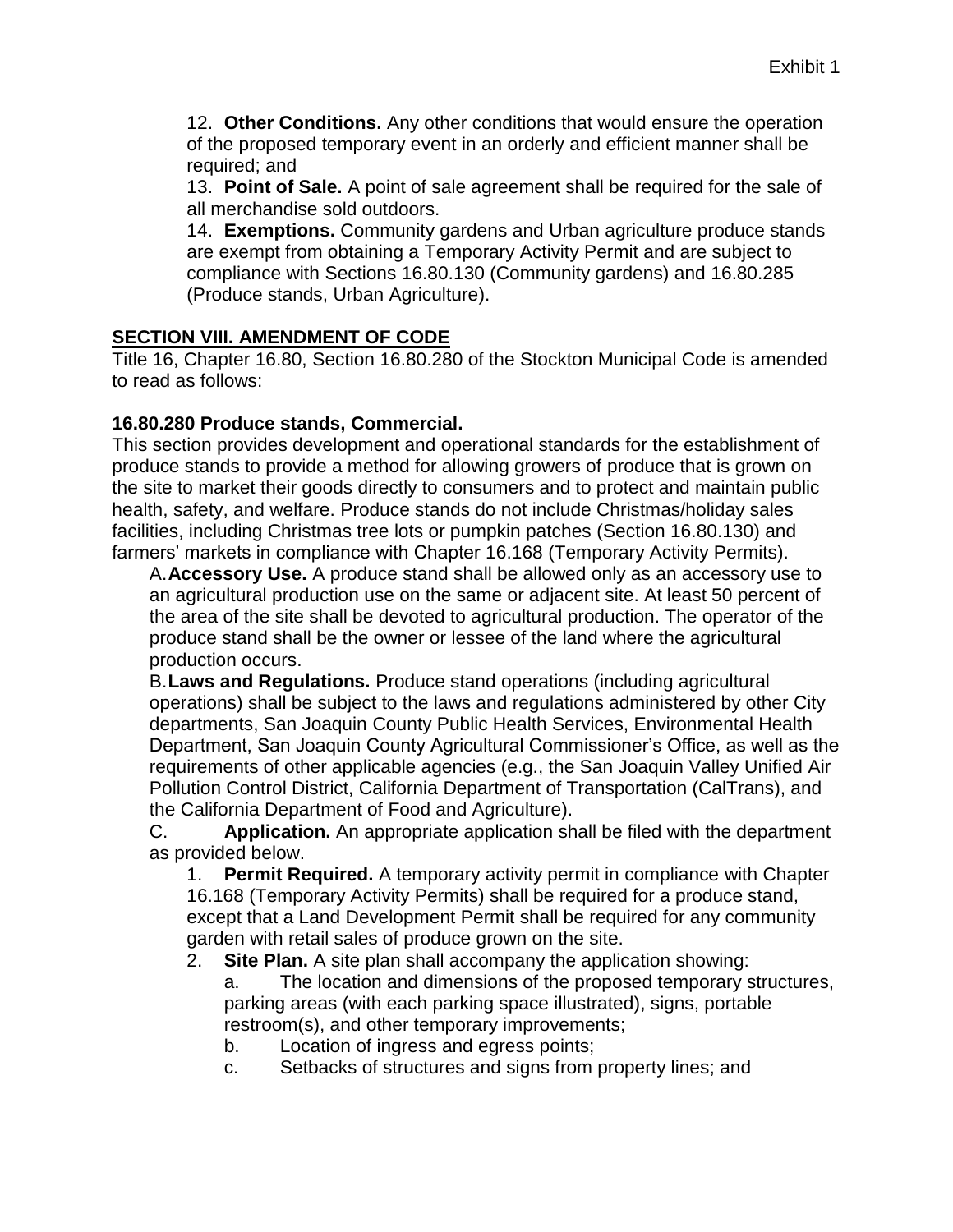d. A north (compass) orientation, adjacent streets, and identifying physical features where applicable.

3. **Period of Operation.** A statement of proposed days/hours of operation and the proposed beginning and ending date of the use shall be provided with the application. The time period allowed for each produce stand shall be the same as, or less than, the harvest season related to the produce grown and sold on-premises.

D. **Standards.**

1. Only one (1) produce stand shall be allowed per parcel.

2. The produce stand shall be set back in compliance with the regulations in the zoning district in which the use is located, except as otherwise permitted in Section 16.80.130 (Community gardens).

3. Parking shall be provided as follows:

a. A minimum of three (3) off-street parking spaces shall be provided;

b. An all-weather surface or compacted crushed rock, compacted crushed asphaltic concrete, compacted crushed Portland cement concrete or equivalent surface shall be provided for the vehicle ingress, egress, circulation, and off-street parking areas, subject to the approval of the City Engineer.

4. The surface for the produce stand site shall be constructed and maintained in a manner that prevents mud/dirt from being carried onto adjacent public streets and prevents fugitive dust generation in compliance with City standards and San Joaquin Valley Unified Air Pollution Control District, Regulation VIII—Fugitive Dust Prohibitions.

5. There shall be safe ingress and egress for the site as determined by review of the City Engineer.

6. Signs for produce stands shall be in compliance with Chapter 16.76 (Sign Standards).

7. A building permit shall be required for all structures larger than 120 square feet.

8. Structures/accessory structures/appurtenances deemed by the Director to have the potential to adversely affect the life, safety, and/or welfare of the public shall not be allowed, regardless of size.

9. No permanent electrical wiring or hookups of any kind are allowed.

10. Produce stand establishment and operation shall comply with all applicable sections of the latest edition of the California Building Code and the

California Fire Code (CFC), Chapter 24.

11. The parcel on which the produce stand is located shall be kept clean of trash and debris at all times.

12. The parcel on which the produce stand is located shall be completely free of all evidence of the use within seven (7) days following the termination of the use. Produce stand operations that do not comply with this standard shall be subject to a code enforcement action.

13. If restrooms are provided, they shall conform to all applicable rules, regulations, and codes of the San Joaquin County Public Health Services,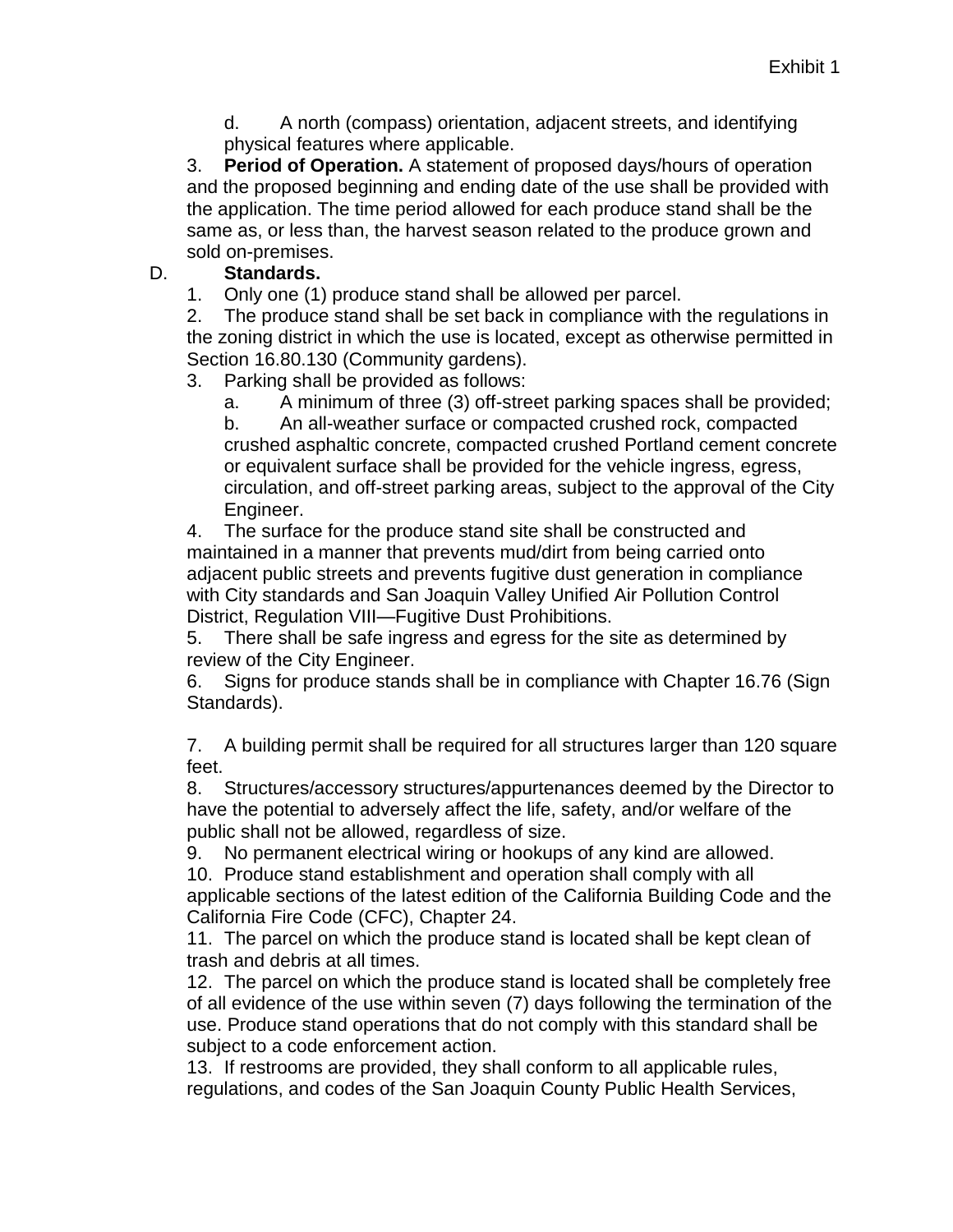Environmental Health Department, and any other requirements governing the use of these facilities.

14. Agricultural products may not be sold from a motorized vehicle.

### **SECTION IX. AMENDMENT OF CODE**

Title 16, Chapter 16.80, Section 16.80.285 is hereby added to the Stockton Municipal Code to read as follows:

### **16.80.285 Produce stands, Urban Agriculture.**

This section provides development and operational standards for produce stands when associated with an Urban Agriculture use and to provide a method for allowing growers of produce that is grown on-site to sell said produce in a form and scale that is appropriate for the urban context and to protect and maintain public health, safety, and welfare.

Urban agriculture produce stands do not include Christmas/holiday sales facilities, including Christmas tree lots or pumpkin patches (Section 16.80.130), farmers' markets in compliance with Chapter 16.168 (Temporary Activity Permits), market garden/urban farms in compliance with Section 16.80.135, and community gardens in compliance with Section 16.80.130.

A.**Accessory Use.** An urban agriculture produce stand shall be allowed only as an accessory use subject to Section 16.80.020.C and the operator of the stand shall be the owner or lessee of the land where the urban agricultural production occurs. B.**Laws and Regulations.** Urban agriculture produce stand operations (including agricultural operations) shall be subject to the laws and regulations administered by other City departments, San Joaquin County Public Health Services, Environmental Health Department, San Joaquin County Agricultural Commissioner's Office, as well as the requirements of other applicable agencies (e.g., the San Joaquin Valley Unified Air Pollution Control District, California Department of Transportation (CalTrans), and the California Department of Food and Agriculture).

C. **Operating Hours.** Urban agriculture produce stands shall only be allowed to operate between dawn and dusk.

#### D. **Standards.**

- 1. Only one (1) urban agriculture produce stand shall be allowed per parcel.
- 2. The urban agriculture produce stand shall be set back a minimum five feet (5') from all property lines.

3. Signs for urban agriculture produce stands shall be consistent with Section 16.76.040.D.3.b. (Garage Sale Signs) of this Code. All signs shall be located outside of the public right-of-way.

4. A building permit shall be required for all structures larger than 120 square feet.

5. Structures/accessory structures/appurtenances not requiring a building permit and deemed by the Director to have the potential to adversely affect the life, safety, and/or welfare of the public shall not be allowed, regardless of size.

6. No permanent electrical wiring or hookups of any kind are allowed.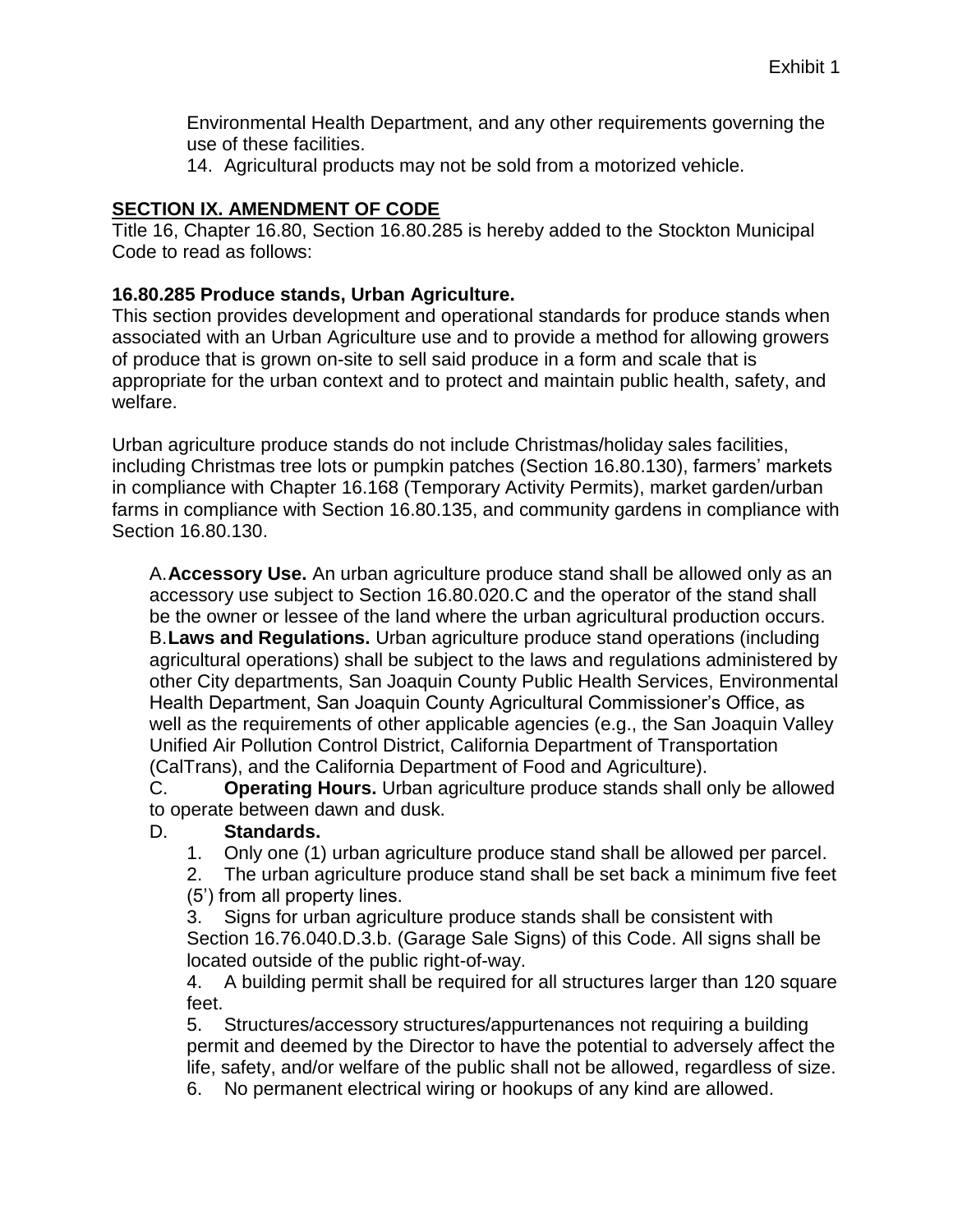7. Urban agriculture produce stand establishment and operation shall comply with all applicable sections of the latest edition of the California Building Code and the California Fire Code (CFC), Chapter 24.

8. The parcel on which the urban agriculture produce stand is located shall be kept clean of trash and debris at all times.

9. When not in use and/or during non-operating hours, the urban agriculture produce stand shall be stored away from view from the public right of way and adjacent properties. Non-compliance with this standard shall be subject to enforcement action subject to Title 1.

10. If restrooms are provided, they shall conform to all applicable rules, regulations, and codes of the San Joaquin County Public Health Services, Environmental Health Department, and any other requirements governing the use of these facilities.

11. Agricultural products may not be sold from a motorized vehicle.

#### E. **Exemptions.**

1. Urban agriculture produce stands are exempt from obtaining a Temporary Activity Permit under Section 16.164.030.

## **SECTION X. AMENDMENT OF CODE**

Title 16, Chapter 16.80, Section 16.80.350 is hereby added to the Stockton Municipal Code as follows:

16.80.350 Urban Agriculture.

This section provides standards for development and operation of Urban Agriculture land uses. Urban agriculture shall be allowed in zoning districts identified in Table 2-2 of Section 16.20.020 and shall comply with the standards in this section as well as the standards as laid out in Chapters 16.24 and 16.28.

- A. Maintenance. Urban agriculture uses shall be maintained in an orderly manner, including litter removal, irrigation, weeding, pruning, pest control and removal of dead or diseased plant materials.
- B. Equipment.
	- 1. Use of mechanized farm equipment is prohibited in residential zoning districts.
	- 2. Exceptions.
		- a. Heavy equipment may be used initially to prepare the land for agriculture use.
		- b. Landscaping equipment designed for household use is permitted.
		- c. Heavy equipment may be used if operating a market garden/urban farm in compliance with Section 16.80.135.
		- d. Equipment when not in use must be enclosed or otherwise screened from sight from a public street and adjacent parcel.
- C. Structures. Structures to support urban agriculture, such as storage sheds, hoop-houses, and greenhouses, are considered accessory structures and subject to the regulations defined in section 16.80.020 (Accessory uses and structures) of this Code.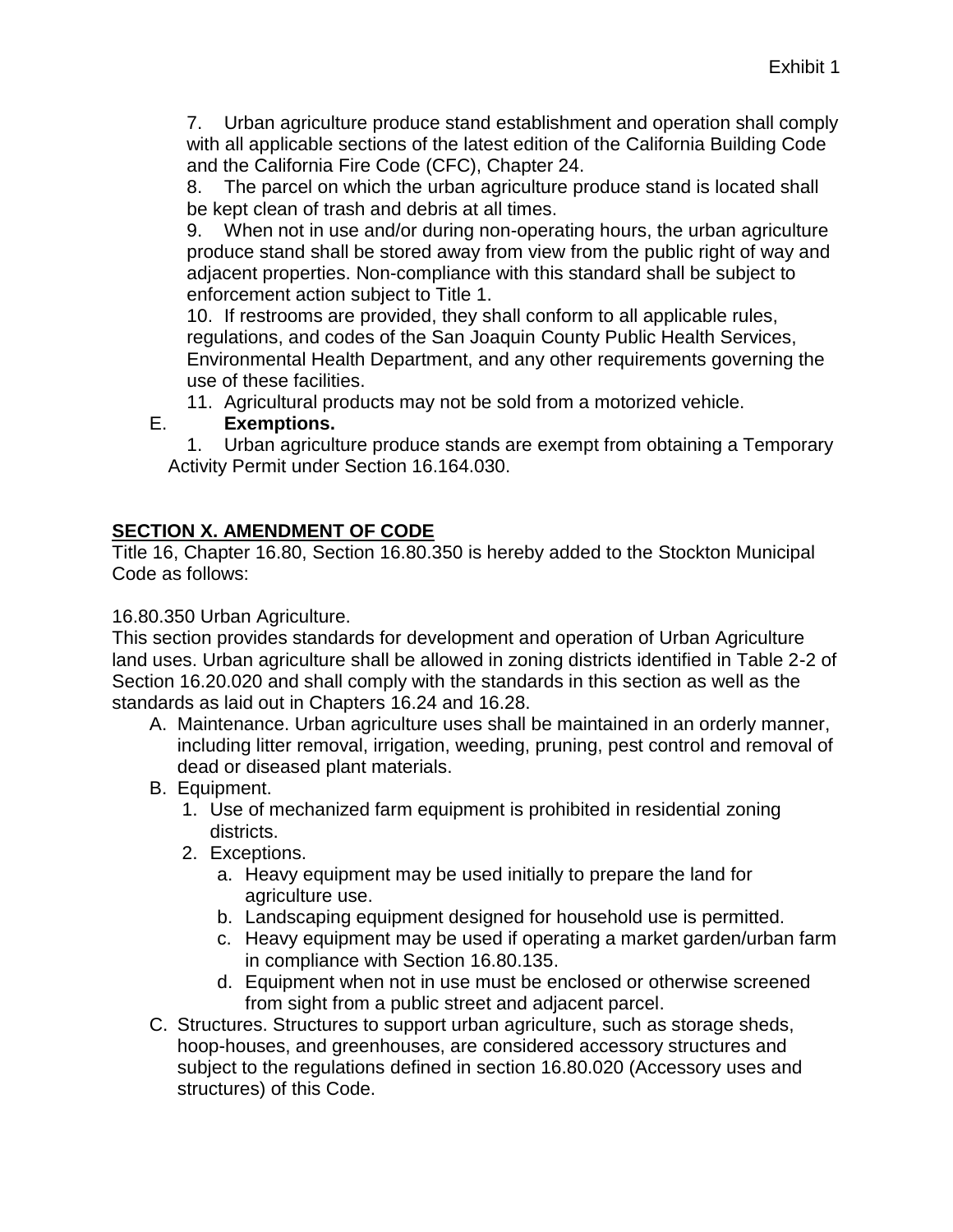- D. Aquaculture operations.
	- 1. Aquaculture operations are allowed in the Industrial, Limited (IL) and Industrial, General (IG) zoning districts.
- E. Urban Beekeeping. It is unlawful to permanently keep, have or ranch more than two beehives on a single parcel of residentially zoned property within the city, unless such parcel of property is zoned "RE" and utilized as a market garden / urban farm. Nothing in this section shall be deemed to authorize anyone to keep, harbor or maintain any such hives in violation of any other applicable law.
	- 1. Hives shall be placed in a quiet area and at least 20 feet distant from any dwelling on an adjacent parcel.
	- 2. Where there is no fence or flyway barrier, the hive entrance shall be oriented away from building entrances and walkways, and toward the most distant property line.
	- 3. A clear flight path shall be maintained at least ten feet from the hive entrance.
	- 4. When colony is situated less than 10 feet from a property line, the beekeeper must establish a flyway barrier. This should be at least 6 feet tall and extend 10 feet beyond the colony on either side. It can be solid, vegetative or any combination of the two, that forces the bees to cross the property line at a height of 6 feet.
	- 5. All colonies shall be located at least 20 feet from a public sidewalk, alley, street, or road.
	- 6. All bee equipment and hive(s) shall be maintained in good condition.
	- 7. A substantial barrier/fence shall be erected to prevent animals and children from coming into close contact with the hives. The barrier/fence should be at least 6 feet tall and extend 10 feet beyond the colony on either side.
	- 8. Bees shall have access to an adequate water source at all times.
	- 9. Urban Beekeeping Activities shall comply with the provisions in the Apiary Protection Act (Food and Agriculture Code 29000, et seq)
- F. Urban agriculture activities shall include best practices to prevent pollutants from entering the stormwater conveyance system and shall comply with all applicable federal, state, and local laws, ordinances, or regulations, including, but not limited to, the stormwater management and discharge control code in Chapter 13.16 and the grading, erosion, and sediment control ordinance in Chapter 15.48.

# **SECTION XI. AMENDMENT OF CODE**

Title 16, Chapter 16.136, Section 16.136.030 of the Stockton Municipal Code is amended as follows:

The review of projects for appropriate and efficient development and layout of a site is an integral part of the development approval process. Therefore, the following, unless exempt under Section 16.136.040 (Exemptions), shall require review and approval of a land development permit by the Director:

A.**Land Development Permit Required by Applicable Zoning.** Each use identified as requiring a land development permit "L" in Table 2-2, if: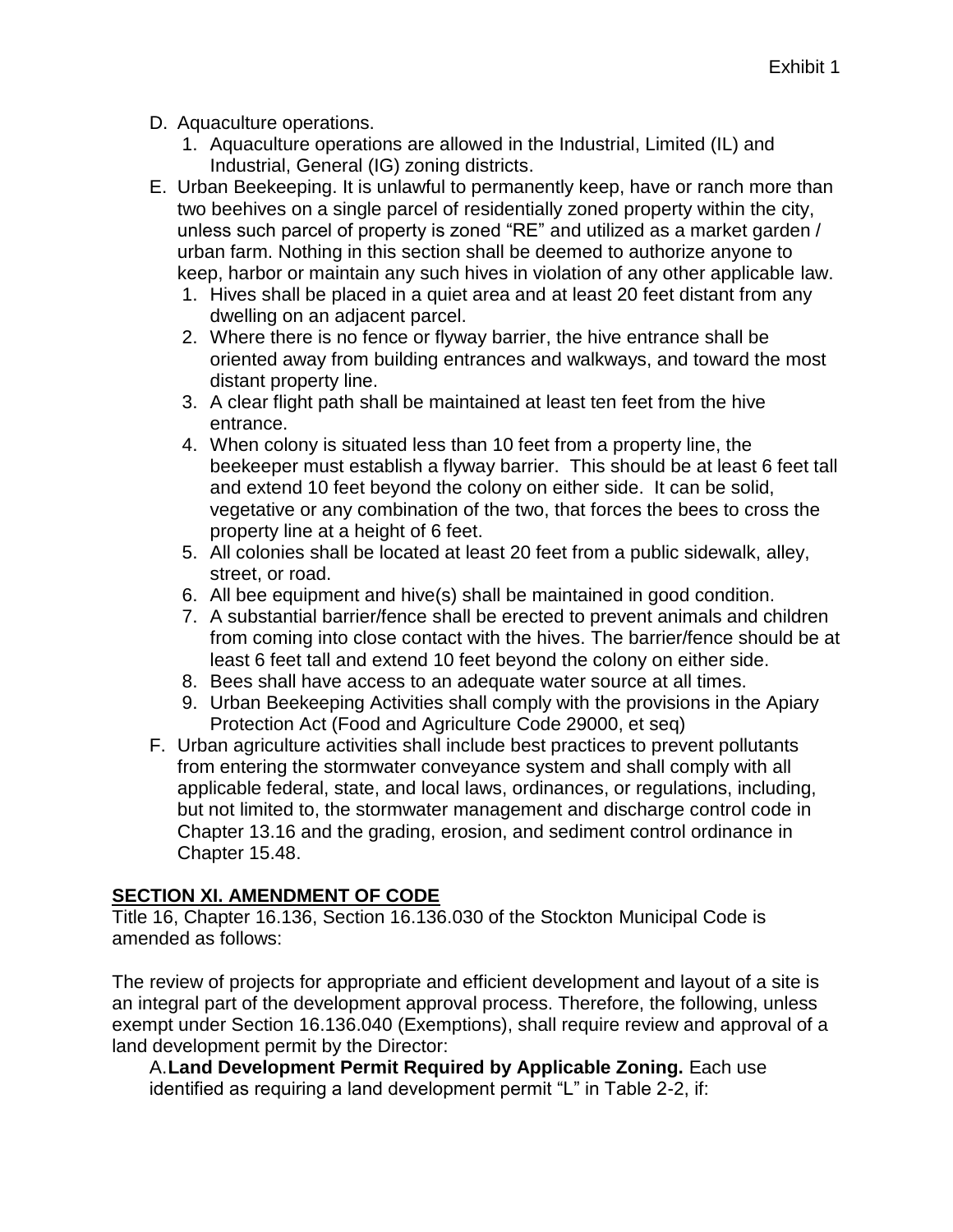1. **Construction.** The applicant proposes to construct or erect:

a. A new structure or improvement, or

b. An enlargement of an existing structure or improvement;

2. **Expansion.** The existing use would be expanded within the existing structure or into an additional structure; or

3. **Change of Use.** The land use would be a change to a more intensive land use, as determined by the Director.

B.**Other Land Use Activities.** The following land use activities shall be allowed with a land development permit:

1. **Model Homes and Temporary Tract Sales Offices.** Temporary model homes and tract sales office for a specific development project may be established within the area of an approved development project, solely for the sale of homes in that project; and

2. **Community Gardens.** Community Gardens as identified in Table 2-2.

3. **Market Gardens / Urban Farms.** Market Gardens / Urban Farms as identified in Table 2-2

#### **SECTION XII. AMENDMENT OF CODE**

Title 16, Chapter 16.152, Section 16.152.040 of the Stockton Municipal Code is amended as follows:

A.**Not Required.** A site plan review shall not be required for the following:

1. **Development Permits.** Projects requiring a land development permit in compliance with Chapter 16.136 (Land Development Permit);

2. **Use Permits.** Projects requiring a use permit in compliance with Chapter 16.168 (Use Permit);

3. **Planned Development Permits.** Projects obtaining a planned development permit in compliance with Chapter 16.144 (Planned Development Permits);

4. **Exterior Improvements.** Exterior alterations, except for a change in use or a change in occupancy under the City's adopted Uniform Building Code, that do not involve a change in the foot print of the existing structure, or affect on-site parking or circulation;

5. **Fences and Walls.** Standalone fences and walls no more than six (6) feet in height that are independent of any other use or structure and not a retaining or sound wall;

6. **Interior Improvements.** Alterations, repairs, or other changes to the interior of an existing structure, except for a change in use or a change in occupancy under the City's adopted Uniform Building Code;

7. **Maintenance and Replacement.** Maintenance of a structure and its environment or replacement-in-kind that is of the exact same size and in the exact same location;

8. **Residential Developments.** A residential development containing singlefamily, duplex, or triplex dwelling units; and

9. **Minor Nonresidential Projects.** A nonresidential project which does not involve more than a 10 percent expansion of the existing primary structure, does not adversely impact circulation or increase the required number of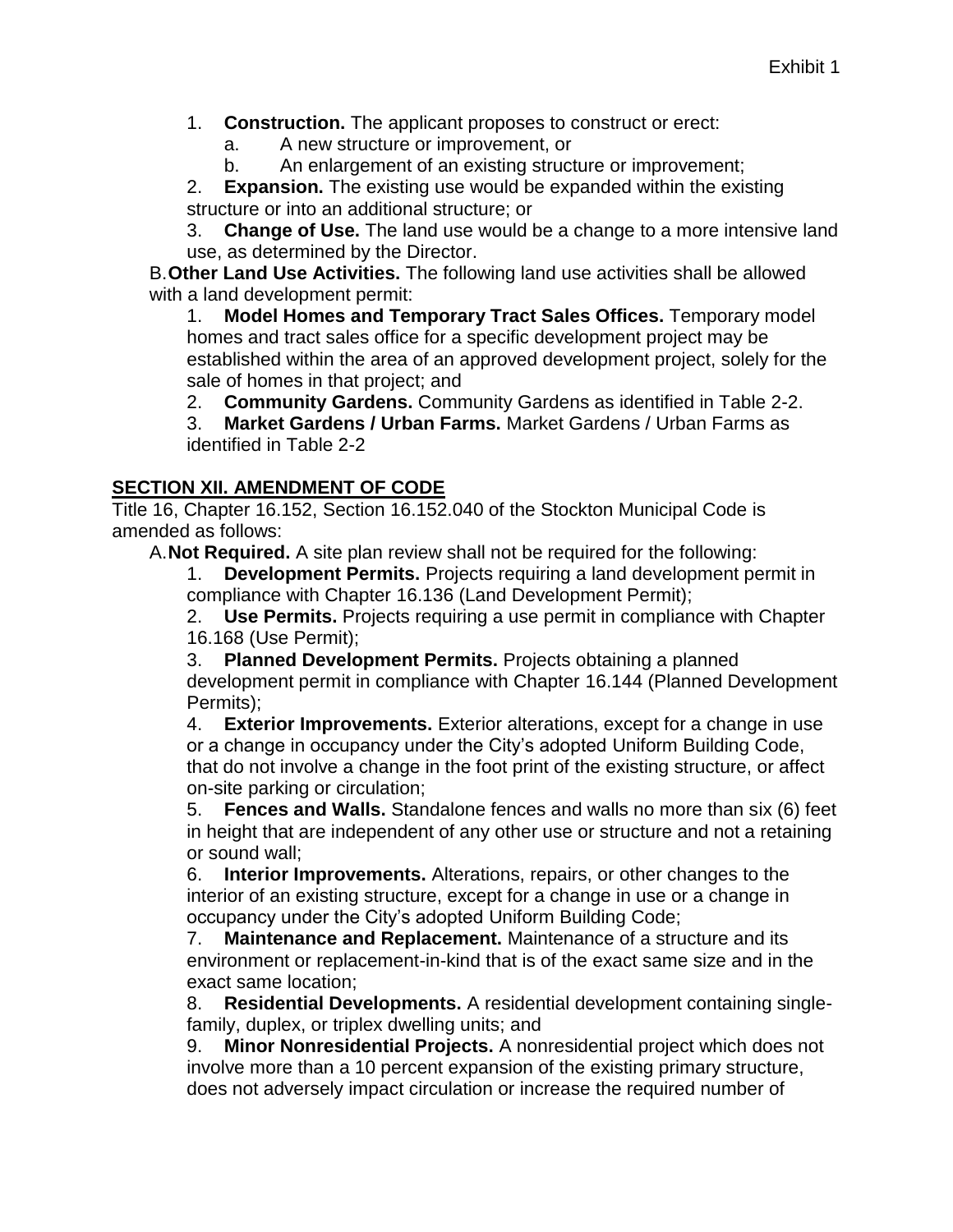parking spaces by more than 10 percent, and does not result in the need for public right-of-way dedication or improvement.

10. **Community Gardens.** The use of private property for the purpose of maintaining and operating a community garden in compliance with Chapter 16.80.130 (Community gardens).

B.**Optional Review.** Site plan review shall be available for exempt projects if requested by the applicant.

#### **SECTION XIII. AMENDMENT OF CODE**

Title 16, Chapter 16.164, Section 16.164.030.A of the Stockton Municipal Code is amended as follows:

A.**Activities Exempt from Temporary Activity Permit.** The following temporary activities are allowed and exempt from the requirement for a temporary activity permit. Temporary activities that do not fall within the categories defined below shall comply with subsection B of this section (Activities allowed with temporary activity permit).

1. **Agricultural Activities.** The grazing of animals or the production of a crop in conjunction with an agricultural activity.

2. **Boutique Sales.** Boutique sales of products handmade at the residence by the resident(s) which occur no more than four (4) days per calendar year.

3. **Car Washes.** Car washes limited to 10 days per year for an individual location and 10 days per year for each sponsoring organization. Sponsorship shall be limited to educational, fraternal, religious, or service organizations directly engaged in civic or charitable efforts, and the car wash shall be located on nonresidential property.

4. **Construction Yards.** An on-site contractors' construction yard, in conjunction with an approved construction project, where the yard would be located on the same site as the approved project.

5. **Emergency Facilities.** Emergency public health and safety needs/land use activities.

6. **Garage Sales on Private Property.** Garage sales on private property occurring no more than four (4) days per calendar year.

7. **Model Homes and Temporary Tract Sales Offices.** Temporary model homes and tract sales offices for a specific development project may be established, and kept until the project is sold out, within the area of an approved development project, solely for the sale of homes in that project and subject to a land development permit (Chapter 16.136).

8. **Outdoor Events and Seasonal Sales.** Special events related to an existing business with temporary outdoor display/sales of merchandise and seasonal sales lots in conjunction with an established commercial business which:

a. Holds a valid City business license; and

b. Is in compliance with Section 16.80.260 (Outdoor display and sales).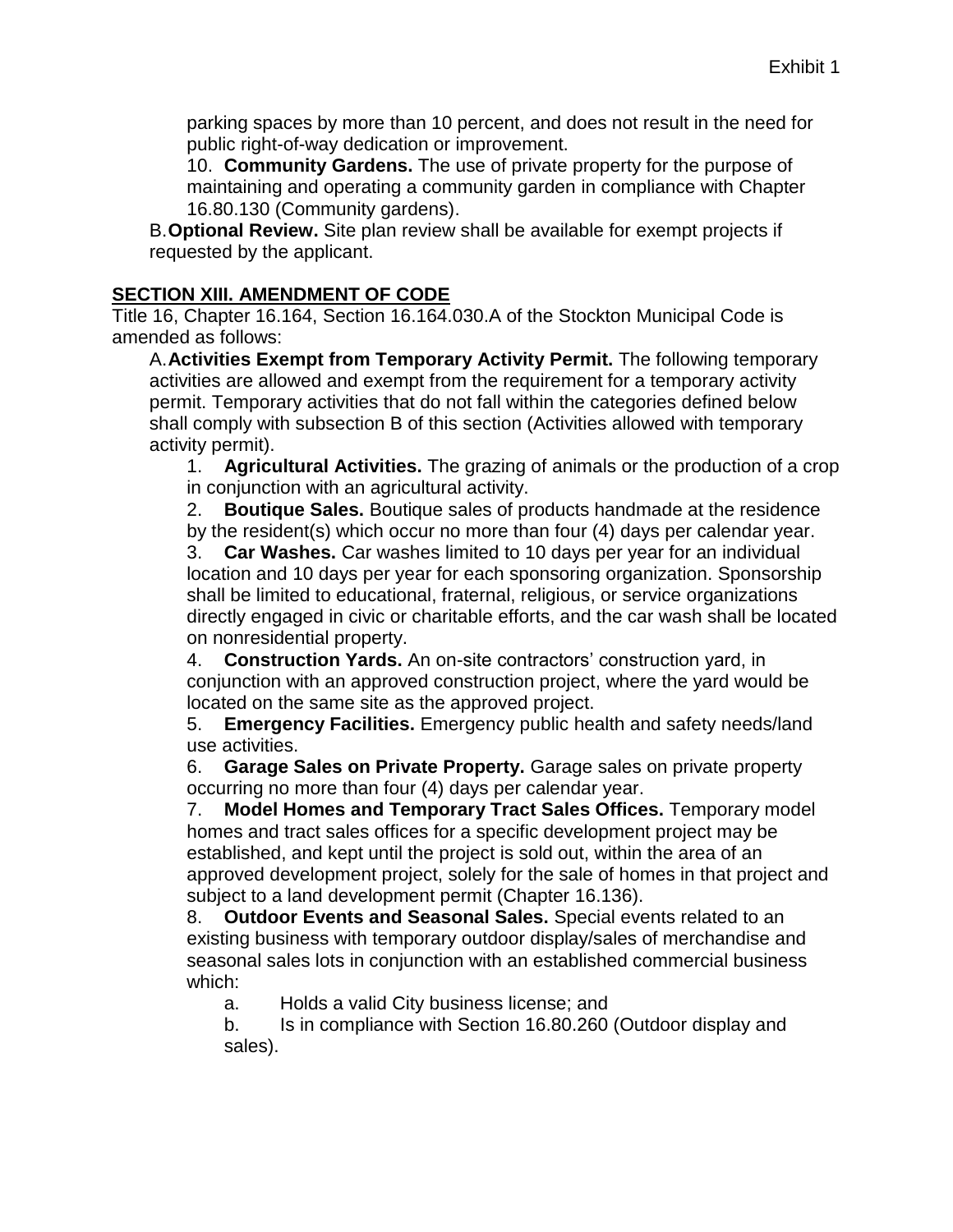9. **Allowed Uses.** Temporary land uses in a zoning district, which allows that land use on a permanent basis in compliance with the permitting requirements in Table 2-2 (Allowable Land Uses and Permit Requirements).

10. **Signs for Subdivisions.** Temporary signs advertising subdivisions and model homes, in compliance with Section 16.76.100(I)(1) (Subdivision signs) shall be allowed subject to a land development permit (Chapter 16.136).

11. **School Events.** Events held exclusively on school grounds, and which are in conjunction with the school use.

12. **Special Events Permit.** Activities requiring a special events permits in compliance with Chapter 12.72 of the Municipal Code.

13. **Temporary Work Trailer(s).** Trailer or mobilehome as a temporary work site for employees of a business:

a. During construction or remodeling of a permanent residential, commercial, or manufacturing structure, when a valid building permit is in force; or

b. It can be demonstrated that this temporary work site is a short-term necessity, while a permanent work site is being obtained.

14. **Personal Celebrations.** Noncommercial events at which people celebrate personal occasions such as birthdays, weddings, anniversaries, graduations, and similar events, provided:

- a. There is no charge for admission or use of facility;
- b. There are no donations;
- c. There are no public advertisements, announcement, or flyers;
- d. It is not open to the public; and
- e. It is subject to the noise standards (Chapter 16.60).

15. **Community Gardens.** The production of food in a form and scale that is appropriate for the urban context in compliance with Section 16.80.130 (Community gardens).

16. **Urban Agriculture Produce Stands.** The production of food in a form and scale that is appropriate for the urban context, in compliance with Section 16.80.285 (Produce stands, Urban Agriculture).

17. **Other.** Other temporary activities that the Director deems to be a suitable activity that is in compliance with this chapter.

# **SECTION XIV. AMENDMENT OF CODE**

Title 16, Chapter 16.240, Section 16.240.020 of the Stockton Municipal Code is amended to include the following definitions and revision:

- a. "Aquaculture" means the cultivation of marine or freshwater fish, shellfish, or plants under controlled conditions. Aquaculture includes aquaponics which integrates aquaculture with hydroponics by recycling the waste products from fish to fertilize hydroponically growing plants.
- b. "Beehive" means an enclosed, man-made structure in which honeybee species live and raise their young.
- c. "Community Garden" means an otherwise undeveloped lot divided into multiple garden plots where persons not owning or residing on the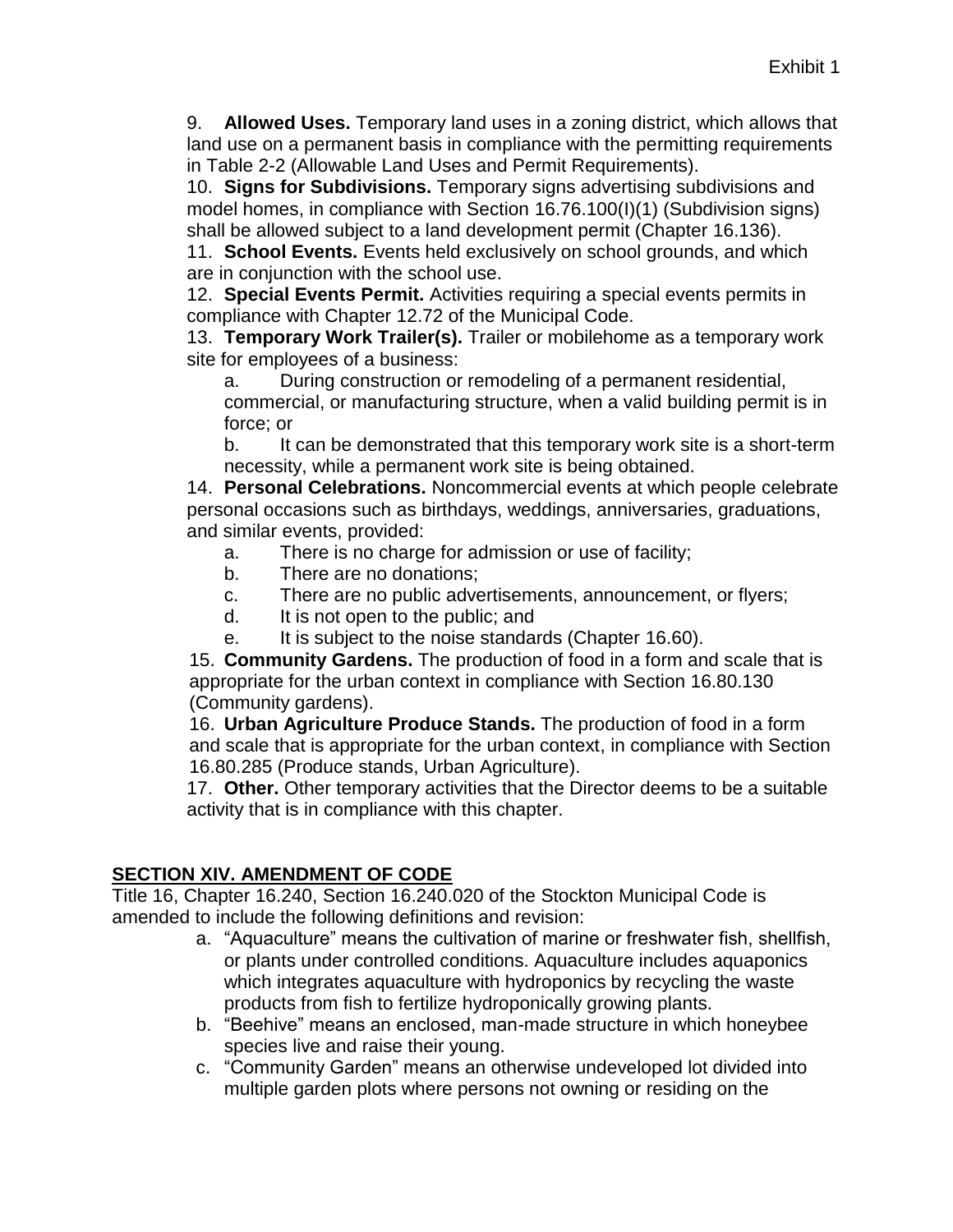property grow and harvest fruits, vegetables, fiber, nuts, seeds, flowers and culinary herbs primarily for personal consumption or use of the growers, and that is established, operated, and maintained by a group of persons, other than the city. A community garden does not include a private garden or edible landscaping on a lot developed with one or more residences and devoted to the personal use of the occupants of the residences. Community gardens are subject to the requirements of Section 16.80.130 (Community gardens).

- d. "Hydroponics" means a method of growing plants in a soil-less medium or an aquatic-based environment in which plant nutrients are distributed via water.
- e. "Livestock" are domesticated animals raised in an agricultural setting to produce commodities such as food, fiber, and labor. "Livestock" are defined as being useful animals; which implies a commercial purpose or being reared for financial gain. However, in recent years, livestock are also raised to promote the survival of rare breeds, leading to many charities being formed around this issue.
- f. "Market garden / Urban farm" means the primary use of a site for largerscale urban agriculture uses including production (beyond that which is strictly for home consumption), distribution and marketing of food within the cores of urban areas and at their edges. Market gardens / urban farms' purpose extends beyond home consumption and includes community supported agriculture (CSA), pick-your-own operations, family farms located in metropolitan greenbelts and related efforts such as activities offered to the public for the purpose of recreation, education or active involvement in urban agricultural operations. All activities must be related to agriculture or natural resources. Market gardens / Urban farms cultivate fruits, vegetables, flowers, fiber, nuts, seeds, culinary herbs, honey, and/or eggs for sale or donation to the public.
- g. "Outdoor Retail Sales, Temporary" means Temporary outdoor retail operations including:

Christmas trees, pumpkins or the sale of other seasonal items in compliance with Section 16.80.110 (Christmas tree/holiday/sales facilities)

farmers' markets

produce stands in compliance with Section 16.80.280 (Produce stands, Commercial)

community gardens in compliance with 16.80.130

urban agriculture produce stands in compliance with Section 16.80.285

semi-annual sales of art/handcrafted items in conjunction with community festivals or art shows

sidewalk or parking lot sales longer than one (1) weekend retail sales from individual vehicles in temporary locations outside the public right-of-way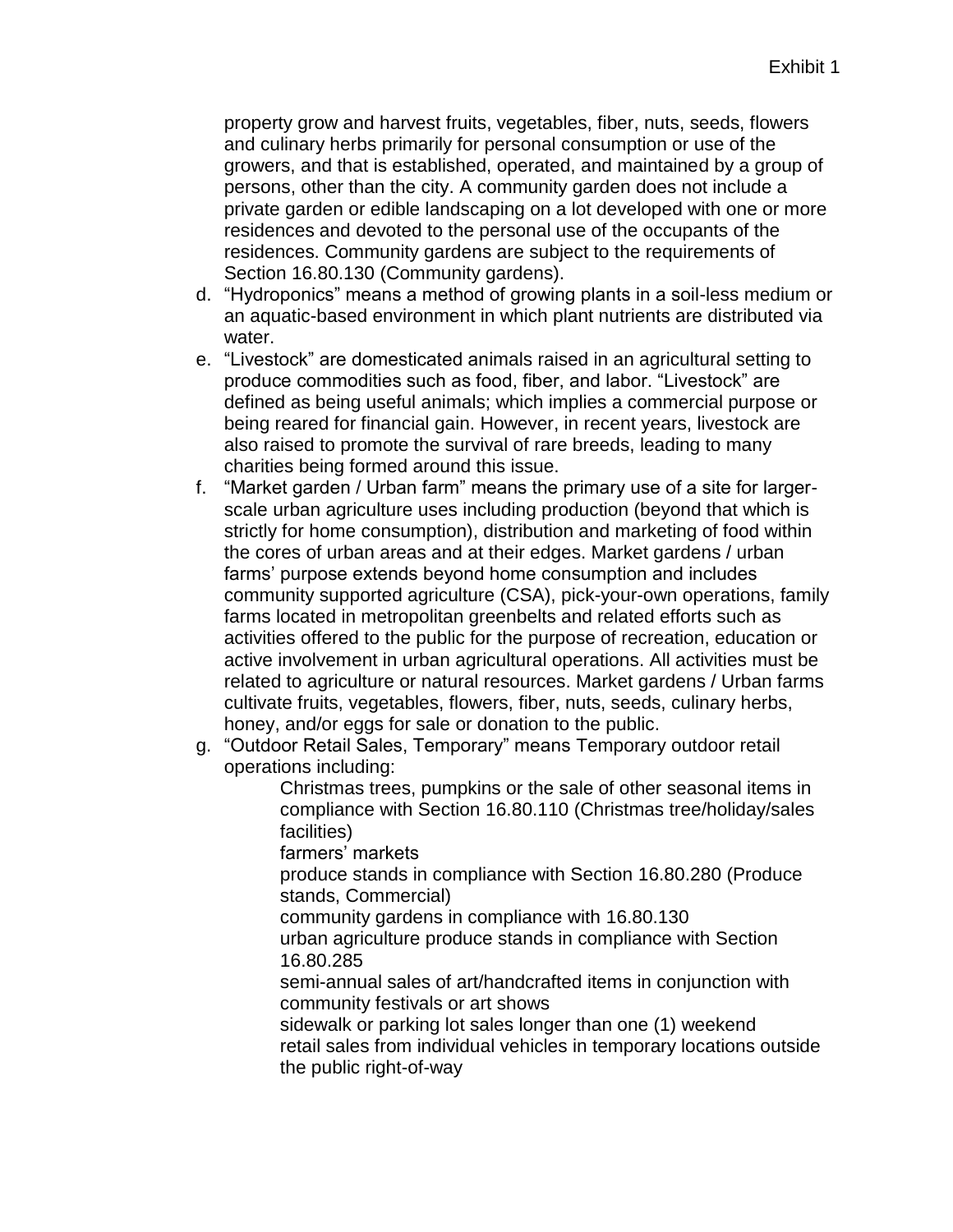Temporary outdoor retail sales are subject to a temporary activity permit in compliance with Chapter 16.164 (Temporary Activity Permits), unless otherwise identified or exempt. Does not include motorized food wagons (Section 16.80.020(B)(4)) or mobile vendors (Section 16.80.020(B)(3)).

- h. "Private garden" means a private food-producing garden that is accessory to the primary use of the site, and which is located in the front yard, side yard, rear yard, rooftop, courtyard, balcony, fence, wall, windowsill or basement.
- i. "Produce" means any food in its raw or natural state which is in such form as to indicate that is intended for consumer use with or without any or further processing.
- j. "Produce Stands, commercial" means a temporary business activity that is used by commercial growers of produce that is grown on-site to market their goods directly to consumers via retail sale of raw, unprocessed fruits, vegetables, nuts, flowers, fiber, seeds, culinary herbs, and other produce in its raw or natural state, and that is accessory to an on-site or adjacent agricultural operation. Produce stands, commercial are subject to the requirements of Section 16.80.280 (Produce stands, commercial). This use is not considered an Urban Agricultural Activity.
- k. "Produce stands, urban agriculture" means a temporary produce stand that is accessory to an urban agriculture use.
- l. "Urban Agriculture" means the production of food in a form and scale that is appropriate for the urban context and includes market garden; community garden; private garden; hydroponics; and urban beekeeping.
- m. "Urban agriculture produce stand"; see "Produce stands, urban agriculture".
- n. "Urban beekeeping" is the practice of keeping bee colonies in urban areas. Urban beekeeping is allowed in commercial, residential (hobby), and market garden/urban farm land uses.
- o. "Vacant lot" means any parcel of real property that is not improved with a community garden, or a completed permitted structure.
- B. Except as amended by subsections a though o, above, all provisions of Section 16.240.040 remain unchanged and in full effect.

# **SECTION XV. SEVERABILITY**

If any part of this ordinance or the application thereof to any person or circumstances is held invalid, that invalidity shall not affect other provisions or applications of the act which can be given effect without the invalid provision or application, and to this end, the provisions of this act are severable.

# **SECTION XVI: EFFECTIVE DATE**

This Ordinance shall take effect and be in full force thirty (30) days after its passage.